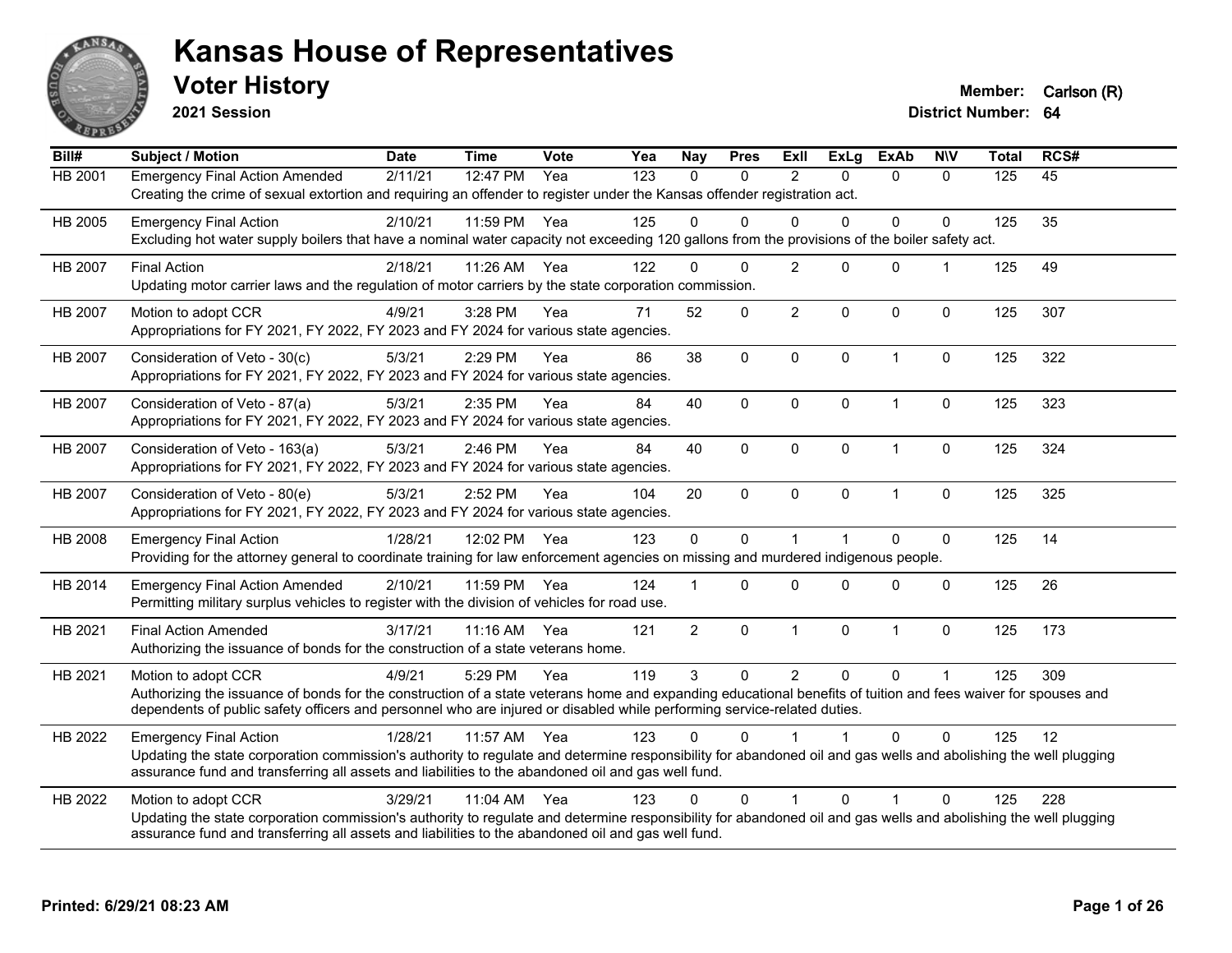

**2021 Session**

| Bill#          | <b>Subject / Motion</b>                                                                                                                                                                                                                                                                                                                                                                                                                                                                                                                                                                                                                                                         | <b>Date</b> | <b>Time</b> | Vote | Yea              | Nay          | <b>Pres</b> | ExII           | <b>ExLg</b>  | <b>ExAb</b>    | <b>NIV</b>   | Total | RCS# |
|----------------|---------------------------------------------------------------------------------------------------------------------------------------------------------------------------------------------------------------------------------------------------------------------------------------------------------------------------------------------------------------------------------------------------------------------------------------------------------------------------------------------------------------------------------------------------------------------------------------------------------------------------------------------------------------------------------|-------------|-------------|------|------------------|--------------|-------------|----------------|--------------|----------------|--------------|-------|------|
| <b>HB 2026</b> | <b>Emergency Final Action</b><br>Creating a drug abuse treatment program for people on diversion and allowing county and district attorneys to enter into agreements with chief judges and community<br>corrections for supervision.                                                                                                                                                                                                                                                                                                                                                                                                                                            | 1/28/21     | 12:00 PM    | Yea  | $\overline{123}$ | $\mathbf{0}$ | $\Omega$    | $\overline{1}$ |              | $\Omega$       | $\mathbf 0$  | 125   | 13   |
| HB 2026        | Motion to adopt CCR<br>Creating a drug abuse treatment program for people on diversion and allowing county and district attorneys to enter into agreements with chief judges and community<br>corrections for supervision, clarifying jurisdiction and supervision of offenders in a certified drug abuse treatment program, authorizing the Kansas sentencing<br>commission to change risk assessment cut-off levels for participation in the certified drug abuse treatment program, modifying the criminal penalties for tampering with<br>electronic monitoring equipment and increasing the criminal penalties for riot and incitement to riot in a correctional facility. | 5/5/21      | $2:18$ PM   | Yea  | 121              | $\Omega$     | $\Omega$    | 2              | $\Omega$     | 2              | $\mathbf{0}$ | 125   | 330  |
| HB 2029        | <b>Emergency Final Action</b><br>Counting any crime with a domestic violence designation as a prior conviction under domestic battery.                                                                                                                                                                                                                                                                                                                                                                                                                                                                                                                                          | 2/3/21      | 12:37 PM    | Yea  | 118              | 7            | $\Omega$    | $\Omega$       | $\Omega$     | $\Omega$       | $\Omega$     | 125   | 19   |
| HB 2030        | <b>Emergency Final Action</b><br>Extending terminal medical release to inmates in the custody of the department of corrections with a condition likely to cause death within 120 days.                                                                                                                                                                                                                                                                                                                                                                                                                                                                                          | 2/10/21     | 11:59 PM    | Yea  | 96               | 29           | $\Omega$    | $\mathbf 0$    | $\mathbf{0}$ | $\mathbf 0$    | $\Omega$     | 125   | 29   |
| HB 2039        | <b>Final Action Amended</b><br>Requiring students to pass an American civics test in order to graduate with a high school diploma.                                                                                                                                                                                                                                                                                                                                                                                                                                                                                                                                              | 3/4/21      | 1:34 PM     | Nay  | 69               | 54           | 0           |                | $\Omega$     | 1              | $\mathbf 0$  | 125   | 143  |
| HB 2039        | Motion to adopt CCR<br>Requiring administration of a basic civics test as part of the course in United States history and government that is necessary for high school graduation and requiring<br>students to take and pass a personal financial literacy course for high school graduation beginning in school year 2024-2025.                                                                                                                                                                                                                                                                                                                                                | 4/9/21      | 3:45 PM     | Nay  | 72               | 51           | 0           | $\overline{2}$ | $\Omega$     | $\mathbf 0$    | $\mathbf 0$  | 125   | 308  |
| HB 2045        | <b>Final Action Amended</b><br>Revising two tax credits - first by updating the Kansas angel investor tax credit act with respect to the definition of qualified securities, tax credit limitations and amounts,<br>investor requirements and extending the date that credits may be allowed, and second by increasing the tax credit for expenses incurred to make a residence accessible<br>to persons with a disability.                                                                                                                                                                                                                                                     | 3/3/21      | 11:38 AM    | Yea  | 112              | 11           | 1           |                | $\Omega$     | $\mathbf 0$    | $\Omega$     | 125   | 117  |
| HB 2049        | <b>Emergency Final Action on Substitute</b><br>Bill<br>Substitute for HB 2049 by Committee on Judiciary - Prohibiting a public agency from charging a fee for records requested for an audit by the legislative division of post<br>audit.                                                                                                                                                                                                                                                                                                                                                                                                                                      | 2/3/21      | 12:39 PM    | Yea  | 124              |              | $\Omega$    | $\Omega$       | $\Omega$     | $\Omega$       | $\mathbf{0}$ | 125   | 20   |
| HB 2050        | <b>Final Action</b><br>Removing the requirement that certain entities submit certain documents to the division of post audit.                                                                                                                                                                                                                                                                                                                                                                                                                                                                                                                                                   | 2/11/21     | 11:20 AM    | Yea  | 122              | 0            | $\Omega$    | 3              | $\Omega$     | $\Omega$       | $\mathbf{0}$ | 125   | 37   |
| HB 2052        | <b>Final Action Amended</b><br>Authorizing legislative assistants and committee assistants to accept gifts from legislators.                                                                                                                                                                                                                                                                                                                                                                                                                                                                                                                                                    | 2/25/21     | 11:24 AM    | Yea  | 119              | 5            | 0           | $\mathbf{1}$   | $\mathbf{0}$ | $\Omega$       | $\mathbf 0$  | 125   | 73   |
| HB 2056        | <b>Emergency Final Action</b><br>Regulating the sale and distribution of kratom products as a part of and supplemental to the Kansas food, drug and cosmetic act.                                                                                                                                                                                                                                                                                                                                                                                                                                                                                                               | 5/6/21      | 3:37 PM     | Yea  | 97               | 24           | $\Omega$    | $\Omega$       |              | $\mathfrak{p}$ | $\mathbf{1}$ | 125   | 343  |
| HB 2057        | <b>Final Action</b><br>Allowing an alcoholic liquor manufacturer to obtain a drinking establishment license under certain conditions.                                                                                                                                                                                                                                                                                                                                                                                                                                                                                                                                           | 3/3/21      | 11:40 AM    | Yea  | 124              | 0            | 0           |                | $\Omega$     | $\mathbf 0$    | $\mathbf 0$  | 125   | 118  |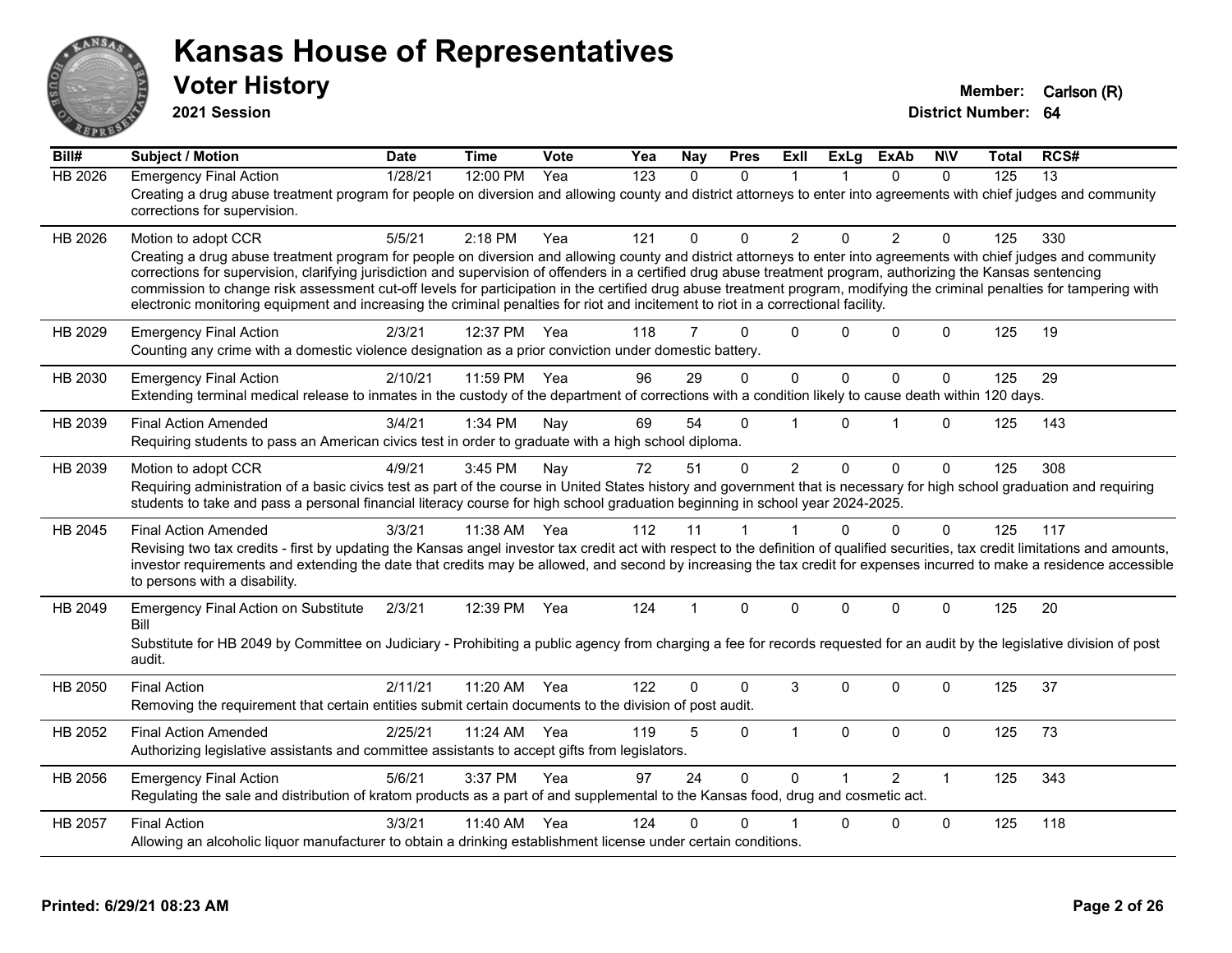

**2021 Session**

| Bill#          | <b>Subject / Motion</b>                                                                                                                                                      | <b>Date</b> | <b>Time</b> | <b>Vote</b> | Yea | <b>Nay</b>   | <b>Pres</b>  | Exll           | <b>ExLg</b> | <b>ExAb</b>    | <b>NIV</b>     | Total | RCS# |
|----------------|------------------------------------------------------------------------------------------------------------------------------------------------------------------------------|-------------|-------------|-------------|-----|--------------|--------------|----------------|-------------|----------------|----------------|-------|------|
| <b>HB 2058</b> | Final Action Amended                                                                                                                                                         | 3/4/21      | 1:39 PM     | Yea         | 85  | 38           | $\mathbf 0$  | 1              | $\Omega$    | 1              | $\mathbf{0}$   | 125   | 144  |
|                | Allowing reciprocity to recognize out-of-state licenses to carry a concealed handgun.                                                                                        |             |             |             |     |              |              |                |             |                |                |       |      |
| HB 2058        | Motion to Concur                                                                                                                                                             | 4/8/21      | 9:24 PM     | Yea         | 80  | 43           | $\mathbf 0$  |                | $\Omega$    |                | $\Omega$       | 125   | 293  |
|                | Providing reciprocity for licenses to carry concealed handguns and creating a new class of concealed carry license for individuals 18 to 20 years of age, and creating the   |             |             |             |     |              |              |                |             |                |                |       |      |
|                | Kansas protection of firearm rights act to restore the right to possess a firearm upon expungement of certain convictions.                                                   |             |             |             |     |              |              |                |             |                |                |       |      |
| HB 2058        | <b>Consideration of Veto</b>                                                                                                                                                 | 5/3/21      | 12:15 PM    | Yea         | 84  | 39           | $\mathbf 0$  | 0              | $\Omega$    |                | 1              | 125   | 320  |
|                | Providing reciprocity for licenses to carry concealed handguns and creating a new class of concealed carry license for individuals 18 to 20 years of age, and creating the   |             |             |             |     |              |              |                |             |                |                |       |      |
|                | Kansas protection of firearm rights act to restore the right to possess a firearm upon expungement of certain convictions.                                                   |             |             |             |     |              |              |                |             |                |                |       |      |
| HB 2062        | <b>Emergency Final Action</b>                                                                                                                                                | 2/10/21     | 11:59 PM    | Yea         | 125 | $\Omega$     | $\Omega$     | $\Omega$       | $\Omega$    | $\mathbf 0$    | $\Omega$       | 125   | 31   |
|                | Providing certain exceptions to the confidentiality of state child death review board documents.                                                                             |             |             |             |     |              |              |                |             |                |                |       |      |
| HB 2063        | <b>Emergency Final Action Amended</b>                                                                                                                                        | 2/10/21     | 11:59 PM    | Yea         | 125 | $\Omega$     | $\mathbf 0$  | $\mathbf 0$    | $\Omega$    | $\mathbf{0}$   | $\mathbf{0}$   | 125   | 28   |
|                | Providing certain KP&F tier II spousal and children's benefits for death resulting from a service-connected disability and enacting the Michael Wells memorial act.          |             |             |             |     |              |              |                |             |                |                |       |      |
| HB 2064        | <b>Emergency Final Action Amended</b>                                                                                                                                        | 2/10/21     | 11:59 PM    | Yea         | 125 | $\Omega$     | $\Omega$     | $\Omega$       | $\Omega$    | $\Omega$       | 0              | 125   | 33   |
|                | Making DROP elections revocable and allowing DROP members who first elected a DROP period of less than five years to extend such DROP period.                                |             |             |             |     |              |              |                |             |                |                |       |      |
| HB 2064        | Motion to adopt CCR                                                                                                                                                          | 4/9/21      | 5:35 PM     | Yea         | 118 |              | 0            | 2              |             | $\Omega$       |                | 125   | 310  |
|                | Creating the Kansas promise scholarship act to provide postsecondary educational scholarships for certain two-year associate degree programs, career and technical           |             |             |             |     |              |              |                |             |                |                |       |      |
|                | education certificates and other stand-alone programs.                                                                                                                       |             |             |             |     |              |              |                |             |                |                |       |      |
| HB 2066        | Final Action Sub Bill Amended                                                                                                                                                | 3/3/21      | 11:45 AM    | Yea         | 103 | 21           | $\Omega$     |                | $\Omega$    | $\Omega$       | $\Omega$       | 125   | 119  |
|                | Substitute for HB 2066 by Committee on Commerce, Labor and Economic Development - Expanding the military spouse and service member's expedited licensure law                 |             |             |             |     |              |              |                |             |                |                |       |      |
|                | to all applicants who have established or intend to establish residency in Kansas.                                                                                           |             |             |             |     |              |              |                |             |                |                |       |      |
| HB 2066        | Motion to adopt CCR                                                                                                                                                          | 4/8/21      | 5:08 PM     | Yea         | 105 | 17           | $\mathbf{0}$ | 1              | $\Omega$    | $\overline{2}$ | $\Omega$       | 125   | 287  |
|                | Substitute for HB 2066 by Committee on Commerce, Labor and Economic Development - Expanding the military spouse and service memberGÇÖs expedited licensure                   |             |             |             |     |              |              |                |             |                |                |       |      |
|                | law to all applicants who have established or intend to establish residency in Kansas.                                                                                       |             |             |             |     |              |              |                |             |                |                |       |      |
| HB 2070        | <b>Final Action</b>                                                                                                                                                          | 2/18/21     | 11:27 AM    | Yea         | 119 | 3            | $\Omega$     | $\overline{2}$ | $\Omega$    | $\Omega$       | $\overline{1}$ | 125   | 50   |
|                | Allowing certain private not-for-profit postsecondary educational institutions to recoup credit card fees by permitting a surcharge for credit card transactions in the same |             |             |             |     |              |              |                |             |                |                |       |      |
|                | manner as municipal universities, community colleges, technical colleges and vocational educational schools.                                                                 |             |             |             |     |              |              |                |             |                |                |       |      |
| HB 2071        | <b>Emergency Final Action</b>                                                                                                                                                | 2/3/21      | 12:32 PM    | Yea         | 125 | $\Omega$     | $\Omega$     | $\Omega$       | $\Omega$    | $\mathbf 0$    | $\Omega$       | 125   | 17   |
|                | Increasing the criminal penalties for stalking a minor.                                                                                                                      |             |             |             |     |              |              |                |             |                |                |       |      |
| HB 2071        | Motion to Concur                                                                                                                                                             | 4/6/21      | 2:33 PM     | Yea         | 119 | $\mathbf{0}$ | $\Omega$     | $\overline{1}$ | $\Omega$    | 5              | $\mathbf{0}$   | 125   | 261  |
|                | Increasing the criminal penalties for stalking a minor.                                                                                                                      |             |             |             |     |              |              |                |             |                |                |       |      |
| HB 2072        | <b>Final Action</b>                                                                                                                                                          | 2/10/21     | 11:59 PM    | Yea         | 123 | $\Omega$     | $\mathbf 0$  | $\mathbf 0$    | $\Omega$    | $\overline{2}$ | $\mathbf 0$    | 125   | 24   |
|                | Updating the version of risk-based capital instructions in effect.                                                                                                           |             |             |             |     |              |              |                |             |                |                |       |      |
|                |                                                                                                                                                                              |             |             |             |     |              |              |                |             |                |                |       |      |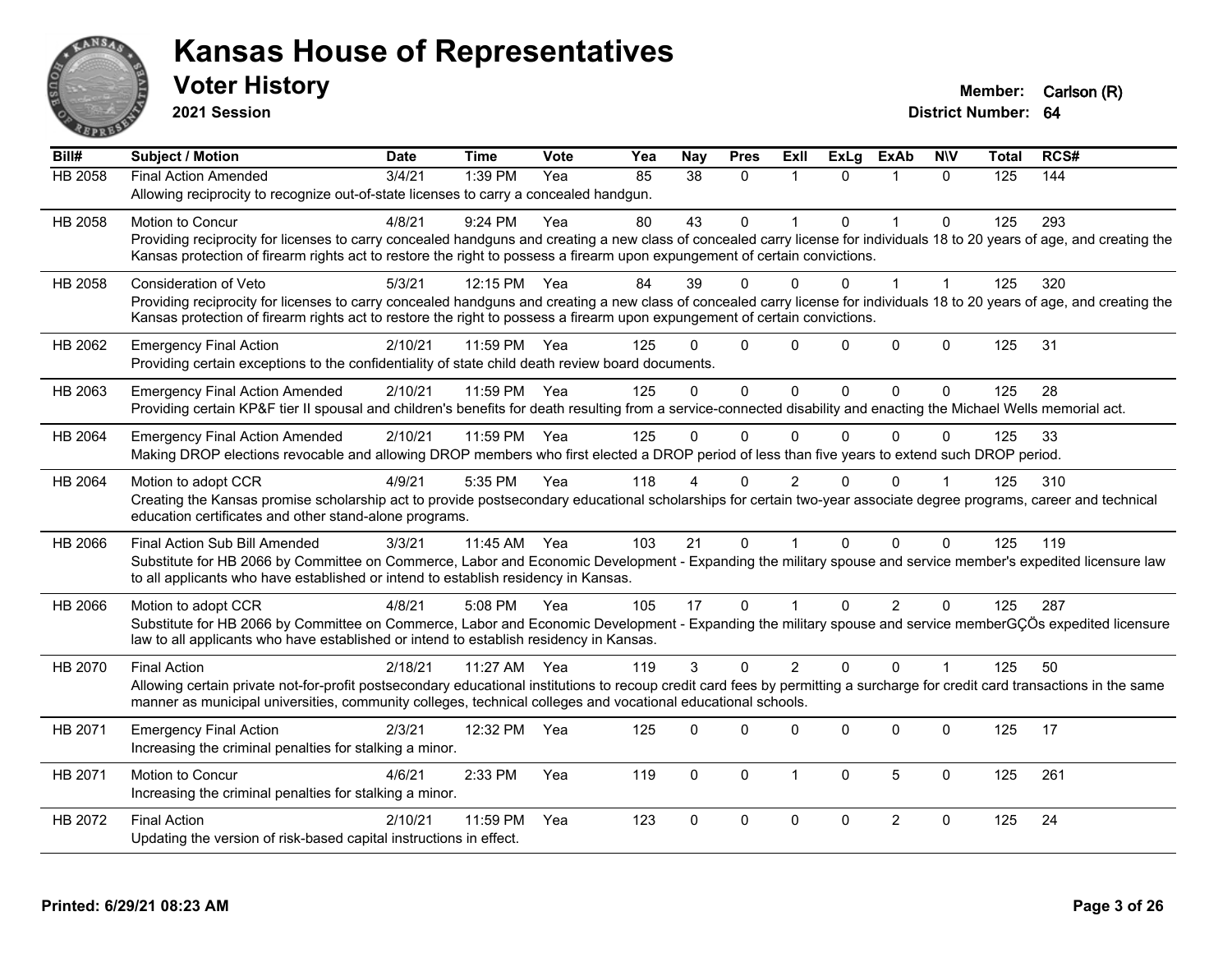

**2021 Session**

| Bill#   | <b>Subject / Motion</b>                                                                                                                                                                                                                                                                                                                                                                                                                                                                                                                                       | <b>Date</b> | <b>Time</b> | Vote | Yea              | <b>Nay</b> | <b>Pres</b>  | ExII           | <b>ExLg</b> | ExAb           | <b>NIV</b>   | Total | RCS# |
|---------|---------------------------------------------------------------------------------------------------------------------------------------------------------------------------------------------------------------------------------------------------------------------------------------------------------------------------------------------------------------------------------------------------------------------------------------------------------------------------------------------------------------------------------------------------------------|-------------|-------------|------|------------------|------------|--------------|----------------|-------------|----------------|--------------|-------|------|
| HB 2072 | Motion to Concur                                                                                                                                                                                                                                                                                                                                                                                                                                                                                                                                              | 3/29/21     | 11:01 AM    | Yea  | $\overline{113}$ | 9          | $\Omega$     |                | $\Omega$    |                | $\mathbf{1}$ | 125   | 227  |
|         | Senate Substitute for HB 2072 by Committee on Financial Institutions and Insurance - Providing for the Kansas corporation commission to authorize the securitization of<br>certain public utility generating facilities, qualified extraordinary costs and issuance of securitized utility tariff bonds.                                                                                                                                                                                                                                                      |             |             |      |                  |            |              |                |             |                |              |       |      |
| HB 2074 | <b>Emergency Final Action</b>                                                                                                                                                                                                                                                                                                                                                                                                                                                                                                                                 | 2/11/21     | 12:46 PM    | Yea  | 123              | 0          | $\Omega$     | $\overline{2}$ | $\Omega$    | 0              | $\Omega$     | 125   | 44   |
|         | Updating producer licensing statutes pertaining to appointment, fees, licensing, renewal dates, continuing education, suspension, revocation and denial of licensure and<br>reinstatement.                                                                                                                                                                                                                                                                                                                                                                    |             |             |      |                  |            |              |                |             |                |              |       |      |
| HB 2074 | Motion to adopt CCR                                                                                                                                                                                                                                                                                                                                                                                                                                                                                                                                           | 4/9/21      | 11:39 AM    | Yea  | 103              | 20         | $\mathbf{0}$ | $\overline{2}$ | $\Omega$    | $\Omega$       | $\mathbf 0$  | 125   | 301  |
|         | Senate Substitute for HB 2074 by Committee on Financial Institutions and Insurance - Enacting the technology-enabled fiduciary financial institution act, providing<br>requirements, fiduciary powers, duties, functions and limitations for such financial institutions and the administration thereof by the state bank commissioner, creating an<br>income and privilege tax credit for certain qualified distributions from technology-enabled fiduciary financial institutions and the joint committee on fiduciary financial<br>institutions oversight. |             |             |      |                  |            |              |                |             |                |              |       |      |
| HB 2075 | <b>Emergency Final Action</b><br>Allowing venue for an adoption when the state is the agency to be where the state agency or its subcontracting agency has an office.                                                                                                                                                                                                                                                                                                                                                                                         | 2/10/21     | 11:59 PM    | Yea  | 125              | 0          | $\Omega$     | $\mathbf{0}$   | $\Omega$    | 0              | $\mathbf 0$  | 125   | 30   |
| HB 2076 | <b>Final Action Amended</b>                                                                                                                                                                                                                                                                                                                                                                                                                                                                                                                                   | 2/18/21     | 11:29 AM    | Yea  | 122              | 0          | $\Omega$     | 2              | $\Omega$    | $\Omega$       | $\mathbf{1}$ | 125   | 51   |
|         | Clarifying that bond agents seeking discharge as a surety are required to return the person released on bond to the court in the county where the complaint subject to<br>the bond was filed.                                                                                                                                                                                                                                                                                                                                                                 |             |             |      |                  |            |              |                |             |                |              |       |      |
| HB 2077 | <b>Emergency Final Action Amended</b>                                                                                                                                                                                                                                                                                                                                                                                                                                                                                                                         | 2/3/21      | 12:29 PM    | Yea  | 120              | 5          | $\mathbf 0$  | $\mathbf{0}$   | $\Omega$    | 0              | $\Omega$     | 125   | 16   |
|         | Extending the Kansas criminal justice reform commission, limiting the commission's scope of study and adding a public defender.                                                                                                                                                                                                                                                                                                                                                                                                                               |             |             |      |                  |            |              |                |             |                |              |       |      |
| HB 2077 | Motion to adopt CCR                                                                                                                                                                                                                                                                                                                                                                                                                                                                                                                                           | 5/5/21      | 2:23 PM     | Yea  | 115              | 6          | $\Omega$     | $\overline{2}$ | 0           | $\overline{2}$ | $\mathbf{0}$ | 125   | 331  |
|         | Extending the Kansas closed case task force, providing for staff assistance and renaming the task force the Alvin Sykes cold case DNA task force, extending the Kansas<br>criminal justice reform commission, limiting the commission's scope of study and adding a public defender, and authorizing the crime victims compensation board to<br>waive application time restrictions for certain victims to receive compensation for mental health counseling and adding certain children to the definition of victim.                                         |             |             |      |                  |            |              |                |             |                |              |       |      |
| HB 2078 | <b>Final Action Amended</b>                                                                                                                                                                                                                                                                                                                                                                                                                                                                                                                                   | 2/25/21     | 11:36 AM    | Yea  | 107              | 17         | $\Omega$     |                | 0           | 0              | $\Omega$     | 125   | 74   |
|         | Suspending statutory speedy trial rights until May 1, 2024, in all criminal cases and providing guidelines for prioritizing trials.                                                                                                                                                                                                                                                                                                                                                                                                                           |             |             |      |                  |            |              |                |             |                |              |       |      |
| HB 2078 | Motion to Concur                                                                                                                                                                                                                                                                                                                                                                                                                                                                                                                                              | 3/22/21     | 11:14 AM    | Yea  | 114              | 7          | $\Omega$     | $\Omega$       | $\Omega$    | 4              | $\Omega$     | 125   | 187  |
|         | Suspending statutory speedy trial rights until May 1, 2023, in all criminal cases, providing guidelines for prioritizing trials and requiring the office of judicial administration<br>to prepare and submit a report to the legislature in 2022 and 2023.                                                                                                                                                                                                                                                                                                    |             |             |      |                  |            |              |                |             |                |              |       |      |
| HB 2079 | <b>Emergency Final Action Amended</b>                                                                                                                                                                                                                                                                                                                                                                                                                                                                                                                         | 2/3/21      | 12:46 PM    | Yea  | 70               | 54         |              | 0              | $\Omega$    | 0              | $\Omega$     | 125   | 22   |
|         | Transferring duties concerning address confidentiality program (safe at home) and the registration for charitable organizations from the secretary of state to the attorney<br>general.                                                                                                                                                                                                                                                                                                                                                                       |             |             |      |                  |            |              |                |             |                |              |       |      |
| HB 2079 | Motion to adopt CCR                                                                                                                                                                                                                                                                                                                                                                                                                                                                                                                                           | 5/5/21      | 2:32 PM     | Yea  | 78               | 42         | 1            | $\overline{2}$ | $\Omega$    | $\overline{2}$ | $\Omega$     | 125   | 332  |
|         | Transferring duties concerning address confidentiality program (safe at home) and the registration of charitable organizations from the secretary of state to the attorney<br>general, enacting the Kansas fights addiction act to establish a grant program for the purpose of preventing, reducing, treating and mitigating the effects of substance<br>abuse and addiction and requiring posting of a human trafficking awareness notice approved by the attorney general in certain businesses and public places.                                         |             |             |      |                  |            |              |                |             |                |              |       |      |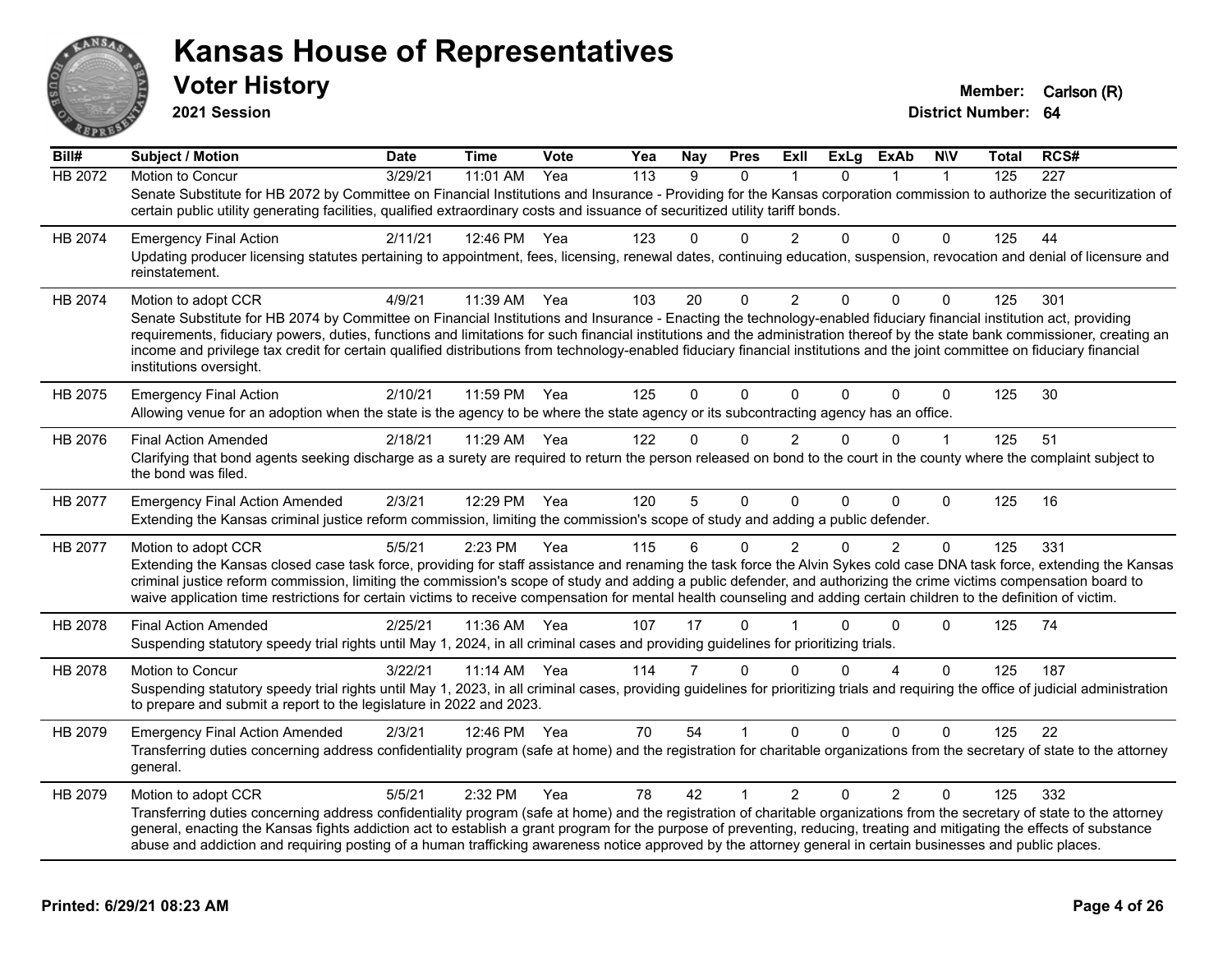

**2021 Session**

| Bill#   | <b>Subject / Motion</b>                                                                                                                                                                                                                                      | <b>Date</b> | <b>Time</b> | Vote | Yea | <b>Nay</b>      | <b>Pres</b>  | ExII           | <b>ExLg</b>  | <b>ExAb</b>    | <b>NIV</b>           | <b>Total</b> | RCS# |
|---------|--------------------------------------------------------------------------------------------------------------------------------------------------------------------------------------------------------------------------------------------------------------|-------------|-------------|------|-----|-----------------|--------------|----------------|--------------|----------------|----------------------|--------------|------|
| HB 2081 | <b>Emergency Final Action Amended</b>                                                                                                                                                                                                                        | 2/10/21     | 11:59 PM    | Yea  | 69  | $\overline{56}$ | $\mathbf{0}$ | 0              | $\Omega$     | $\mathbf{0}$   | $\mathbf{0}$         | 125          | 32   |
|         | Modifying how certain prior convictions are counted for the special sentencing rule related to possession of a controlled substance and providing concurrent or<br>consecutive sentencing for persons convicted of new crimes while on release for a felony. |             |             |      |     |                 |              |                |              |                |                      |              |      |
| HB 2082 | <b>Emergency Final Action</b>                                                                                                                                                                                                                                | 2/3/21      | 12:41 PM    | Yea  | 125 | 0               | $\Omega$     | $\Omega$       | $\Omega$     | 0              | $\Omega$             | 125          | 21   |
|         | Authorizing the crime victims compensation board to waive application time restrictions for a victim of a sexually violent crime to receive compensation for mental health<br>counseling and adding certain children to the definition of victim.            |             |             |      |     |                 |              |                |              |                |                      |              |      |
| HB 2085 | <b>Final Action</b>                                                                                                                                                                                                                                          | 3/4/21      | 1:41 PM     | Yea  | 123 | $\Omega$        | $\mathbf 0$  | $\mathbf{1}$   | $\mathbf{0}$ | $\mathbf{1}$   | $\mathbf{0}$         | 125          | 145  |
|         | Creating the students' right to know act to provide information on postsecondary education options.                                                                                                                                                          |             |             |      |     |                 |              |                |              |                |                      |              |      |
| HB 2087 | <b>Final Action Amended</b>                                                                                                                                                                                                                                  | 2/18/21     | 11:30 AM    | Yea  | 109 | 13              | $\mathbf 0$  | $\overline{2}$ | 0            | $\mathbf 0$    | $\mathbf{1}$         | 125          | 52   |
|         | Limiting the review of certain rules and regulations by the director of the budget.                                                                                                                                                                          |             |             |      |     |                 |              |                |              |                |                      |              |      |
| HB 2088 | <b>Final Action Amended</b>                                                                                                                                                                                                                                  | 3/4/21      | 1:42 PM     | Yea  | 121 | $\overline{2}$  | $\pmb{0}$    | $\mathbf 1$    | $\mathbf 0$  | $\mathbf{1}$   | $\mathbf 0$          | 125          | 146  |
|         | Requiring visual observation of an alleged victim of child abuse or neglect as part of an investigation.                                                                                                                                                     |             |             |      |     |                 |              |                |              |                |                      |              |      |
| HB 2089 | <b>Final Action Sub Bill</b>                                                                                                                                                                                                                                 | 3/18/21     | 11:26 AM    | Yea  | 75  | 47              | $\Omega$     |                | $\Omega$     | $\overline{2}$ | 0                    | 125          | 180  |
|         | Substitute for HB 2089 by Committee on Federal and State Affairs - Standardizing firearm safety education training programs in school districts.                                                                                                             |             |             |      |     |                 |              |                |              |                |                      |              |      |
| HB 2089 | Motion to Concur                                                                                                                                                                                                                                             | 4/8/21      | 9:28 PM     | Yea  | 79  | 44              | $\Omega$     |                | $\Omega$     |                | $\Omega$             | 125          | 294  |
|         | Substitute for HB 2089 by Committee on Federal and State Affairs - Standardizing firearm safety education training programs in school districts.                                                                                                             |             |             |      |     |                 |              |                |              |                |                      |              |      |
| HB 2090 | <b>Emergency Final Action Amended</b>                                                                                                                                                                                                                        | 2/3/21      | 12:34 PM    | Yea  | 125 | 0               | $\Omega$     | $\Omega$       | $\Omega$     | 0              | $\Omega$             | 125          | 18   |
|         | Creating a procedure for appointment of acting official when an elected official's military service causes a vacancy.                                                                                                                                        |             |             |      |     |                 |              |                |              |                |                      |              |      |
| HB 2093 | <b>Final Action Amended</b>                                                                                                                                                                                                                                  | 2/25/21     | 11:38 AM    | Yea  | 124 | 0               | $\Omega$     |                | $\Omega$     | 0              | $\mathbf 0$          | 125          | 75   |
|         | Increasing criminal penalties for fleeing or attempting to elude a police officer when operating a stolen vehicle, committing certain driving violations or causing a collision                                                                              |             |             |      |     |                 |              |                |              |                |                      |              |      |
|         | involving another driver and making fleeing or attempting to elude a police officer evidence of intent to commit theft of a vehicle.                                                                                                                         |             |             |      |     |                 |              |                |              |                |                      |              |      |
| HB 2094 | <b>Final Action Sub Bill</b>                                                                                                                                                                                                                                 | 3/17/21     | 11:17 AM    | Yea  | 117 | 6               | $\Omega$     |                | $\Omega$     | 1              | $\Omega$             | 125          | 174  |
|         | Substitute for HB 2094 by Committee on Appropriations - Expanding educational benefits of tuition and fees waiver for spouses and dependents of public safety officers                                                                                       |             |             |      |     |                 |              |                |              |                |                      |              |      |
|         | and personnel who are injured or disabled while performing service-related duties.                                                                                                                                                                           |             |             |      |     |                 |              |                |              |                |                      |              |      |
| HB 2096 | <b>Final Action</b>                                                                                                                                                                                                                                          | 2/18/21     | 11:32 AM    | Yea  | 122 | $\Omega$        | $\Omega$     | $\overline{2}$ | $\Omega$     | $\Omega$       | $\blacktriangleleft$ | 125          | 53   |
|         | Authorizing department of corrections employees, local correctional or detention officers, judicial branch employees, municipal court employees and administrative                                                                                           |             |             |      |     |                 |              |                |              |                |                      |              |      |
|         | hearing officers to have identifying information restricted from public access on public websites that identify home addresses or home ownership.                                                                                                            |             |             |      |     |                 |              |                |              |                |                      |              |      |
| HB 2097 | <b>Final Action</b>                                                                                                                                                                                                                                          | 3/3/21      | 11:47 AM    | Yea  | 124 | 0               | $\Omega$     |                | $\Omega$     | $\Omega$       | $\Omega$             | 125          | 120  |
|         | Decoupling the KIT and KIR workforce training programs from the high performance incentive fund program.                                                                                                                                                     |             |             |      |     |                 |              |                |              |                |                      |              |      |
| HB 2101 | <b>Emergency Final Action Amended</b>                                                                                                                                                                                                                        | 2/25/21     | 12:56 PM    | Yea  | 112 | 12              | 0            | $\overline{1}$ | $\Omega$     | 0              | $\mathbf 0$          | 125          | 83   |
|         | Extending transfers from the expanded lottery act revenues fund to the university engineering initiative.                                                                                                                                                    |             |             |      |     |                 |              |                |              |                |                      |              |      |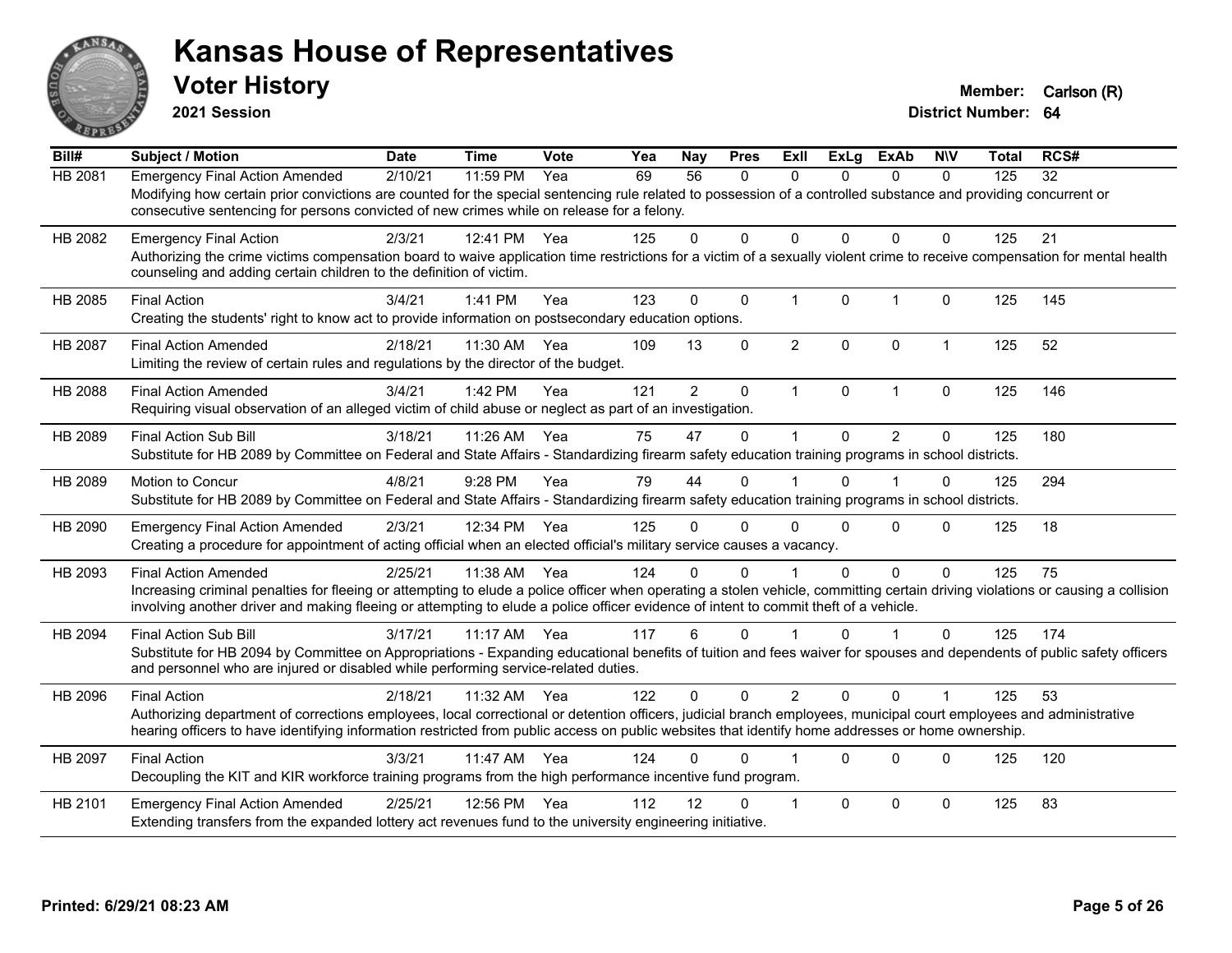

**2021 Session**

| Bill#          | Subject / Motion                                                                                                                                                                                                                                                                                                                                                                                                                                                                                                                                                                                                                                                                                                                                                                                                                                                                                                                                                                                                                                                                                                                                                                                                                                                                                            | <b>Date</b> | <b>Time</b>  | <b>Vote</b> | Yea              | <b>Nay</b>           | <b>Pres</b> | <b>ExII</b>    | <b>ExLg</b>  | <b>ExAb</b>    | <b>NIV</b>   | <b>Total</b> | RCS# |
|----------------|-------------------------------------------------------------------------------------------------------------------------------------------------------------------------------------------------------------------------------------------------------------------------------------------------------------------------------------------------------------------------------------------------------------------------------------------------------------------------------------------------------------------------------------------------------------------------------------------------------------------------------------------------------------------------------------------------------------------------------------------------------------------------------------------------------------------------------------------------------------------------------------------------------------------------------------------------------------------------------------------------------------------------------------------------------------------------------------------------------------------------------------------------------------------------------------------------------------------------------------------------------------------------------------------------------------|-------------|--------------|-------------|------------------|----------------------|-------------|----------------|--------------|----------------|--------------|--------------|------|
| <b>HB 2102</b> | <b>Emergency Final Action</b><br>Updating egg repackaging requirements for retailers.                                                                                                                                                                                                                                                                                                                                                                                                                                                                                                                                                                                                                                                                                                                                                                                                                                                                                                                                                                                                                                                                                                                                                                                                                       | 2/10/21     | 11:59 PM     | Yea         | $\overline{123}$ | $\overline{2}$       | $\Omega$    | $\Omega$       | $\Omega$     | $\mathbf{0}$   | $\mathbf{0}$ | 125          | 25   |
| HB 2102        | Mot to Concur in Conference<br>Senate Substitute for HB 2102 by Committee on Agriculture and Natural Resources - Updating egg repackaging requirements for retailers.                                                                                                                                                                                                                                                                                                                                                                                                                                                                                                                                                                                                                                                                                                                                                                                                                                                                                                                                                                                                                                                                                                                                       | 4/9/21      | 2:22 PM      | Yea         | 122              | $\blacktriangleleft$ | $\Omega$    | $\overline{2}$ | $\Omega$     | $\Omega$       | 0            | 125          | 303  |
| HB 2103        | <b>Emergency Final Action</b><br>Establishing the Kansas pesticide waste disposal program and permitting up to \$50,000 to be transferred annually from the Kansas agricultural remediation fund to a<br>new Kansas pesticide waste disposal fund.                                                                                                                                                                                                                                                                                                                                                                                                                                                                                                                                                                                                                                                                                                                                                                                                                                                                                                                                                                                                                                                          | 2/11/21     | 12:38 PM     | Yea         | 123              | $\Omega$             | 0           | $\overline{2}$ | $\Omega$     | $\mathbf 0$    | 0            | 125          | 39   |
| HB 2104        | <b>Final Action Amended</b><br>Modifying the sales tax exemption for construction materials by allowing certain educational institutions a sales tax exemption for purchases thereof.                                                                                                                                                                                                                                                                                                                                                                                                                                                                                                                                                                                                                                                                                                                                                                                                                                                                                                                                                                                                                                                                                                                       | 2/18/21     | 11:35 AM Yea |             | 114              | 8                    | 0           | $\overline{c}$ | $\Omega$     | 0              | 1            | 125          | 54   |
| HB 2104        | Motion to Adopt CCR<br>Senate Substitute for HB 2104 by Committee on Assessment ant Taxation - Extending certain budget due dates for schools and notice and hearing requirements when<br>exceeding the revenue neutral rate for property tax purposes, changing time to request full and complete opinion from the state board tax appeals, requiring the state<br>board of tax appeals to serve orders and notices by electronic means if requested by the party, prohibiting valuation increases of certain property in appeals, requiring<br>appraisal directives to require compliance with uniform standards of professional appraisal practice, providing for notice and opportunity to be heard prior to removal<br>from county appraiser eligibility list, providing notification when person no longer holds office of county appraiser, placing the burden of proof on the county appraiser in<br>certain valuation and classification appeal hearings before the district court, requiring appraisal courses for appraisers to be courses approved by the Kansas real estate<br>appraisal board, extending the time a state board of tax appeals member may continue to serve after such member's term expires and authorizing appointment of a<br>member pro tempore under certain conditions. | 4/6/21      | 2:57 PM      | Yea         | 77               | 42                   | $\Omega$    |                | $\Omega$     | 5              | $\Omega$     | 125          | 262  |
| HB 2106        | <b>Emergency Final Action</b><br>Extending the dates when corporate tax returns are required to be filed.                                                                                                                                                                                                                                                                                                                                                                                                                                                                                                                                                                                                                                                                                                                                                                                                                                                                                                                                                                                                                                                                                                                                                                                                   | 3/4/21      | 4:36 PM      | Yea         | 123              | $\mathbf 0$          | $\mathbf 0$ | $\mathbf{1}$   | $\mathbf 0$  | $\mathbf{1}$   | $\mathbf 0$  | 125          | 160  |
| HB 2109        | <b>Emergency Final Action</b><br>Increasing the county population threshold for a county to be required to have a lawyer representative, increasing the number of lawyer members and decreasing the<br>number of non-lawyer members on the board of indigents' defense services.                                                                                                                                                                                                                                                                                                                                                                                                                                                                                                                                                                                                                                                                                                                                                                                                                                                                                                                                                                                                                            | 2/11/21     | 12:41 PM     | Yea         | 87               | 36                   | 0           | 2              | $\mathbf{0}$ | $\Omega$       | 0            | 125          | 41   |
| HB 2112        | <b>Emergency Final Action</b><br>Permitting online advertisement and sales of abandoned property by self-storage rental unit operators; providing for the designation by occupants of an alternate contact<br>and limiting claims for loss or damage of stored property to the property value limit provided in the rental agreement.                                                                                                                                                                                                                                                                                                                                                                                                                                                                                                                                                                                                                                                                                                                                                                                                                                                                                                                                                                       | 2/10/21     | 11:59 PM     | Yea         | 120              | 5                    | $\Omega$    | $\Omega$       | $\Omega$     | $\Omega$       | 0            | 125          | 27   |
| HB 2114        | <b>Emergency Final Action Amended</b><br>Establishing the Kansas senior care task force.                                                                                                                                                                                                                                                                                                                                                                                                                                                                                                                                                                                                                                                                                                                                                                                                                                                                                                                                                                                                                                                                                                                                                                                                                    | 2/18/21     | 12:38 PM     | Yea         | 113              | 8                    | 0           | $\overline{2}$ | $\Omega$     | $\overline{1}$ | $\mathbf{1}$ | 125          | 60   |
| HB 2114        | Motion to adopt CCR<br>Establishing the senior care task force, a definition of financial exploitation and Kansas elder and dependent adult abuse multidisciplinary team coordinator and teams,<br>requiring additional mandatory reporters, increasing investigation days for reports of abuse, neglect and financial exploitation of certain adults and directing the<br>department for children and families to inform certain chief administrative officers of substantiated findings of such reports.                                                                                                                                                                                                                                                                                                                                                                                                                                                                                                                                                                                                                                                                                                                                                                                                  | 4/9/21      | 5:41 PM      | Yea         | 115              | 7                    | 0           | $\overline{2}$ | 0            | $\Omega$       | 1            | 125          | 311  |
| HB 2115        | <b>Final Action Amended</b><br>Establishing the joint committee on child welfare system oversight.                                                                                                                                                                                                                                                                                                                                                                                                                                                                                                                                                                                                                                                                                                                                                                                                                                                                                                                                                                                                                                                                                                                                                                                                          | 2/18/21     | 11:38 AM     | Yea         | 118              | Δ                    | $\Omega$    | 2              | 0            | $\Omega$       | 1            | 125          | 55   |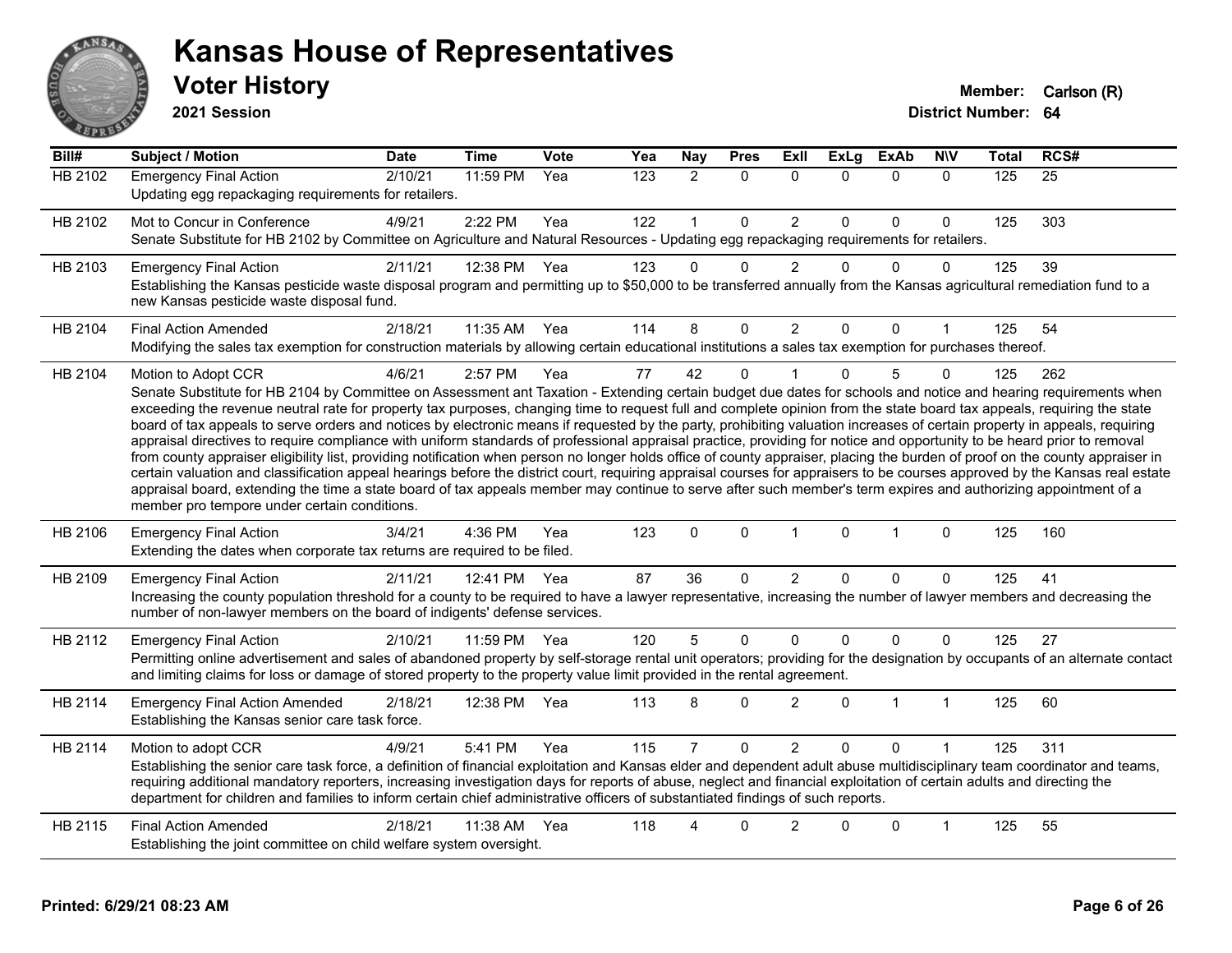

**2021 Session**

| Bill#          | <b>Subject / Motion</b>                                                                                                                                                                                                                                                                                                                    | <b>Date</b> | <b>Time</b> | Vote | Yea              | Nay          | <b>Pres</b>  | ExII           | <b>ExLg</b>  | <b>ExAb</b>    | <b>N\V</b>     | <b>Total</b>   | RCS# |  |
|----------------|--------------------------------------------------------------------------------------------------------------------------------------------------------------------------------------------------------------------------------------------------------------------------------------------------------------------------------------------|-------------|-------------|------|------------------|--------------|--------------|----------------|--------------|----------------|----------------|----------------|------|--|
| <b>HB 2116</b> | <b>Emergency Final Action</b>                                                                                                                                                                                                                                                                                                              | 3/4/21      | 4:43 PM     | Yea  | $\overline{123}$ | $\mathbf{0}$ | $\Omega$     | $\mathbf 1$    | $\Omega$     | 1              | $\Omega$       | $\frac{1}{25}$ | 165  |  |
|                | Exempting the caregiver of a child in state out-of-home placement from the child care assistance 20-hour-per-week work requirement.                                                                                                                                                                                                        |             |             |      |                  |              |              |                |              |                |                |                |      |  |
| HB 2119        | <b>EFA Sub Bill Amended</b>                                                                                                                                                                                                                                                                                                                | 3/30/21     | 7:56 PM     | Nay  | 65               | 58           | 0            |                | $\Omega$     |                | $\Omega$       | 125            | 255  |  |
|                | Substitute for HB 2119 by Committee on K-12 Education Budget - Making and concerning appropriations for the department of education for fiscal years ending June 30,                                                                                                                                                                       |             |             |      |                  |              |              |                |              |                |                |                |      |  |
|                | 2021, June 30, 2022, and June 30, 2023, creating and expanding school choice programs, restricting remote learning and remote enrollment and extending the                                                                                                                                                                                 |             |             |      |                  |              |              |                |              |                |                |                |      |  |
|                | statewide property tax levy for schools.                                                                                                                                                                                                                                                                                                   |             |             |      |                  |              |              |                |              |                |                |                |      |  |
| HB 2120        | <b>Emergency Final Action</b>                                                                                                                                                                                                                                                                                                              | 2/11/21     | 12:50 PM    | Yea  | 110              | 13           | 0            | $\overline{2}$ | $\mathbf{0}$ | 0              | $\mathbf 0$    | 125            | 46   |  |
|                | Removing the spousal exception from the crime of sexual battery.                                                                                                                                                                                                                                                                           |             |             |      |                  |              |              |                |              |                |                |                |      |  |
| HB 2121        | <b>Emergency Final Action Amended</b>                                                                                                                                                                                                                                                                                                      | 2/11/21     | 12:43 PM    | Yea  | 101              | 22           | 0            | $\overline{c}$ | 0            | 0              | $\mathbf 0$    | 125            | 42   |  |
|                | Adding definitions related to defendants who abscond from supervision in the criminal procedure code and for parole.                                                                                                                                                                                                                       |             |             |      |                  |              |              |                |              |                |                |                |      |  |
| HB 2121        | Motion to adopt CCR                                                                                                                                                                                                                                                                                                                        | 5/5/21      | 2:39 PM     | Yea  | 121              | $\Omega$     | 0            | 2              | 0            | $\overline{2}$ | $\mathbf 0$    | 125            | 333  |  |
|                | Increasing the criminal penalty for mistreatment of a dependent adult or elder person when the victim is a resident of an adult care home, adding definitions related to                                                                                                                                                                   |             |             |      |                  |              |              |                |              |                |                |                |      |  |
|                | defendants who abscond from supervision in the criminal procedure code and for parole and clarifying that bond agents seeking discharge as a surety are required to                                                                                                                                                                        |             |             |      |                  |              |              |                |              |                |                |                |      |  |
|                | return the person released on bond to the court in the county where the complaint subject to the bond was filed, requiring the department of corrections to develop<br>guidance to be used by parole officers when responding to violations of parole and postrelease supervision and that incentivize compliant behavior, and authorizing |             |             |      |                  |              |              |                |              |                |                |                |      |  |
|                | court services officers and community corrections officers to provide a certification of identification to offenders for use to obtain a new driver's license.                                                                                                                                                                             |             |             |      |                  |              |              |                |              |                |                |                |      |  |
|                |                                                                                                                                                                                                                                                                                                                                            |             |             |      |                  |              | $\Omega$     |                | $\Omega$     |                |                |                |      |  |
| HB 2124        | <b>Emergency Final Action</b><br>Clarifying the authority of healing arts school clinics to provide healing arts services.                                                                                                                                                                                                                 | 2/18/21     | 12:39 PM    | Yea  | 121              | <sup>n</sup> |              | $\overline{2}$ |              |                |                | 125            | 61   |  |
|                |                                                                                                                                                                                                                                                                                                                                            |             |             |      |                  |              |              |                |              |                |                |                |      |  |
| HB 2125        | <b>Emergency Final Action Amended</b>                                                                                                                                                                                                                                                                                                      | 2/18/21     | 12:46 PM    | Yea  | 118              | 3            | 0            | $\overline{2}$ | $\Omega$     |                |                | 125            | 64   |  |
|                | Allowing a copy of a will to be filed and admitted to probate and allowing a will or a copy of a will filed within six months after the death of the testator to be admitted to<br>probate at any time.                                                                                                                                    |             |             |      |                  |              |              |                |              |                |                |                |      |  |
|                |                                                                                                                                                                                                                                                                                                                                            |             |             |      |                  |              |              |                |              |                |                |                |      |  |
| HB 2126        | <b>Final Action Amended</b>                                                                                                                                                                                                                                                                                                                | 3/4/21      | 1:44 PM     | Yea  | 85               | 37           | $\mathbf{1}$ | $\mathbf{1}$   | $\mathbf 0$  | 1              | $\pmb{0}$      | 125            | 147  |  |
|                | Providing immunity from civil liability for COVID-19 claims for adult care facilities.                                                                                                                                                                                                                                                     |             |             |      |                  |              |              |                |              |                |                |                |      |  |
| HB 2128        | <b>Final Action Amended</b>                                                                                                                                                                                                                                                                                                                | 3/2/21      | 10:32 AM    | Yea  | 124              | $\Omega$     | $\Omega$     | $\overline{1}$ | $\mathbf 0$  | 0              | $\mathbf 0$    | 125            | 92   |  |
|                | Clarifying jurisdiction and supervision of offenders in a certified drug abuse treatment program.                                                                                                                                                                                                                                          |             |             |      |                  |              |              |                |              |                |                |                |      |  |
| HB 2134        | <b>Emergency Final Action</b>                                                                                                                                                                                                                                                                                                              | 2/11/21     | 12:39 PM    | Yea  | 123              | $\Omega$     | $\Omega$     | 2              | $\Omega$     | $\Omega$       | $\Omega$       | 125            | 40   |  |
|                | Updating the national association of insurance commissioners credit for reinsurance model law and codifying the credit for reinsurance model regulation.                                                                                                                                                                                   |             |             |      |                  |              |              |                |              |                |                |                |      |  |
| HB 2134        | Motion to adopt CCR                                                                                                                                                                                                                                                                                                                        | 5/7/21      | 6:51 PM     | Yea  | 107              | 9            | $\Omega$     |                | $\mathbf{0}$ | 6              | $\overline{2}$ | 125            | 352  |  |
|                | Making appropriations for the Kansas state department of education for FY 2021, FY 2022 and FY 2023; requiring a Kansas foster care children annual academic report                                                                                                                                                                        |             |             |      |                  |              |              |                |              |                |                |                |      |  |
|                | card; authorizing limited remote learning; providing the criteria for identification of students eligible to receive at-risk programs and services; requiring boards of                                                                                                                                                                    |             |             |      |                  |              |              |                |              |                |                |                |      |  |
|                | education to allocate sufficient school district moneys to improve student academic performance; authorizing school districts to pay tuition and fees for concurrent and                                                                                                                                                                   |             |             |      |                  |              |              |                |              |                |                |                |      |  |
|                | dual enrollment programs; expanding student eligibility under the tax credit for low income students scholarship program; extending the high-density at-risk weighting;<br>providing ACT college entrance exams and workkeys assessments to certain nonpublic school students.                                                             |             |             |      |                  |              |              |                |              |                |                |                |      |  |
|                |                                                                                                                                                                                                                                                                                                                                            |             |             |      |                  |              |              |                |              |                |                |                |      |  |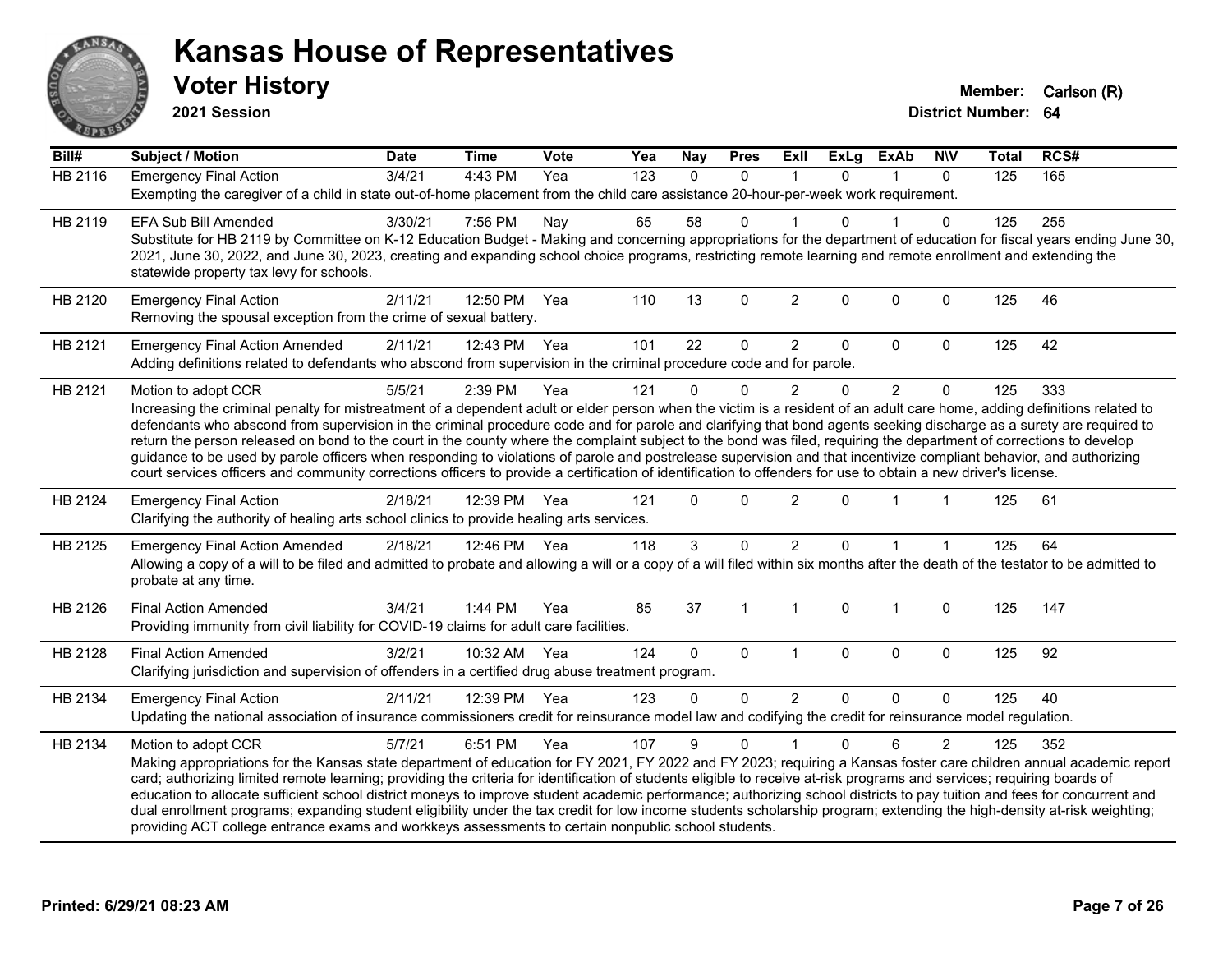

**2021 Session**

| Bill#   | Subject / Motion                                                                                                                                                                                                                  | <b>Date</b> | <b>Time</b> | Vote | Yea | Nay            | <b>Pres</b> | ExIl           | <b>ExLg</b> | <b>ExAb</b>  | <b>NIV</b>           | <b>Total</b> | RCS# |
|---------|-----------------------------------------------------------------------------------------------------------------------------------------------------------------------------------------------------------------------------------|-------------|-------------|------|-----|----------------|-------------|----------------|-------------|--------------|----------------------|--------------|------|
| HB 2136 | <b>Final Action Amended</b>                                                                                                                                                                                                       | 2/25/21     | 11:40 AM    | Yea  | 124 | $\Omega$       | $\Omega$    |                | $\Omega$    | $\Omega$     | $\Omega$             | 125          | 76   |
|         | Updating certain statutes relating to the regulation of the business of insurance; granting the commissioner of insurance certain investigative powers.                                                                           |             |             |      |     |                |             |                |             |              |                      |              |      |
| HB 2137 | <b>Final Action Amended</b>                                                                                                                                                                                                       | 3/2/21      | 10:33 AM    | Yea  | 122 | $\overline{2}$ | 0           |                | 0           | $\Omega$     | $\Omega$             | 125          | 93   |
|         | Authorizing certain licensees under the Kansas liquor control act and the club and drinking establishment act to sell and serve cereal malt beverages.                                                                            |             |             |      |     |                |             |                |             |              |                      |              |      |
| HB 2137 | Motion to adopt CCR                                                                                                                                                                                                               | 5/7/21      | 4:41 PM     | Yea  | 101 | 18             | 0           |                | 0           | 5            | $\Omega$             | 125          | 351  |
|         | Making amendments regarding licensure to sell alcoholic liquor and cereal malt beverages, authorizing transfers of bulk alcoholic liquor by certain licensees and                                                                 |             |             |      |     |                |             |                |             |              |                      |              |      |
|         | authorizing the sale of alcoholic liquor and cereal malt beverages on specified days and times and subject to certain conditions by licensees under the Kansas liquor<br>control act and the club and drinking establishment act. |             |             |      |     |                |             |                |             |              |                      |              |      |
|         |                                                                                                                                                                                                                                   |             |             |      |     |                |             |                |             |              |                      |              |      |
| HB 2138 | <b>Final Action</b>                                                                                                                                                                                                               | 3/3/21      | 11:48 AM    | Yea  | 120 | 4              | $\Omega$    |                | $\Omega$    | $\Omega$     | $\mathbf{0}$         | 125          | 121  |
|         | Club and drinking establishment liquor license eligibility; spouse is a law enforcement officer in another county.                                                                                                                |             |             |      |     |                |             |                |             |              |                      |              |      |
| HB 2143 | <b>Emergency Final Action</b>                                                                                                                                                                                                     | 3/4/21      | 4:39 PM     | Yea  | 119 |                | $\Omega$    |                | $\Omega$    | $\mathbf{1}$ | $\Omega$             | 125          | 162  |
|         | Making exemption permanent for certain cash rebates on sales or leases of new motor vehicles for sales tax purposes.                                                                                                              |             |             |      |     |                |             |                |             |              |                      |              |      |
| HB 2143 | Motion to adopt CCR                                                                                                                                                                                                               | 4/9/21      | 6:16 PM     | Yea  | 118 | 3              | $\Omega$    | $\overline{2}$ | $\Omega$    | $\mathbf{0}$ | $\overline{2}$       | 125          | 315  |
|         | Making exemption permanent for certain cash rebates on sales or leases of new motor vehicles for sales tax purposes.                                                                                                              |             |             |      |     |                |             |                |             |              |                      |              |      |
| HB 2145 | <b>Final Action</b>                                                                                                                                                                                                               | 3/2/21      | 10:35 AM    | Yea  | 124 | $\Omega$       | $\Omega$    |                | $\Omega$    | 0            | $\Omega$             | 125          | 94   |
|         | Exempting the retail sale of electricity by public utilities for electric vehicle charging stations from the jurisdiction of the state corporation commission.                                                                    |             |             |      |     |                |             |                |             |              |                      |              |      |
| HB 2150 | <b>Final Action Amended</b>                                                                                                                                                                                                       | 3/25/21     | $11:18$ AM  | Yea  | 118 | 4              | 0           |                | U           | 2            | n                    | 125          | 209  |
|         | Creating a definition of financial exploitation, requiring additional mandatory reporters and increasing investigation days in the abuse, neglect and financial exploitation of                                                   |             |             |      |     |                |             |                |             |              |                      |              |      |
|         | certain adults.                                                                                                                                                                                                                   |             |             |      |     |                |             |                |             |              |                      |              |      |
| HB 2151 | <b>Emergency Final Action</b>                                                                                                                                                                                                     | 2/18/21     | 12:44 PM    | Yea  | 121 | $\Omega$       | $\Omega$    | $\overline{2}$ | $\Omega$    | 1            | $\blacktriangleleft$ | 125          | 63   |
|         | Creating Kansas elder and dependent adult abuse multidisciplinary teams and a coordinator.                                                                                                                                        |             |             |      |     |                |             |                |             |              |                      |              |      |
| HB 2153 | <b>Final Action</b>                                                                                                                                                                                                               | 3/3/21      | 11:50 AM    | Yea  | 124 | 0              | $\Omega$    |                | $\Omega$    | $\Omega$     | $\mathbf{0}$         | 125          | 122  |
|         | Increasing the criminal penalty for mistreatment of a dependent adult or elder person when the victim is a resident of an adult care home.                                                                                        |             |             |      |     |                |             |                |             |              |                      |              |      |
| HB 2155 | <b>Emergency Final Action</b>                                                                                                                                                                                                     | 2/18/21     | 12:43 PM    | Yea  | 85  | 36             | $\Omega$    | $\overline{2}$ | $\Omega$    |              | -1                   | 125          | 62   |
|         | Providing for department of health and environment response operations for water and soil pollutant release, discharge or escape.                                                                                                 |             |             |      |     |                |             |                |             |              |                      |              |      |
| HB 2158 | <b>Final Action</b>                                                                                                                                                                                                               | 2/18/21     | 11:40 AM    | Yea  | 121 |                | $\Omega$    | 2              | U           | $\Omega$     |                      | 125          | 56   |
|         | Making permanent provisions for the advisory committee on trauma and the statewide trauma system regional council to conduct closed meetings and keep privileged                                                                  |             |             |      |     |                |             |                |             |              |                      |              |      |
|         | records regarding trauma cases.                                                                                                                                                                                                   |             |             |      |     |                |             |                |             |              |                      |              |      |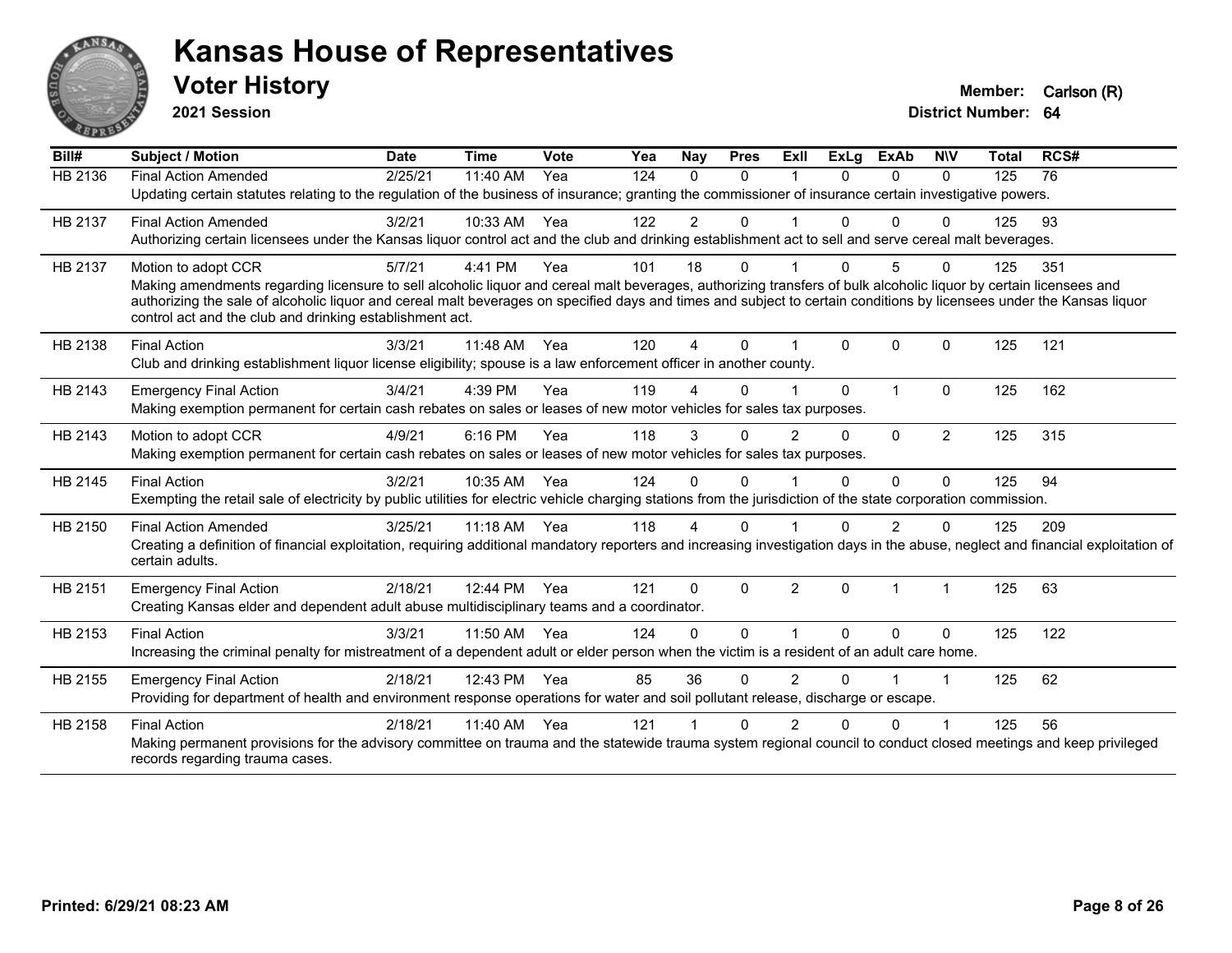

**2021 Session**

| Bill#          | Subject / Motion                                                                                                                                                                                                                                                                                                                                                                                                                                                                                                                                                                                                                                                                                                                                                                                      | <b>Date</b> | <b>Time</b>  | Vote | Yea | <b>Nay</b> | <b>Pres</b>  | ExII           | <b>ExLg</b>  | <b>ExAb</b>    | <b>NIV</b>   | Total | RCS# |
|----------------|-------------------------------------------------------------------------------------------------------------------------------------------------------------------------------------------------------------------------------------------------------------------------------------------------------------------------------------------------------------------------------------------------------------------------------------------------------------------------------------------------------------------------------------------------------------------------------------------------------------------------------------------------------------------------------------------------------------------------------------------------------------------------------------------------------|-------------|--------------|------|-----|------------|--------------|----------------|--------------|----------------|--------------|-------|------|
| <b>HB 2158</b> | Motion to adopt CCR                                                                                                                                                                                                                                                                                                                                                                                                                                                                                                                                                                                                                                                                                                                                                                                   | 5/5/21      | 2:45 PM      | Yea  | 121 | $\Omega$   | $\Omega$     | $\mathfrak{p}$ | $\Omega$     | $\mathcal{P}$  | $\Omega$     | 125   | 334  |
|                | Establishing the joint committee on child welfare system oversight, providing certain exceptions to the confidentiality of state child death review board documents,<br>requiring visual observation of an alleged victim of child abuse or neglect as part of an investigation, exempting the caregiver of a child in state out-of-home placement<br>from the child care assistance 20-hour-per-week work requirement, permitting the secretary for children and families to license certain family foster homes where a<br>former foster care youth with certain juvenile adjudications resides making permanent provisions for the advisory committee on trauma and the statewide trauma system<br>regional council to conduct closed meetings and keep privileged records regarding trauma cases. |             |              |      |     |            |              |                |              |                |              |       |      |
| HB 2162        | <b>Final Action</b>                                                                                                                                                                                                                                                                                                                                                                                                                                                                                                                                                                                                                                                                                                                                                                                   | 3/2/21      | 10:25 AM     | Yea  | 123 | $\Omega$   | 1            | 1              | $\Omega$     | $\mathbf{0}$   | $\mathbf{0}$ | 125   | 88   |
|                | Amending and repealing reapportionment census data laws to conform with 2019 amendments to the Kansas constitution and to remove certain obsolete provisions.                                                                                                                                                                                                                                                                                                                                                                                                                                                                                                                                                                                                                                         |             |              |      |     |            |              |                |              |                |              |       |      |
| HB 2165        | <b>Emergency Final Action Amended</b><br>Providing for all vehicles more than 35 years old to qualify as an antique vehicle.                                                                                                                                                                                                                                                                                                                                                                                                                                                                                                                                                                                                                                                                          | 2/11/21     | 12:44 PM Yea |      | 114 | 9          | $\Omega$     | $\overline{c}$ | $\Omega$     | $\Omega$       | $\mathbf 0$  | 125   | 43   |
| HB 2165        | <b>Motion to Concur</b><br>Providing for all vehicles more than 35 years old to qualify as an antique vehicle.                                                                                                                                                                                                                                                                                                                                                                                                                                                                                                                                                                                                                                                                                        | 4/7/21      | 10:26 AM     | Yea  | 117 | 5          | $\mathbf 0$  | $\overline{1}$ | $\mathbf{0}$ | $\overline{2}$ | $\mathbf{0}$ | 125   | 265  |
| HB 2166        | Final Action Sub Bill Amended                                                                                                                                                                                                                                                                                                                                                                                                                                                                                                                                                                                                                                                                                                                                                                         | 3/2/21      | 10:38 AM     | Yea  | 124 | $\Omega$   | $\Omega$     |                | 0            | $\Omega$       | $\Omega$     | 125   | 95   |
|                | Substitute for HB 2166 by Committee on Transportation - Providing for the Braden's hope for childhood cancer, proud educator and alpha kappa alpha distinctive license<br>plates and providing distinctive license plates for current and veteran members of the United States army, navy, marine corps, air force, coast guard and space force and<br>modifying the requirements to begin production on distinctive license plates.                                                                                                                                                                                                                                                                                                                                                                  |             |              |      |     |            |              |                |              |                |              |       |      |
| HB 2166        | Motion to Adopt CCR                                                                                                                                                                                                                                                                                                                                                                                                                                                                                                                                                                                                                                                                                                                                                                                   | 4/8/21      | 5:31 PM      | Yea  | 81  | 41         | $\mathbf{0}$ | $\mathbf{1}$   | $\Omega$     | $\overline{2}$ | $\Omega$     | 125   | 289  |
|                | Substitute for HB 2166 by Committee on Transportation - Providing for the Braden's hope for childhood cancer, proud educator, delta sigma theta, Gadsden flag, love,<br>Chloe foundation and alpha kappa alpha distinctive license plates and providing distinctive license plates for current and veteran members of the United States army,<br>navy, marine corps, air force, coast guard and space force, modifying the requirements to begin production on distinctive license plates, requiring reporting by<br>sponsoring organizations of distinctive license plates, allowing certain license plates issued by the division of vehicles to be personalized license plates and establishing<br>a fee on firefighter distinctive license plates.                                                |             |              |      |     |            |              |                |              |                |              |       |      |
| HB 2166        | <b>Consideration of Veto</b>                                                                                                                                                                                                                                                                                                                                                                                                                                                                                                                                                                                                                                                                                                                                                                          | 5/3/21      | 11:39 AM     | Yea  | 86  | 37         | $\mathbf{0}$ | $\Omega$       | $\Omega$     | 1              | $\mathbf{1}$ | 125   | 317  |
|                | Substitute for HB 2166 by Committee on Transportation - Providing for the Braden's hope for childhood cancer, proud educator, delta sigma theta, Gadsden flag, love,<br>Chloe foundation and alpha kappa alpha distinctive license plates and providing distinctive license plates for current and veteran members of the United States army,<br>navy, marine corps, air force, coast guard and space force, modifying the requirements to begin production on distinctive license plates, requiring reporting by<br>sponsoring organizations of distinctive license plates, allowing certain license plates issued by the division of vehicles to be personalized license plates and establishing<br>a fee on firefighter distinctive license plates.                                                |             |              |      |     |            |              |                |              |                |              |       |      |
| HB 2167        | <b>Emergency Final Action</b><br>Permitting concrete mixer trucks and requiring dump trucks to display license plates on the front of vehicles.                                                                                                                                                                                                                                                                                                                                                                                                                                                                                                                                                                                                                                                       | 2/10/21     | 11:59 PM     | Yea  | 125 | $\Omega$   | 0            | $\Omega$       | 0            | 0              | $\mathbf 0$  | 125   | 34   |
| HB 2167        | Motion to Concur<br>Permitting concrete mixer trucks and requiring dump trucks to display license plates on the front of vehicles.                                                                                                                                                                                                                                                                                                                                                                                                                                                                                                                                                                                                                                                                    | 4/7/21      | 10:28 AM     | Yea  | 122 | $\Omega$   | $\Omega$     | 1              | $\Omega$     | $\overline{2}$ | $\mathbf 0$  | 125   | 266  |
| HB 2172        | <b>Final Action Amended</b>                                                                                                                                                                                                                                                                                                                                                                                                                                                                                                                                                                                                                                                                                                                                                                           | 2/18/21     | 11:41 AM     | Yea  | 122 |            | 0            | $\overline{2}$ | $\Omega$     | $\Omega$       |              | 125   | 57   |
|                | Modifying water usage calculations and fees for multi-year flex accounts and permitting alternative base average water use calculations and prorated terms.                                                                                                                                                                                                                                                                                                                                                                                                                                                                                                                                                                                                                                           |             |              |      |     |            |              |                |              |                |              |       |      |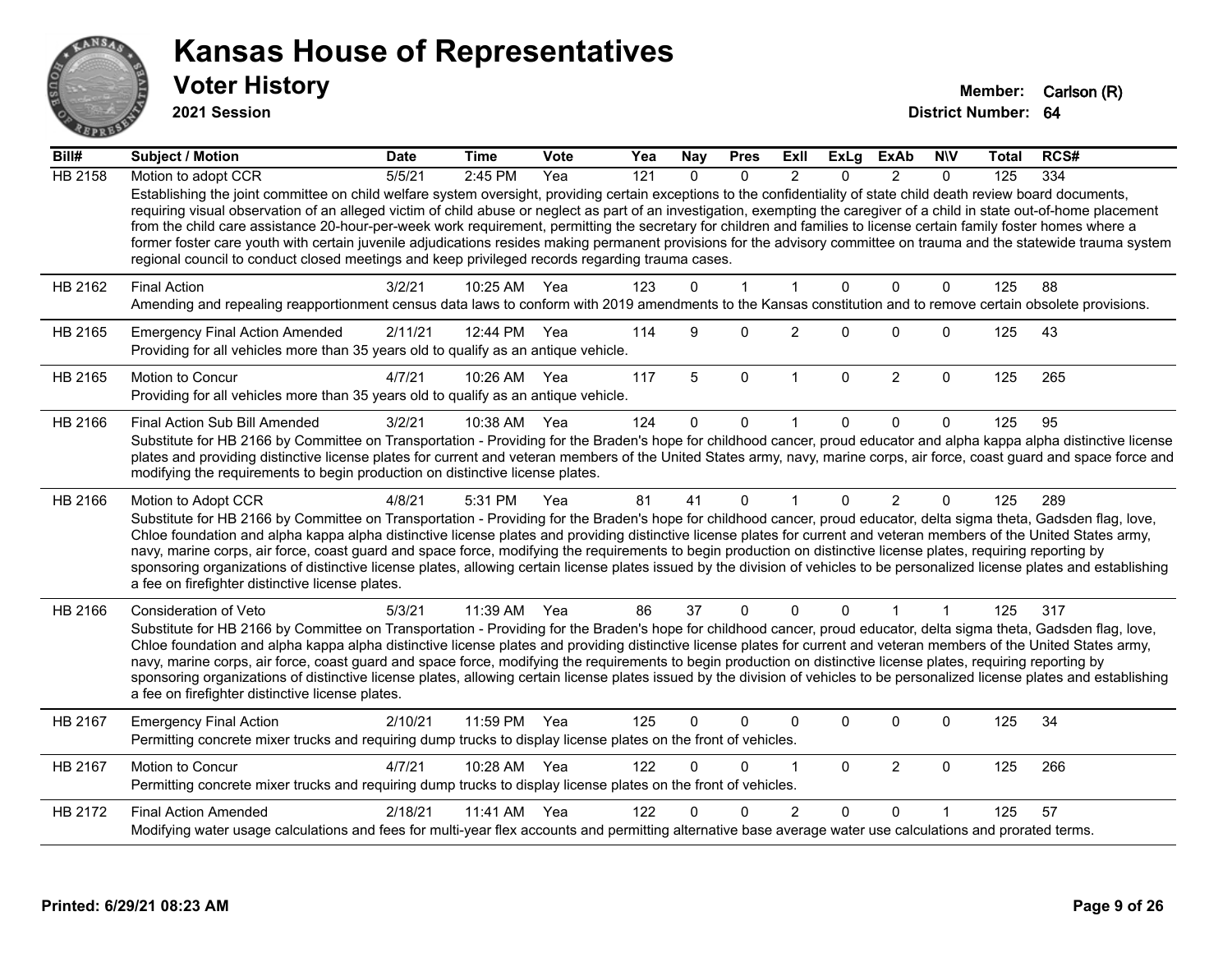

**2021 Session**

| Bill#   | <b>Subject / Motion</b>                                                                                                                                                                                                                                                                                                                                                                                                                                                                                                                                                                                                                                                                                                                                                                                                                                                                                           | <b>Date</b> | <b>Time</b> | Vote | Yea              | <b>Nay</b>     | <b>Pres</b> | <b>Exll</b>    | $\overline{Ex}$ Lg | <b>ExAb</b>    | <b>N\V</b>   | <b>Total</b> | RCS# |
|---------|-------------------------------------------------------------------------------------------------------------------------------------------------------------------------------------------------------------------------------------------------------------------------------------------------------------------------------------------------------------------------------------------------------------------------------------------------------------------------------------------------------------------------------------------------------------------------------------------------------------------------------------------------------------------------------------------------------------------------------------------------------------------------------------------------------------------------------------------------------------------------------------------------------------------|-------------|-------------|------|------------------|----------------|-------------|----------------|--------------------|----------------|--------------|--------------|------|
| HB 2175 | <b>Emergency Final Action</b><br>Creating the Dwayne Peaslee technical training center district.                                                                                                                                                                                                                                                                                                                                                                                                                                                                                                                                                                                                                                                                                                                                                                                                                  | 2/25/21     | 12:52 PM    | Yea  | $\overline{122}$ | $\overline{2}$ | $\Omega$    | $\mathbf{1}$   | $\Omega$           | $\Omega$       | $\mathbf{0}$ | 125          | 81   |
| HB 2176 | <b>Emergency Final Action Amended</b><br>Clarify the vacation or exclusion of territory from city boundaries or release of easements.                                                                                                                                                                                                                                                                                                                                                                                                                                                                                                                                                                                                                                                                                                                                                                             | 3/25/21     | 12:22 PM    | Yea  | 120              | $\overline{2}$ | 0           | $\mathbf{1}$   | 0                  | $\overline{2}$ | $\mathbf 0$  | 125          | 224  |
| HB 2178 | <b>Final Action</b><br>Vacating certain blocks in the original town plat set aside for a college and a park in the city of Americus and vesting fee simple title in the city.                                                                                                                                                                                                                                                                                                                                                                                                                                                                                                                                                                                                                                                                                                                                     | 2/18/21     | 11:42 AM    | Yea  | 121              | 1              | $\Omega$    | $\overline{2}$ | 0                  | 0              |              | 125          | 58   |
| HB 2178 | Motion to Concur<br>Providing for the vacation or exclusion of territory or easements by cities, including certain blocks in the original town plat set aside for a college and a park in the<br>city of Americus.                                                                                                                                                                                                                                                                                                                                                                                                                                                                                                                                                                                                                                                                                                | 3/30/21     | 3:05 PM     | Yea  | 121              | $\overline{2}$ | 0           |                | 0                  | 0              |              | 125          | 250  |
| HB 2183 | <b>Final Action Amended</b><br>Prohibiting the governor, the executive branch and the judicial branch from altering election laws or procedures and limiting the authority of the secretary of state to enter<br>into consent decrees with any court absent the approval of the legislative coordinating council.                                                                                                                                                                                                                                                                                                                                                                                                                                                                                                                                                                                                 | 3/3/21      | 11:53 AM    | Yea  | 84               | 39             |             |                | 0                  | $\Omega$       | $\Omega$     | 125          | 123  |
| HB 2183 | Motion to adopt CCR<br>Creating the transparency in revenues underwriting elections act; prohibiting the receipt and expenditure of private moneys by election officials; directing the secretary of<br>state to publish certain registered voter totals; relating to advance voting ballots by requiring signed statements for delivery of such ballots on behalf of a voter; limiting<br>the number of such ballots that can be delivered; prohibiting the altering or backdating of the mailing date on such ballots; requiring a matching signature on such<br>ballots; removing the secretary of state's authority to provide additional time for receipt of such ballots; prohibiting candidates for office from engaging in certain conduct<br>related to advance voting ballots; creating the crime of false representation of an election official; and, expanding the crime of electioneering.          | 4/8/21      | 10:11 PM    | Yea  | 80               | 42             | $\Omega$    |                | $\Omega$           | $\overline{2}$ | $\Omega$     | 125          | 296  |
| HB 2183 | <b>Consideration of Veto</b><br>Creating the transparency in revenues underwriting elections act; prohibiting the receipt and expenditure of private moneys by election officials; directing the secretary of<br>state to publish certain registered voter totals; relating to advance voting ballots by requiring signed statements for delivery of such ballots on behalf of a voter; limiting<br>the number of such ballots that can be delivered; prohibiting the altering or backdating of the mailing date on such ballots; requiring a matching signature on such<br>ballots; removing the secretary of state's authority to provide additional time for receipt of such ballots; prohibiting candidates for office from engaging in certain conduct<br>related to advance voting ballots; creating the crime of false representation of an election official; and, expanding the crime of electioneering. | 5/3/21      | 12:01 PM    | Yea  | 85               | 38             | $\Omega$    |                |                    |                |              | 125          | 319  |
| HB 2187 | <b>Final Action</b><br>Enacting the first-time home buyer savings account act.                                                                                                                                                                                                                                                                                                                                                                                                                                                                                                                                                                                                                                                                                                                                                                                                                                    | 2/18/21     | 11:44 AM    | Yea  | 119              | 3              | $\Omega$    | $\overline{2}$ | $\Omega$           | 0              |              | 125          | 59   |
| HB 2187 | Motion to Concur<br>Enacting the first-time home buyer savings account act.                                                                                                                                                                                                                                                                                                                                                                                                                                                                                                                                                                                                                                                                                                                                                                                                                                       | 5/5/21      | 2:47 PM     | Yea  | 119              | $\overline{2}$ | 0           | $\overline{2}$ | $\Omega$           | $\overline{c}$ | $\Omega$     | 125          | 335  |
| HB 2191 | <b>Final Action</b><br>Increasing criminal penalties for the crimes of riot and incitement to riot when the crime occurs in a correctional facility.                                                                                                                                                                                                                                                                                                                                                                                                                                                                                                                                                                                                                                                                                                                                                              | 2/24/21     | 11:20 AM    | Yea  | 123              | 0              | 0           |                | $\Omega$           | $\mathbf{1}$   | $\mathbf 0$  | 125          | 67   |
| HB 2192 | <b>Final Action</b><br>Authorizing court services officers and community corrections officers to provide a certification of identification to offenders for use to obtain a new driver's license.                                                                                                                                                                                                                                                                                                                                                                                                                                                                                                                                                                                                                                                                                                                 | 2/25/21     | 11:41 AM    | Yea  | 124              | 0              | $\Omega$    |                | 0                  | 0              | $\Omega$     | 125          | 77   |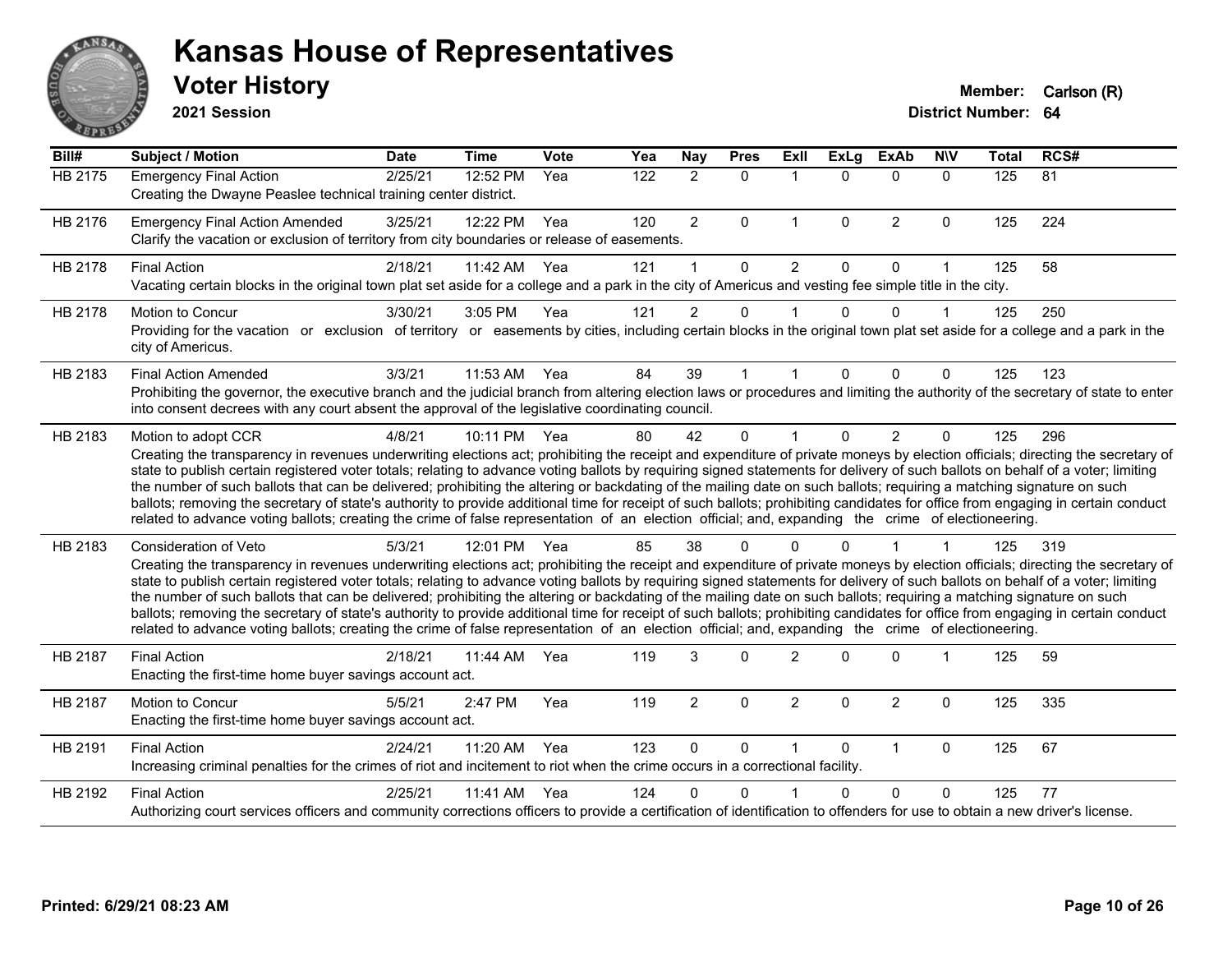

**2021 Session**

| Bill#          | Subject / Motion                                                                                                                                                                                                                                                                                                                                                                                                                                                                                                                                                                                                                                                                                                                                                                                                                                                                                                                                                                                                                                                                                                                                  | <b>Date</b> | <b>Time</b>  | Vote | Yea | <b>Nay</b>     | <b>Pres</b>  | Exll           | <b>ExLg</b> | <b>ExAb</b>    | <b>N\V</b>   | Total | RCS# |
|----------------|---------------------------------------------------------------------------------------------------------------------------------------------------------------------------------------------------------------------------------------------------------------------------------------------------------------------------------------------------------------------------------------------------------------------------------------------------------------------------------------------------------------------------------------------------------------------------------------------------------------------------------------------------------------------------------------------------------------------------------------------------------------------------------------------------------------------------------------------------------------------------------------------------------------------------------------------------------------------------------------------------------------------------------------------------------------------------------------------------------------------------------------------------|-------------|--------------|------|-----|----------------|--------------|----------------|-------------|----------------|--------------|-------|------|
| <b>HB 2196</b> | Final Action Sub Bill Amended                                                                                                                                                                                                                                                                                                                                                                                                                                                                                                                                                                                                                                                                                                                                                                                                                                                                                                                                                                                                                                                                                                                     | 3/4/21      | 1:47 $PM$    | Yea  | 87  | 36             | $\Omega$     |                | $\Omega$    |                | $\Omega$     | 125   | 148  |
|                | Substitute for HB 2196 by Commerce, Labor and Economic Development - Changing provisions of the employment security law including creation of the unemployment<br>compensation modernization and improvement council, development of a new unemployment insurance information technology system, provision of tax information to<br>claimants, publication of trust fund data, the maximum benefit period, the charging of employer accounts for benefits paid, employer contribution rate determination and<br>schedules, abolishment of the employment security interest assessment fund, crediting of employer accounts for fraudulent or erroneous payments, appropriation of<br>federal COVID-19 moneys to the unemployment insurance trust fund, transfers from the state general fund to the unemployment insurance trust fund for improper<br>benefit payments, emergency expansion of the employment security board of review, providing for the my reemployment plan program and workforce training program<br>availability to claimants, changes to the shared work compensation program and other unemployment trust fund provisions. |             |              |      |     |                |              |                |             |                |              |       |      |
| HB 2196        | Motion to adopt CCR                                                                                                                                                                                                                                                                                                                                                                                                                                                                                                                                                                                                                                                                                                                                                                                                                                                                                                                                                                                                                                                                                                                               | 4/9/21      | 5:58 PM      | Yea  | 122 | <sup>n</sup>   | $\Omega$     | $\overline{2}$ |             | 0              |              | 125   | 314  |
|                | Senate Substitute for HB 2196 by Committee on Commerce - Changing provisions of the employment security law including creation of the unemployment                                                                                                                                                                                                                                                                                                                                                                                                                                                                                                                                                                                                                                                                                                                                                                                                                                                                                                                                                                                                |             |              |      |     |                |              |                |             |                |              |       |      |
|                | compensation modernization and improvement council, development of a new unemployment insurance information technology system, provision of tax information to<br>claimants, publication of trust fund data, the maximum benefit period, the charging of employer accounts for benefits paid, employer contribution rate determination and                                                                                                                                                                                                                                                                                                                                                                                                                                                                                                                                                                                                                                                                                                                                                                                                        |             |              |      |     |                |              |                |             |                |              |       |      |
|                | schedules, crediting of employer accounts for fraudulent or erroneous payments, transfer of federal COVID-19 moneys to the unemployment insurance trust fund,                                                                                                                                                                                                                                                                                                                                                                                                                                                                                                                                                                                                                                                                                                                                                                                                                                                                                                                                                                                     |             |              |      |     |                |              |                |             |                |              |       |      |
|                | emergency expansion of the employment security board of review, providing for the my reemployment plan program and workforce training program availability to<br>claimants, changes to the shared work compensation program and other unemployment trust fund provisions.                                                                                                                                                                                                                                                                                                                                                                                                                                                                                                                                                                                                                                                                                                                                                                                                                                                                         |             |              |      |     |                |              |                |             |                |              |       |      |
|                |                                                                                                                                                                                                                                                                                                                                                                                                                                                                                                                                                                                                                                                                                                                                                                                                                                                                                                                                                                                                                                                                                                                                                   |             |              |      |     |                |              |                |             |                |              |       |      |
| HB 2201        | <b>Final Action Amended</b>                                                                                                                                                                                                                                                                                                                                                                                                                                                                                                                                                                                                                                                                                                                                                                                                                                                                                                                                                                                                                                                                                                                       | 3/2/21      | 10:40 AM     | Yea  | 118 | 6              | $\Omega$     |                | $\Omega$    | $\Omega$       | $\mathbf{0}$ | 125   | 96   |
|                | Decreasing the Eisenhower legacy transportation program alternate delivery project threshold, authorizing usage of federal stimulus funds and KDOT bonding authority.                                                                                                                                                                                                                                                                                                                                                                                                                                                                                                                                                                                                                                                                                                                                                                                                                                                                                                                                                                             |             |              |      |     |                |              |                |             |                |              |       |      |
| HB 2201        | Mot to Concur in Conference                                                                                                                                                                                                                                                                                                                                                                                                                                                                                                                                                                                                                                                                                                                                                                                                                                                                                                                                                                                                                                                                                                                       | 4/8/21      | 5:00 PM      | Yea  | 95  | 27             | $\mathbf{0}$ |                | $\Omega$    | $\overline{2}$ | 0            | 125   | 285  |
|                | Senate Substitute for HB 2201 by Committee on Transportation - Decreasing the Eisenhower legacy transportation program alternate delivery project threshold,<br>authorizing the usage of federal stimulus funds and KDOT bonding authority.                                                                                                                                                                                                                                                                                                                                                                                                                                                                                                                                                                                                                                                                                                                                                                                                                                                                                                       |             |              |      |     |                |              |                |             |                |              |       |      |
| HB 2203        | <b>Final Action</b>                                                                                                                                                                                                                                                                                                                                                                                                                                                                                                                                                                                                                                                                                                                                                                                                                                                                                                                                                                                                                                                                                                                               | 3/2/21      | 10:42 AM Yea |      | 122 | $\overline{2}$ | $\mathbf 0$  |                | $\Omega$    | $\Omega$       | $\mathbf{0}$ | 125   | 97   |
|                | Establishing the asbestos remediation fund for fees collected as part of the Kansas asbestos control program.                                                                                                                                                                                                                                                                                                                                                                                                                                                                                                                                                                                                                                                                                                                                                                                                                                                                                                                                                                                                                                     |             |              |      |     |                |              |                |             |                |              |       |      |
| HB 2203        | Motion to Concur                                                                                                                                                                                                                                                                                                                                                                                                                                                                                                                                                                                                                                                                                                                                                                                                                                                                                                                                                                                                                                                                                                                                  | 4/8/21      | 7:45 PM      | Yea  | 121 |                |              | $\mathbf{1}$   | $\mathbf 0$ | $\mathbf{1}$   | $\mathbf 0$  | 125   | 290  |
|                | Establishing the asbestos remediation fund for fees collected as part of the Kansas asbestos control program.                                                                                                                                                                                                                                                                                                                                                                                                                                                                                                                                                                                                                                                                                                                                                                                                                                                                                                                                                                                                                                     |             |              |      |     |                |              |                |             |                |              |       |      |
| HB 2208        | <b>Final Action Amended</b>                                                                                                                                                                                                                                                                                                                                                                                                                                                                                                                                                                                                                                                                                                                                                                                                                                                                                                                                                                                                                                                                                                                       | 3/3/21      | 11:55 AM     | Yea  | 124 | $\Omega$       | $\Omega$     | 1              | $\Omega$    | $\Omega$       | $\mathbf{0}$ | 125   | 124  |
|                | Authorizing telemedicine waivers for out-of-state healthcare providers, reducing certain requirements for licensure by the behavioral sciences regulatory board and                                                                                                                                                                                                                                                                                                                                                                                                                                                                                                                                                                                                                                                                                                                                                                                                                                                                                                                                                                               |             |              |      |     |                |              |                |             |                |              |       |      |
|                | expanding out-of-state temporary permits to practice behavioral sciences professions.                                                                                                                                                                                                                                                                                                                                                                                                                                                                                                                                                                                                                                                                                                                                                                                                                                                                                                                                                                                                                                                             |             |              |      |     |                |              |                |             |                |              |       |      |
| HB 2208        | Motion to adopt CCR                                                                                                                                                                                                                                                                                                                                                                                                                                                                                                                                                                                                                                                                                                                                                                                                                                                                                                                                                                                                                                                                                                                               | 4/9/21      | 5:44 PM      | Yea  | 120 | $\overline{2}$ | $\mathbf 0$  | $\overline{2}$ | 0           | 0              | 1            | 125   | 312  |
|                | Senate Substitute for HB 2208 by Committee on Public Health and Welfare - Establishing certification and funding for certified community behavioral health clinics,<br>enacting the rural emergency hospital act to provide for the licensure of rural emergency hospitals, authorizing telemedicine waivers for out-of-state healthcare                                                                                                                                                                                                                                                                                                                                                                                                                                                                                                                                                                                                                                                                                                                                                                                                          |             |              |      |     |                |              |                |             |                |              |       |      |
|                | providers, reducing certain requirements for licensure by the behavioral sciences regulatory board and expanding out-of-state temporary permits to practice behavioral                                                                                                                                                                                                                                                                                                                                                                                                                                                                                                                                                                                                                                                                                                                                                                                                                                                                                                                                                                            |             |              |      |     |                |              |                |             |                |              |       |      |
|                | sciences professions.                                                                                                                                                                                                                                                                                                                                                                                                                                                                                                                                                                                                                                                                                                                                                                                                                                                                                                                                                                                                                                                                                                                             |             |              |      |     |                |              |                |             |                |              |       |      |
| HB 2209        | <b>Final Action Amended</b>                                                                                                                                                                                                                                                                                                                                                                                                                                                                                                                                                                                                                                                                                                                                                                                                                                                                                                                                                                                                                                                                                                                       | 3/3/21      | 11:57 AM     | Yea  | 121 | 3              | $\mathbf 0$  | 1              | $\Omega$    | $\Omega$       | $\mathbf 0$  | 125   | 125  |
|                | Enacting the psychology interjurisdictional compact to provide for interjurisdictional authorization to practice telepsychology and temporary in-person, face-to-face<br>psychology.                                                                                                                                                                                                                                                                                                                                                                                                                                                                                                                                                                                                                                                                                                                                                                                                                                                                                                                                                              |             |              |      |     |                |              |                |             |                |              |       |      |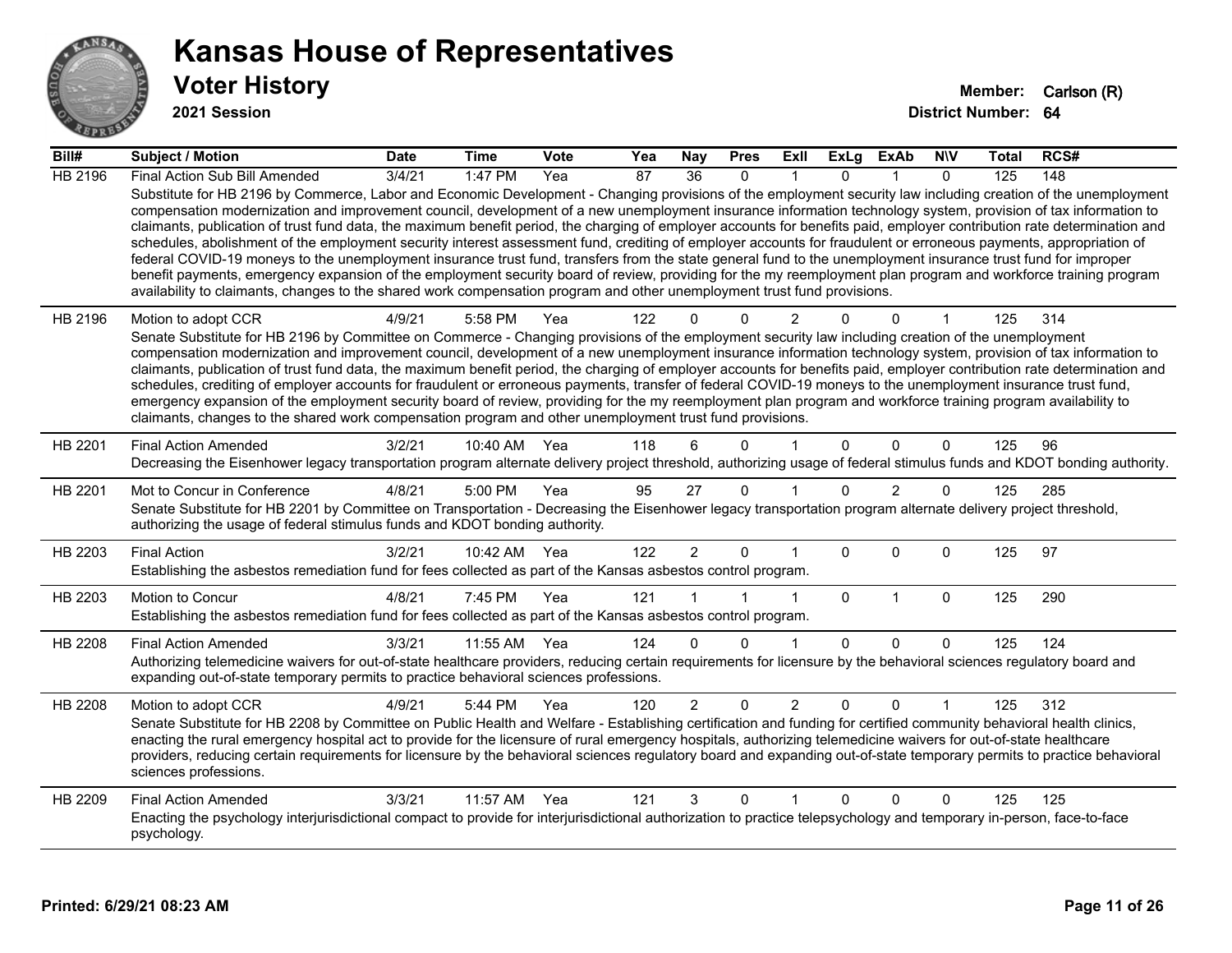

**2021 Session**

| Bill#          | <b>Subject / Motion</b>                                                                                                                                                                           | <b>Date</b> | <b>Time</b> | Vote | Yea | Nay            | <b>Pres</b> | ExII           | ExLg     | <b>ExAb</b> | <b>NIV</b>   | <b>Total</b> | RCS# |
|----------------|---------------------------------------------------------------------------------------------------------------------------------------------------------------------------------------------------|-------------|-------------|------|-----|----------------|-------------|----------------|----------|-------------|--------------|--------------|------|
| HB 2212        | <b>Final Action</b>                                                                                                                                                                               | 3/2/21      | $10:43$ AM  | Yea  | 122 | $\mathcal{P}$  | $\Omega$    | 1              | $\Omega$ | $\Omega$    | $\Omega$     | 125          | 98   |
|                | Eliminating Kansas residency requirements for various liquor licenses.                                                                                                                            |             |             |      |     |                |             |                |          |             |              |              |      |
| HB 2214        | <b>Final Action</b>                                                                                                                                                                               | 3/2/21      | 10:45 AM    | Yea  | 124 | $\Omega$       | $\Omega$    | 1              | $\Omega$ | $\Omega$    | $\Omega$     | 125          | 99   |
|                | Authorizing the secretary of administration on behalf of the department of corrections to convey land in Mitchell county to the city of Beloit.                                                   |             |             |      |     |                |             |                |          |             |              |              |      |
| HB 2218        | <b>Final Action</b>                                                                                                                                                                               | 3/4/21      | 1:49 PM     | Yea  | 123 | 0              | $\Omega$    |                | $\Omega$ |             | 0            | 125          | 149  |
|                | Updating membership and requirements of the Kansas state employees health care commission to include a current and retired state employee enrolled in the state                                   |             |             |      |     |                |             |                |          |             |              |              |      |
|                | healthcare benefits program group health insurance medical plan.                                                                                                                                  |             |             |      |     |                |             |                |          |             |              |              |      |
| HB 2218        | Motion to adopt CCR                                                                                                                                                                               | 4/9/21      | 2:33 PM     | Yea  | 123 | $\Omega$       | $\Omega$    | $\overline{2}$ | $\Omega$ | $\Omega$    | $\mathbf{0}$ | 125          | 306  |
|                | Updating the membership and responsibilities of the Kansas state employees health care commission and requiring the commission to make certain reports and<br>recommendations to the legislature. |             |             |      |     |                |             |                |          |             |              |              |      |
| HB 2219        | <b>Final Action</b>                                                                                                                                                                               | 3/16/21     | 11:13 AM    | Yea  | 123 |                | $\Omega$    |                | $\Omega$ | $\Omega$    | $\Omega$     | 125          | 168  |
|                | Enacting the Kansas targeted employment act to provide tax credits for the employment of persons with developmental disabilities.                                                                 |             |             |      |     |                |             |                |          |             |              |              |      |
| HB 2224        | <b>Final Action Amended</b>                                                                                                                                                                       | 3/4/21      | 1:50 PM     | Yea  | 117 | 6              | 0           |                | 0        |             | 0            | 125          | 150  |
|                | Expanding the definition of "infectious disease" in certain statutes related to crimes in which bodily fluids may have been transmitted from one person to another.                               |             |             |      |     |                |             |                |          |             |              |              |      |
| HB 2224        | Mot to Concur in Conference                                                                                                                                                                       | 5/7/21      | 4:21 PM     | Yea  | 112 | $\overline{7}$ | $\Omega$    |                | $\Omega$ | 5           | $\Omega$     | 125          | 350  |
|                | Expanding the definition of "infectious disease" in certain statutes related to crimes in which bodily fluids may have been transmitted from one person to another.                               |             |             |      |     |                |             |                |          |             |              |              |      |
| <b>HB 2227</b> | <b>Final Action Amended</b>                                                                                                                                                                       | 3/4/21      | 1:53 PM     | Yea  | 113 | 10             | $\Omega$    |                | $\Omega$ |             | $\Omega$     | 125          | 151  |
|                | Providing immunity from civil liability for COVID-19 claims for certain covered facilities, including adult care homes, community mental health centers, crisis intervention                      |             |             |      |     |                |             |                |          |             |              |              |      |
|                | centers, community service providers and community developmental disability organizations.                                                                                                        |             |             |      |     |                |             |                |          |             |              |              |      |
| HB 2228        | <b>Final Action Amended</b>                                                                                                                                                                       | 3/3/21      | 11:58 AM    | Yea  | 124 | $\Omega$       | $\Omega$    | 1              | $\Omega$ | $\Omega$    | $\Omega$     | 125          | 126  |
|                | Requiring law enforcement agencies to adopt a policy regarding submission of sexual assault evidence kits and allowing evidence collection at child advocacy centers or<br>other facilities.      |             |             |      |     |                |             |                |          |             |              |              |      |
| HB 2231        | <b>Emergency Final Action</b>                                                                                                                                                                     | 3/4/21      | 4:35 PM     | Yea  | 78  | 45             | 0           | $\mathbf 1$    | $\Omega$ | 1           | $\Omega$     | 125          | 159  |
|                | Amending the definition of the crime of conducting a pyramid promotional scheme, providing for an exemption and defining key terms.                                                               |             |             |      |     |                |             |                |          |             |              |              |      |
| HB 2234        | <b>Final Action</b>                                                                                                                                                                               | 3/3/21      | 12:00 PM    | Yea  | 123 |                | $\Omega$    |                | $\Omega$ | $\Omega$    | $\Omega$     | 125          | 127  |
|                | Requiring medical directors of emergency medical services to provide medical oversight of such services and emergency medical service providers.                                                  |             |             |      |     |                |             |                |          |             |              |              |      |
| HB 2236        | <b>Final Action Amended</b>                                                                                                                                                                       | 3/18/21     | 11:27 AM    | Yea  | 122 | $\Omega$       | $\Omega$    |                | $\Omega$ | 2           | $\Omega$     | 125          | 181  |
|                | Authorizing exclusion of the sales comparison approach in mortgage financing appraisals of certain unique residential real property in rural counties.                                            |             |             |      |     |                |             |                |          |             |              |              |      |
| HB 2237        | <b>Final Action</b>                                                                                                                                                                               | 2/24/21     | 11:22 AM    | Yea  | 107 | 16             | $\Omega$    |                | $\Omega$ | 1           | $\Omega$     | 125          | 68   |
|                | Extending the eligible time period for the rural opportunity zone loan repayment program and income tax credit.                                                                                   |             |             |      |     |                |             |                |          |             |              |              |      |
| HB 2238        | <b>Final Action</b>                                                                                                                                                                               | 3/2/21      | 10:47 AM    | Yea  | 124 | 0              | 0           |                | $\Omega$ | $\Omega$    | $\Omega$     | 125          | 100  |
|                | Eliminating the dollar limitation for acceptance of gifts by donors to school districts or cities, or both, for library purposes.                                                                 |             |             |      |     |                |             |                |          |             |              |              |      |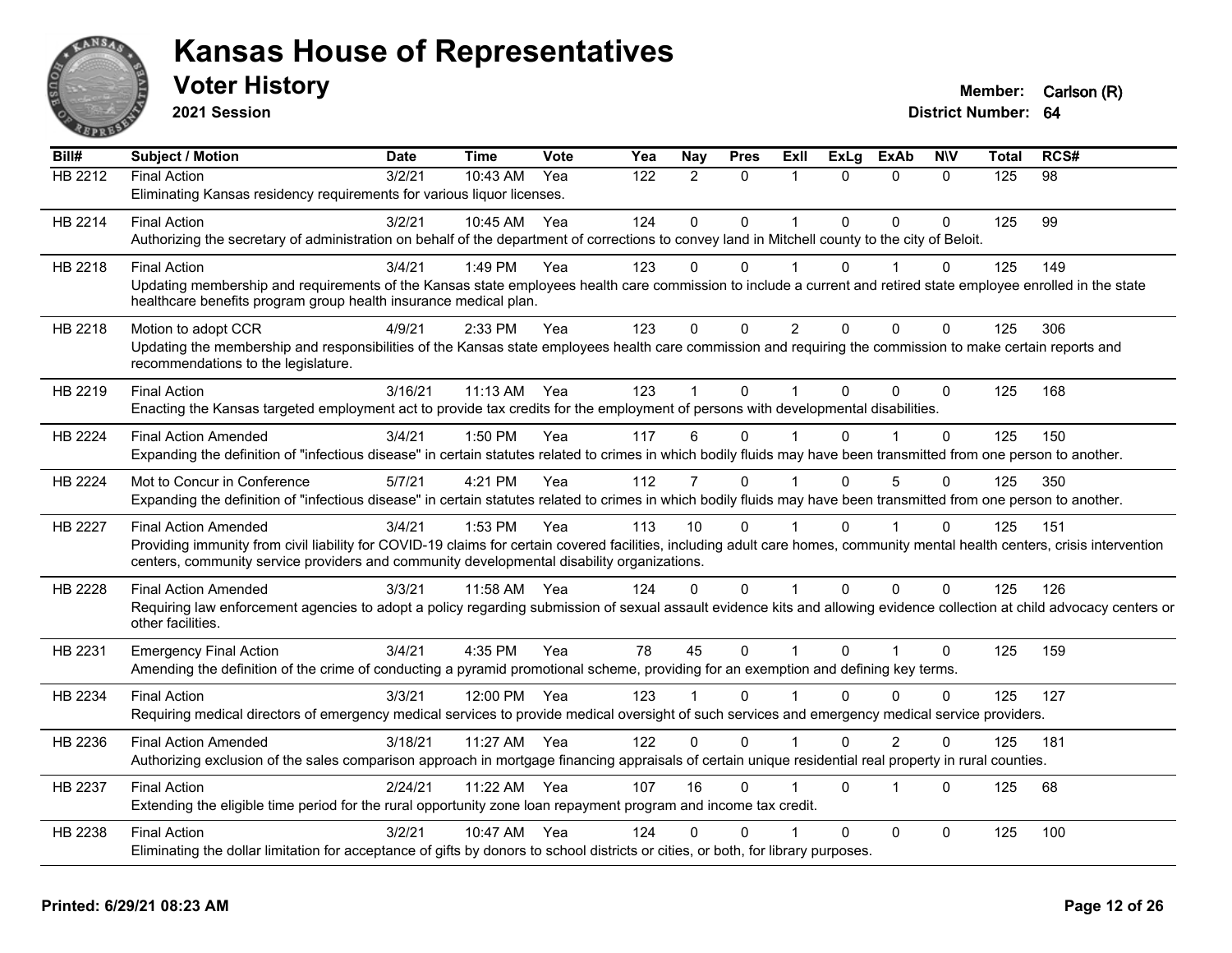

**2021 Session**

| Bill#   | Subject / Motion                                                                                                                                                                                                                                                                                                                                                          | <b>Date</b> | <b>Time</b>  | <b>Vote</b> | Yea | Nay            | <b>Pres</b>  | ExII           | <b>ExLg</b>  | <b>ExAb</b>             | <b>NIV</b>   | <b>Total</b> | RCS# |
|---------|---------------------------------------------------------------------------------------------------------------------------------------------------------------------------------------------------------------------------------------------------------------------------------------------------------------------------------------------------------------------------|-------------|--------------|-------------|-----|----------------|--------------|----------------|--------------|-------------------------|--------------|--------------|------|
| HB 2239 | <b>Emergency Final Action Amended</b>                                                                                                                                                                                                                                                                                                                                     | 3/4/21      | 4:33 PM      | Yea         | 123 | $\Omega$       | $\mathbf{0}$ | $\mathbf{1}$   | $\Omega$     | $\overline{\mathbf{1}}$ | $\mathbf{0}$ | 125          | 158  |
|         | Extending the Kansas corporate income tax net operating loss carryforward.                                                                                                                                                                                                                                                                                                |             |              |             |     |                |              |                |              |                         |              |              |      |
| HB 2243 | <b>Final Action</b>                                                                                                                                                                                                                                                                                                                                                       | 2/25/21     | 11:43 AM     | Yea         | 123 | $\mathbf{1}$   | 0            | $\mathbf{1}$   | $\mathbf 0$  | $\mathbf 0$             | $\mathbf 0$  | 125          | 78   |
|         | Adjusting the frequency of the KPERS actuarial experience study.                                                                                                                                                                                                                                                                                                          |             |              |             |     |                |              |                |              |                         |              |              |      |
| HB 2243 | Motion to adopt CCR                                                                                                                                                                                                                                                                                                                                                       | 4/8/21      | 5:11 PM      | Yea         | 122 | 0              | 0            | 1              | 0            | $\overline{c}$          | $\mathbf 0$  | 125          | 288  |
|         | Adjusting the frequency of the KPERS actuarial experience study, providing a moratorium on KPERS death and long-term disability employer contributions, allowing the<br>extension of certain DROP periods and conforming certain KPERS provisions with the federal CARES act.                                                                                             |             |              |             |     |                |              |                |              |                         |              |              |      |
| HB 2244 | <b>Emergency Final Action Amended</b>                                                                                                                                                                                                                                                                                                                                     | 2/25/21     | 12:49 PM     | Yea         | 97  | 27             | $\Omega$     | 1              | $\Omega$     | $\Omega$                | $\Omega$     | 125          | 79   |
|         | Establishing requirements for the effective disposal of industrial hemp and requiring industrial hemp processors to register with the state fire marshal.                                                                                                                                                                                                                 |             |              |             |     |                |              |                |              |                         |              |              |      |
| HB 2244 | Motion to adopt CCR                                                                                                                                                                                                                                                                                                                                                       | 4/8/21      | 9:32 PM      | Yea         | 101 | 22             | $\Omega$     |                | $\Omega$     |                         | $\Omega$     | 125          | 295  |
|         | Establishing requirements for the effective disposal of industrial hemp and requiring industrial hemp processors to register with the state fire marshal.                                                                                                                                                                                                                 |             |              |             |     |                |              |                |              |                         |              |              |      |
| HB 2245 | <b>Final Action</b>                                                                                                                                                                                                                                                                                                                                                       | 3/4/21      | 1:54 PM      | Yea         | 123 | $\Omega$       | $\Omega$     |                | 0            |                         | 0            | 125          | 152  |
|         | Permitting the division of vehicles to collect emergency contact information for registration purposes and permitting law enforcement agencies to use such information in<br>the case of an emergency.                                                                                                                                                                    |             |              |             |     |                |              |                |              |                         |              |              |      |
| HB 2245 | Motion to Concur                                                                                                                                                                                                                                                                                                                                                          | 4/7/21      | 10:30 AM     | Yea         | 122 | $\mathbf{0}$   | $\Omega$     | $\mathbf{1}$   | $\Omega$     | 2                       | $\mathbf{0}$ | 125          | 267  |
|         | Permitting the division of vehicles to collect emergency contact information for registration purposes and permitting law enforcement agencies to use such information in<br>the case of an emergency.                                                                                                                                                                    |             |              |             |     |                |              |                |              |                         |              |              |      |
| HB 2247 | <b>Final Action Amended</b>                                                                                                                                                                                                                                                                                                                                               | 3/2/21      | 10:48 AM Yea |             | 124 | $\Omega$       | $\Omega$     | 1              | $\Omega$     | $\mathbf{0}$            | $\mathbf 0$  | 125          | 101  |
|         | Designating a portion of K-67 highway as the COII Trenton J Brinkman memorial highway, designating bridges on U.S. highway 54 as the Max Zimmerman memorial<br>bridge and the Jack Taylor memorial bridge, designating a bridge on U.S. highway 77 as the PFC Loren H Larson bridge and designating a bridge on U.S. highway 166<br>as the Tyler A Juden memorial bridge. |             |              |             |     |                |              |                |              |                         |              |              |      |
| HB 2247 | Motion to Concur                                                                                                                                                                                                                                                                                                                                                          | 4/7/21      | 10:23 AM Yea |             | 122 | $\Omega$       | $\Omega$     |                | $\Omega$     | 2                       | $\Omega$     | 125          | 264  |
|         | Designating a portion of K-67 highway as the COII Trenton J Brinkman memorial highway, designating bridges on U.S. highway 54 as the Max Zimmerman memorial                                                                                                                                                                                                               |             |              |             |     |                |              |                |              |                         |              |              |      |
|         | bridge and the Jack Taylor memorial bridge, designating a bridge on U.S. highway 77 as the PFC Loren H Larson bridge and designating a bridge on U.S. highway 166<br>as the Tyler A Juden memorial bridge.                                                                                                                                                                |             |              |             |     |                |              |                |              |                         |              |              |      |
| HB 2248 | <b>Final Action</b>                                                                                                                                                                                                                                                                                                                                                       | 3/17/21     | 11:19 AM Yea |             | 111 | 12             | $\Omega$     | $\overline{1}$ | $\Omega$     | 1                       | 0            | 125          | 175  |
|         | Increasing state financial assistance to local health departments under specified circumstances.                                                                                                                                                                                                                                                                          |             |              |             |     |                |              |                |              |                         |              |              |      |
| HB 2252 | <b>Final Action Amended</b>                                                                                                                                                                                                                                                                                                                                               | 3/2/21      | 10:50 AM     | Yea         | 122 | $\overline{2}$ | $\Omega$     | 1              | $\mathbf{0}$ | $\Omega$                | $\mathbf 0$  | 125          | 102  |
|         | Creating fulfillment house licenses to authorize storage and shipping services provided to winery special order shipping licensees.                                                                                                                                                                                                                                       |             |              |             |     |                |              |                |              |                         |              |              |      |
| HB 2254 | <b>Final Action Amended</b>                                                                                                                                                                                                                                                                                                                                               | 2/24/21     | 11:23 AM     | Yea         | 123 | $\Omega$       | $\Omega$     | 1              | $\mathbf{0}$ | $\mathbf{1}$            | $\mathbf 0$  | 125          | 69   |
|         | Increasing the monetary cap on irrevocable prearranged funeral agreements to \$10,000.                                                                                                                                                                                                                                                                                    |             |              |             |     |                |              |                |              |                         |              |              |      |
| HB 2254 | Mot to Concur in Conference                                                                                                                                                                                                                                                                                                                                               | 4/8/21      | 7:48 PM      | Yea         | 122 | 1              | 0            | 1              | $\mathbf 0$  | $\mathbf{1}$            | $\mathbf 0$  | 125          | 291  |
|         | Increasing the monetary cap on irrevocable prearranged funeral agreements to \$10,000.                                                                                                                                                                                                                                                                                    |             |              |             |     |                |              |                |              |                         |              |              |      |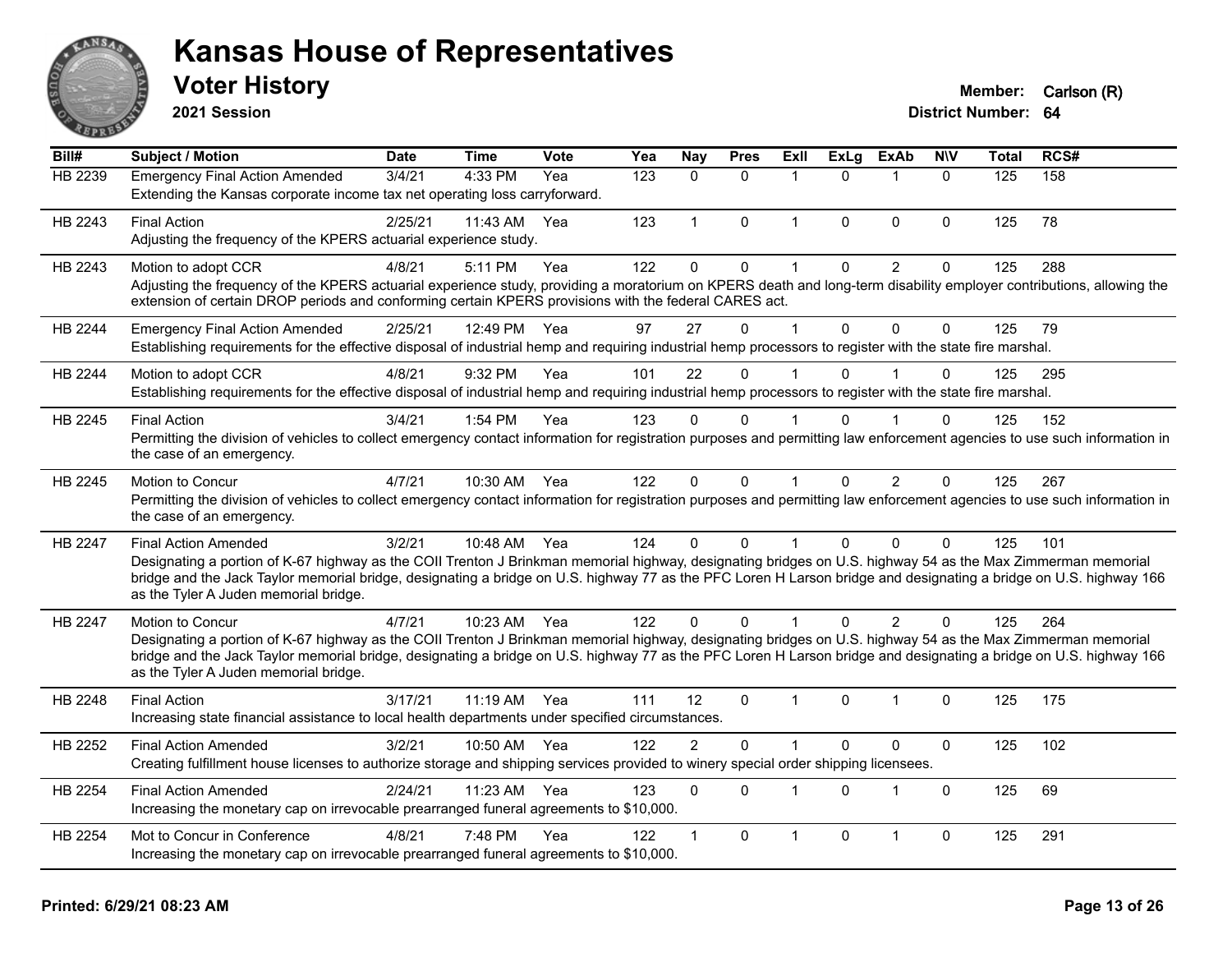

**2021 Session**

| Bill#          | <b>Subject / Motion</b>                                                                                                                                                                                                                                                          | <b>Date</b> | <b>Time</b>  | Vote | Yea             | <b>Nay</b>     | <b>Pres</b>  | Exll         | <b>ExLg</b>  | <b>ExAb</b>    | <b>NIV</b>   | <b>Total</b> | RCS# |
|----------------|----------------------------------------------------------------------------------------------------------------------------------------------------------------------------------------------------------------------------------------------------------------------------------|-------------|--------------|------|-----------------|----------------|--------------|--------------|--------------|----------------|--------------|--------------|------|
| <b>HB 2259</b> | <b>Final Action Amended</b>                                                                                                                                                                                                                                                      | 3/2/21      | 10:53 AM     | Yea  | $\overline{75}$ | 49             | $\mathbf{0}$ | $\mathbf{1}$ | $\Omega$     | $\mathbf{0}$   | $\mathbf{0}$ | 125          | 103  |
|                | Permitting the use of expedited partner therapy to treat a sexually transmitted disease.                                                                                                                                                                                         |             |              |      |                 |                |              |              |              |                |              |              |      |
| HB 2262        | <b>Final Action Amended</b>                                                                                                                                                                                                                                                      | 2/24/21     | 11:25 AM     | Yea  | 122             | 1              | $\Omega$     | $\mathbf 1$  | $\Omega$     | $\overline{1}$ | $\mathbf 0$  | 125          | 70   |
|                | Eliminating the requirement to provide a permit to cremate in certain circumstances and authorizing electronic permits to cremate.                                                                                                                                               |             |              |      |                 |                |              |              |              |                |              |              |      |
| HB 2264        | <b>Final Action</b>                                                                                                                                                                                                                                                              | 3/2/21      | 10:56 AM     | Yea  | 95              | 29             | $\Omega$     | 1            | $\Omega$     | $\Omega$       | 0            | 125          | 104  |
|                | Permitting student athletes at postsecondary educational institutions to receive compensation for the use of their name, image, likeness rights or athletic reputation.                                                                                                          |             |              |      |                 |                |              |              |              |                |              |              |      |
| HB 2270        | <b>Final Action</b>                                                                                                                                                                                                                                                              | 3/2/21      | 10:58 AM     | Yea  | 123             |                | 0            |              | 0            | $\Omega$       | 0            | 125          | 105  |
|                | Modifying the distribution of the levy on fire insurance business premiums to the state fire marshal fee fund, the emergency medical services operating fund and the fire                                                                                                        |             |              |      |                 |                |              |              |              |                |              |              |      |
|                | service training program fund.                                                                                                                                                                                                                                                   |             |              |      |                 |                |              |              |              |                |              |              |      |
| HB 2275        | <b>Final Action</b>                                                                                                                                                                                                                                                              | 3/2/21      | 10:27 AM Yea |      | 124             | $\Omega$       | $\Omega$     | 1            | $\Omega$     | $\Omega$       | 0            | 125          | 89   |
|                | Requiring the department of corrections to develop guidance to be used by parole officers when responding to violations of parole and postrelease supervision and that                                                                                                           |             |              |      |                 |                |              |              |              |                |              |              |      |
|                | incentivize compliant behavior.                                                                                                                                                                                                                                                  |             |              |      |                 |                |              |              |              |                |              |              |      |
| HB 2277        | <b>Emergency Final Action Amended</b>                                                                                                                                                                                                                                            | 2/25/21     | 12:51 PM     | Yea  | 116             | 8              | 0            | $\mathbf{1}$ | $\mathbf 0$  | 0              | 0            | 125          | 80   |
|                | Clarifying the definition of possession in the Kansas criminal code.                                                                                                                                                                                                             |             |              |      |                 |                |              |              |              |                |              |              |      |
| HB 2279        | <b>Final Action Amended</b>                                                                                                                                                                                                                                                      | 3/3/21      | 12:02 PM     | Yea  | 122             | $\overline{2}$ | $\mathbf{0}$ | $\mathbf{1}$ | $\Omega$     | $\mathbf{0}$   | $\mathbf 0$  | 125          | 128  |
|                | Enacting the physical therapy licensure compact and authorizing criminal history record checks.                                                                                                                                                                                  |             |              |      |                 |                |              |              |              |                |              |              |      |
| HB 2280        | <b>Final Action Amended</b>                                                                                                                                                                                                                                                      | 3/3/21      | 12:03 PM Yea |      | 116             | 8              | $\mathbf 0$  | $\mathbf{1}$ | $\mathbf 0$  | $\mathbf 0$    | $\mathbf 0$  | 125          | 129  |
|                | Updating statutes relating to the powers, duties and functions of the state board of pharmacy.                                                                                                                                                                                   |             |              |      |                 |                |              |              |              |                |              |              |      |
| HB 2287        | <b>Final Action</b>                                                                                                                                                                                                                                                              | 3/16/21     | 11:15 AM     | Yea  | 115             | 9              | $\mathbf 0$  | $\mathbf{1}$ | $\mathbf{0}$ | $\mathbf 0$    | 0            | 125          | 169  |
|                | Establishing the Kansas promise scholarship act to provide scholarships to students who attend postsecondary educational programs that correspond to high-need                                                                                                                   |             |              |      |                 |                |              |              |              |                |              |              |      |
|                | career fields.                                                                                                                                                                                                                                                                   |             |              |      |                 |                |              |              |              |                |              |              |      |
| HB 2292        | <b>Final Action</b>                                                                                                                                                                                                                                                              | 3/2/21      | 10:28 AM     | Yea  | 124             | $\Omega$       | $\Omega$     | 1            | $\Omega$     | $\Omega$       | 0            | 125          | 90   |
|                | Creating exemptions in the open records act for cyber security assessments, plans and vulnerabilities.                                                                                                                                                                           |             |              |      |                 |                |              |              |              |                |              |              |      |
|                |                                                                                                                                                                                                                                                                                  |             |              |      |                 | $\mathbf 1$    |              | $\mathbf{1}$ |              |                |              |              |      |
| HB 2295        | <b>Final Action</b><br>Exempting municipal motor grader vehicle operators from Kansas uniform commercial drivers' license act requirements.                                                                                                                                      | 3/4/21      | 1:56 PM      | Yea  | 122             |                | $\Omega$     |              | $\mathbf{0}$ | $\mathbf{1}$   | $\mathbf 0$  | 125          | 153  |
|                |                                                                                                                                                                                                                                                                                  |             |              |      |                 |                |              |              |              |                |              |              |      |
| HB 2297        | <b>Final Action</b>                                                                                                                                                                                                                                                              | 3/2/21      | 10:59 AM     | Yea  | 124             | $\Omega$       | $\Omega$     | $\mathbf{1}$ | $\Omega$     | $\mathbf 0$    | 0            | 125          | 106  |
|                | Concerning requirements of publication of certain documents by the secretary of state; relating to session laws, the Kansas register, proposed amendments to the<br>constitution of the state of Kansas, and Kansas administrative rules and regulations and guidance documents. |             |              |      |                 |                |              |              |              |                |              |              |      |
|                |                                                                                                                                                                                                                                                                                  |             |              |      |                 |                |              |              |              |                |              |              |      |
| HB 2298        | <b>Final Action</b>                                                                                                                                                                                                                                                              | 3/2/21      | 11:01 AM Yea |      | 120             | Δ              | $\mathbf{0}$ | 1            | $\mathbf{0}$ | 0              | 0            | 125          | 107  |
|                | Changing requirements for service of process on nonresident drivers and clarifying service of process on certain business entities.                                                                                                                                              |             |              |      |                 |                |              |              |              |                |              |              |      |
| HB 2313        | <b>Final Action</b>                                                                                                                                                                                                                                                              | 3/4/21      | 1:32 PM      | Yea  | 123             | $\Omega$       | 0            |              | $\Omega$     |                | 0            | 125          | 142  |
|                | Allowing Kansas national guard and reservist members who are in good standing to receive a property tax exemption for up to two motor vehicles.                                                                                                                                  |             |              |      |                 |                |              |              |              |                |              |              |      |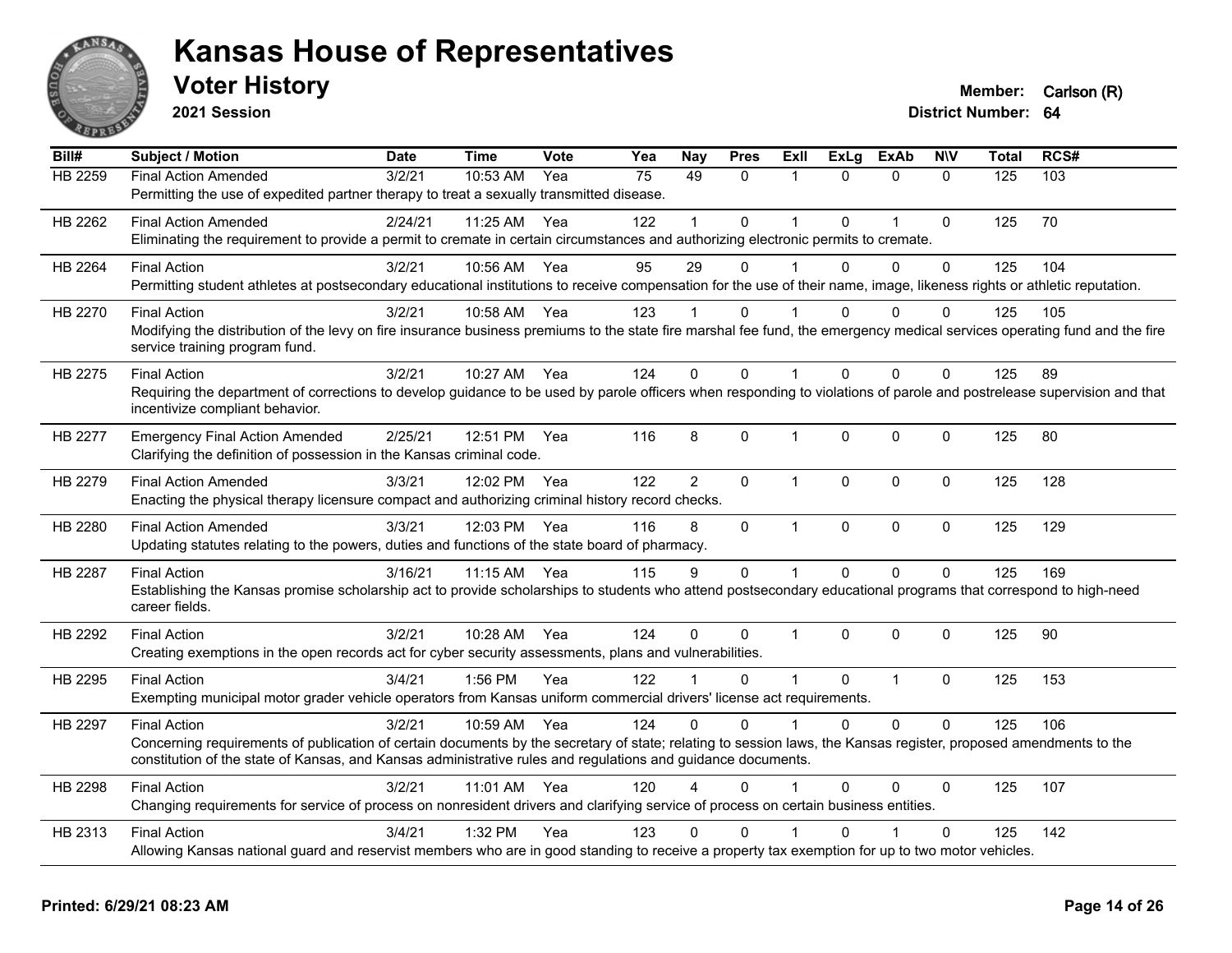

**2021 Session**

| Bill#   | <b>Subject / Motion</b>                                                                                                                                                                                                                                                                                                                                                                                                                                                                                                                                                                                                                                                                                                   | <b>Date</b> | Time         | Vote | Yea | <b>Nay</b>     | <b>Pres</b>    | Exll         | <b>ExLg</b> | ExAb            | <b>NIV</b>   | <b>Total</b> | RCS# |
|---------|---------------------------------------------------------------------------------------------------------------------------------------------------------------------------------------------------------------------------------------------------------------------------------------------------------------------------------------------------------------------------------------------------------------------------------------------------------------------------------------------------------------------------------------------------------------------------------------------------------------------------------------------------------------------------------------------------------------------------|-------------|--------------|------|-----|----------------|----------------|--------------|-------------|-----------------|--------------|--------------|------|
| HB 2313 | Motion to adopt CCR                                                                                                                                                                                                                                                                                                                                                                                                                                                                                                                                                                                                                                                                                                       | 5/7/21      | 11:59 PM     | Yea  | 108 | 3              | $\mathbf{0}$   |              | $\Omega$    | $\overline{13}$ | $\mathbf{0}$ | 125          | 355  |
|         | Senate Substitute for HB 2313 by Committee on Assessment and Taxation - Providing for reimbursement of property taxes for certain business shutdowns or<br>restrictions, allowing Kansas national guard and reservist members who are in good standing to receive a property tax exemption for up to two motor vehicles,<br>authorizing continuation of the statewide levy for schools and the exemption of a portion of residential property from such levy, authorizing appointment by the governor<br>of a member pro tempore when a vacancy on the state board of tax appeals exists and directing post audit study of the impact of non-profit and governmental entities<br>competing against for-profit businesses. |             |              |      |     |                |                |              |             |                 |              |              |      |
| HB 2315 | <b>Emergency Final Action</b><br>Providing a tax credit for contributions to technical colleges.                                                                                                                                                                                                                                                                                                                                                                                                                                                                                                                                                                                                                          | 3/4/21      | 4:41 PM      | Yea  | 119 | $\overline{4}$ | $\mathbf 0$    | $\mathbf{1}$ | $\Omega$    | $\mathbf{1}$    | $\mathbf 0$  | 125          | 164  |
| HB 2316 | <b>Final Action</b><br>Eliminating the prohibition of a surcharge when purchases are made with a credit or debit card.                                                                                                                                                                                                                                                                                                                                                                                                                                                                                                                                                                                                    | 3/30/21     | 10:34 AM     | Yea  | 90  | 34             | $\mathbf{0}$   | 1            | $\Omega$    | $\Omega$        | $\mathbf{0}$ | 125          | 234  |
| HB 2321 | <b>Final Action Amended</b><br>Requiring electric public utilities to notify cities prior to construction of urban electric transmission lines.                                                                                                                                                                                                                                                                                                                                                                                                                                                                                                                                                                           | 3/2/21      | 11:03 AM     | Yea  | 122 | $\overline{2}$ | $\pmb{0}$      | $\mathbf{1}$ | $\mathbf 0$ | 0               | $\mathbf 0$  | 125          | 108  |
| HB 2329 | <b>Final Action Amended</b><br>Updating the entities who are subject to the pipeline safety program of the state corporation commission.                                                                                                                                                                                                                                                                                                                                                                                                                                                                                                                                                                                  | 3/24/21     | $11:14$ AM   | Yea  | 121 |                | $\mathbf{0}$   | $\mathbf{1}$ | $\Omega$    | $\overline{2}$  | $\mathbf{0}$ | 125          | 200  |
| HB 2332 | <b>Final Action Amended</b><br>Requiring identification of the sender on third party solicitations to registered voters to file an application for an advance voting ballot.                                                                                                                                                                                                                                                                                                                                                                                                                                                                                                                                              | 3/3/21      | 12:05 PM Yea |      | 86  | 38             | $\mathbf{0}$   | 1            | $\Omega$    | $\Omega$        | $\mathbf{0}$ | 125          | 130  |
| HB 2332 | Motion to adopt CCR<br>Prohibiting the modification of election laws other than by legislative process, requiring county election officials to maintain residential and mailing addresses for<br>registered voters, requiring identification of the sender on third party solicitations to registered voters to file an application for an advance voting ballot and prohibiting<br>such solicitations by nonresidents of this state, expanding the crime of election tampering and providing for the appointment of elected officials when vacancy is due to<br>military service.                                                                                                                                        | 4/8/21      | 10:21 PM     | Yea  | 83  | 38             | $\mathbf 0$    | $\mathbf{1}$ | $\Omega$    | 3               | 0            | 125          | 297  |
| HB 2332 | Consideration of Veto<br>Prohibiting the modification of election laws other than by legislative process, requiring county election officials to maintain residential and mailing addresses for<br>registered voters, requiring identification of the sender on third party solicitations to registered voters to file an application for an advance voting ballot and prohibiting<br>such solicitations by nonresidents of this state, expanding the crime of election tampering and providing for the appointment of elected officials when vacancy is due to<br>military service.                                                                                                                                      | 5/3/21      | 11:45 AM     | Yea  | 86  | 37             | $\mathbf 0$    | 0            | $\Omega$    | 1               | 1            | 125          | 318  |
| HB 2339 | <b>Final Action Amended</b><br>Expanding the crime of election tampering to include changing or altering votes cast, manipulating computer hardware or software or vote tabulation methods or<br>producing false vote totals.                                                                                                                                                                                                                                                                                                                                                                                                                                                                                             | 3/17/21     | 11:21 AM     | Yea  | 122 | 1              | $\mathbf{0}$   | 1            | 0           |                 | $\Omega$     | 125          | 176  |
| HB 2361 | <b>Final Action</b><br>Authorizing the supreme court to adopt rules establishing specialty courts, creating the specialty court funding advisory committee and the specialty court resources<br>fund.                                                                                                                                                                                                                                                                                                                                                                                                                                                                                                                     | 3/3/21      | 12:07 PM Yea |      | 122 | $\mathbf{1}$   | $\overline{1}$ | $\mathbf{1}$ | $\Omega$    | $\Omega$        | $\Omega$     | 125          | 131  |
| HB 2362 | <b>Final Action</b><br>Modifying the elements of and making changes to the criminal penalties of abuse of a child.                                                                                                                                                                                                                                                                                                                                                                                                                                                                                                                                                                                                        | 3/3/21      | 12:08 PM     | Yea  | 124 | $\Omega$       | $\Omega$       |              | U           | $\Omega$        | $\Omega$     | 125          | 132  |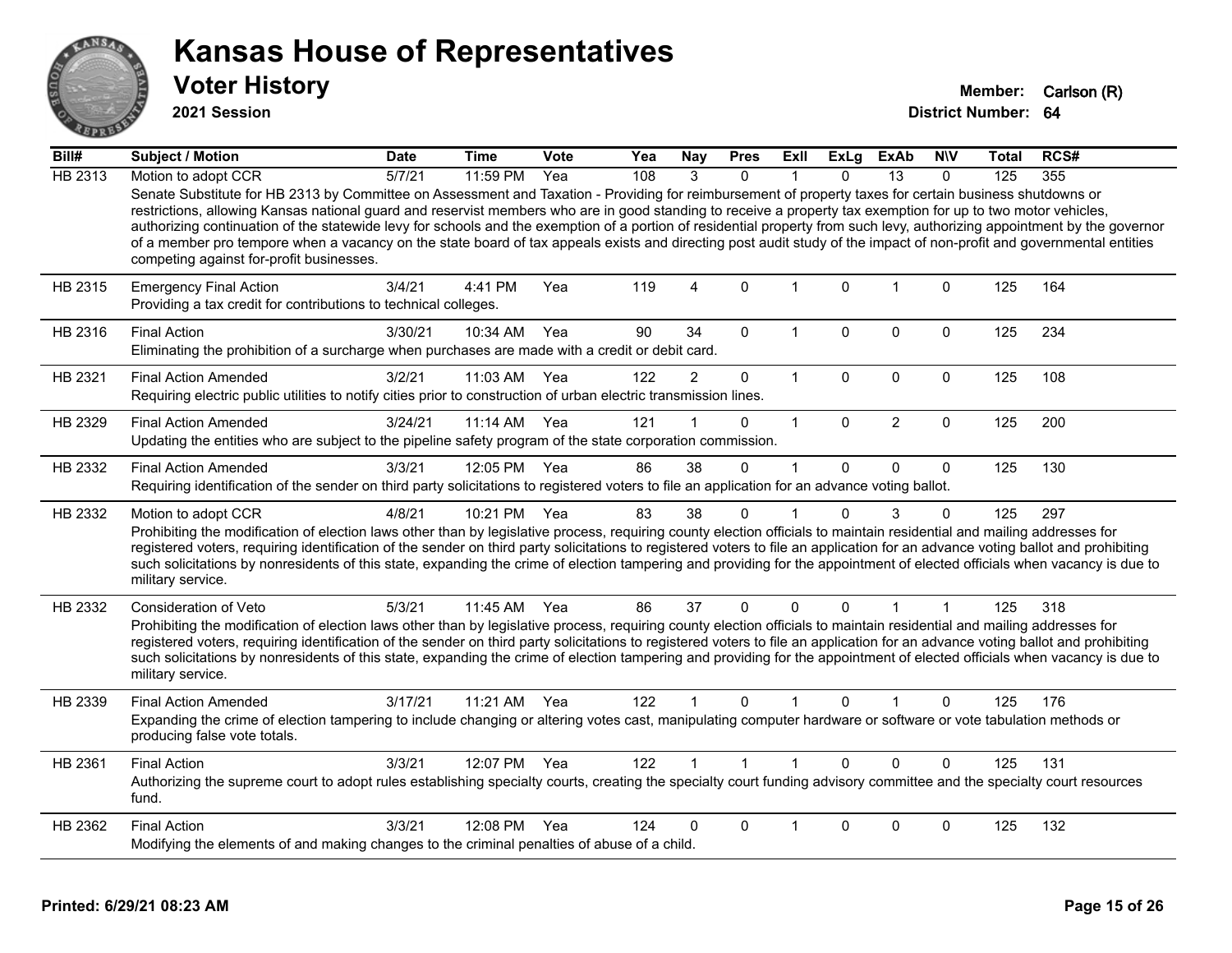

**2021 Session**

| Bill#          | <b>Subject / Motion</b>                                                                                                                                                                                                                                                                                                                                                                                                                                                                                                                                                                                             | <b>Date</b> | <b>Time</b> | Vote | Yea | Nay           | <b>Pres</b> | Exll           | <b>ExLg</b>  | <b>ExAb</b>    | <b>NIV</b>   | <b>Total</b> | RCS# |
|----------------|---------------------------------------------------------------------------------------------------------------------------------------------------------------------------------------------------------------------------------------------------------------------------------------------------------------------------------------------------------------------------------------------------------------------------------------------------------------------------------------------------------------------------------------------------------------------------------------------------------------------|-------------|-------------|------|-----|---------------|-------------|----------------|--------------|----------------|--------------|--------------|------|
| <b>HB 2363</b> | <b>Final Action Amended</b><br>Increasing the maximum rate paid to appointed counsel.                                                                                                                                                                                                                                                                                                                                                                                                                                                                                                                               | 3/30/21     | 10:36 AM    | Yea  | 116 | 8             | $\Omega$    | -1             | $\Omega$     | $\Omega$       | $\Omega$     | 125          | 235  |
| HB 2366        | <b>Emergency Final Action</b><br>Requiring prosecutors to disclose their intent to introduce testimony from a jailhouse witness and to forward information to the Kansas bureau of investigation.                                                                                                                                                                                                                                                                                                                                                                                                                   | 4/8/21      | 11:33 AM    | Yea  | 123 | $\mathbf 0$   | 0           | $\mathbf{1}$   | $\mathbf 0$  | $\mathbf{1}$   | $\Omega$     | 125          | 279  |
| HB 2367        | <b>Final Action</b><br>Authorizing the state corporation commission to regulate certain transmission line wire stringing activities.                                                                                                                                                                                                                                                                                                                                                                                                                                                                                | 3/2/21      | 11:04 AM    | Yea  | 124 | 0             | $\Omega$    |                | $\Omega$     | $\Omega$       | $\mathbf{0}$ | 125          | 109  |
| HB 2374        | <b>Final Action</b><br>Authorizing the Kansas sentencing commission to change risk assessment cut-off levels for participation in the certified drug abuse treatment program.                                                                                                                                                                                                                                                                                                                                                                                                                                       | 3/2/21      | 11:06 AM    | Yea  | 124 | $\Omega$      | 0           | $\overline{1}$ | $\mathbf{0}$ | $\mathbf{0}$   | $\mathbf 0$  | 125          | 110  |
| HB 2377        | <b>Final Action Amended</b><br>Revising the laws concerning driving under the influence, including authorizing reinstatement of a driver's license for certain persons with an ignition interlock device<br>restriction, requiring persons with an ignition interlock device restriction to complete the ignition interlock device program before driving privileges are fully reinstated,<br>providing for reduced ignition interlock device program costs for certain persons and modifying the criminal penalties for driving a commercial motor vehicle under the<br>influence and driving under the influence. | 3/3/21      | 12:10 PM    | Yea  | 101 | 23            | 0           |                | $\Omega$     | $\Omega$       | $\mathbf{0}$ | 125          | 133  |
| HB 2379        | <b>Final Action Amended</b><br>Enacting the peer-to-peer vehicle sharing act to provide insurance, liability, recordkeeping and consumer protection requirements for peer-to-peer vehicle sharing.                                                                                                                                                                                                                                                                                                                                                                                                                  | 3/4/21      | 1:58 PM     | Yea  | 123 | $\Omega$      | 0           | $\mathbf{1}$   | $\Omega$     | $\overline{1}$ | $\Omega$     | 125          | 154  |
| HB 2380        | <b>Final Action Amended</b><br>Amending healthcare stabilization fund minimum professional liability insurance coverage requirements and the membership of the board of governors of such fund.                                                                                                                                                                                                                                                                                                                                                                                                                     | 3/30/21     | 10:37 AM    | Yea  | 104 | 20            | $\Omega$    |                | $\Omega$     | $\Omega$       | $\Omega$     | 125          | 236  |
| HB 2387        | <b>Final Action Amended</b><br>Revising laws relating to operating an aircraft under the influence, including prescribing criminal and administrative penalties and providing for testing of blood, breath,<br>urine or other bodily substances, and preliminary screening tests of breath or oral fluid.                                                                                                                                                                                                                                                                                                           | 3/2/21      | 11:08 AM    | Yea  | 101 | 23            | $\Omega$    |                | $\Omega$     | $\Omega$       | $\Omega$     | 125          | 111  |
| HB 2390        | <b>Final Action</b><br>Making permanent certain exceptions to the disclosure of public records under the open records act.                                                                                                                                                                                                                                                                                                                                                                                                                                                                                          | 3/2/21      | 10:30 AM    | Yea  | 124 | $\Omega$      | 0           | $\overline{1}$ | $\Omega$     | $\mathbf{0}$   | $\Omega$     | 125          | 91   |
| HB 2390        | Motion to adopt CCR<br>Making permanent certain exceptions to the disclosure of public records under the open records act, creating exemptions in the open records act for cyber security<br>assessments, plans and vulnerabilities, prohibiting the filing of certain liens or claims against real or personal property and providing for criminal penalties and<br>authorizing local correctional or detention officers and administrative hearing officers to have identifying information restricted from public access on public websites that<br>identify home addresses or home ownership.                   | 4/9/21      | 10:20 AM    | Yea  | 121 | $\mathcal{P}$ | $\Omega$    | $\mathfrak{p}$ | $\Omega$     | $\Omega$       | $\Omega$     | 125          | 300  |
| HB 2391        | <b>Final Action Amended</b><br>Changing the secretary of state's business filings provisions including instituting biennial business report filings and making other changes to business filing provisions,<br>information requirements and fees, removing exemptions from the open records act for tax records no longer kept by the secretary of state, permitting the public<br>recording of UCC filings with improperly included social security numbers and repealing certain obsolete statutes including blanket music license filing provisions.                                                             | 3/2/21      | $11:10$ AM  | Yea  | 121 | 3             | $\Omega$    |                | $\Omega$     | $\Omega$       | $\mathbf{0}$ | 125          | 112  |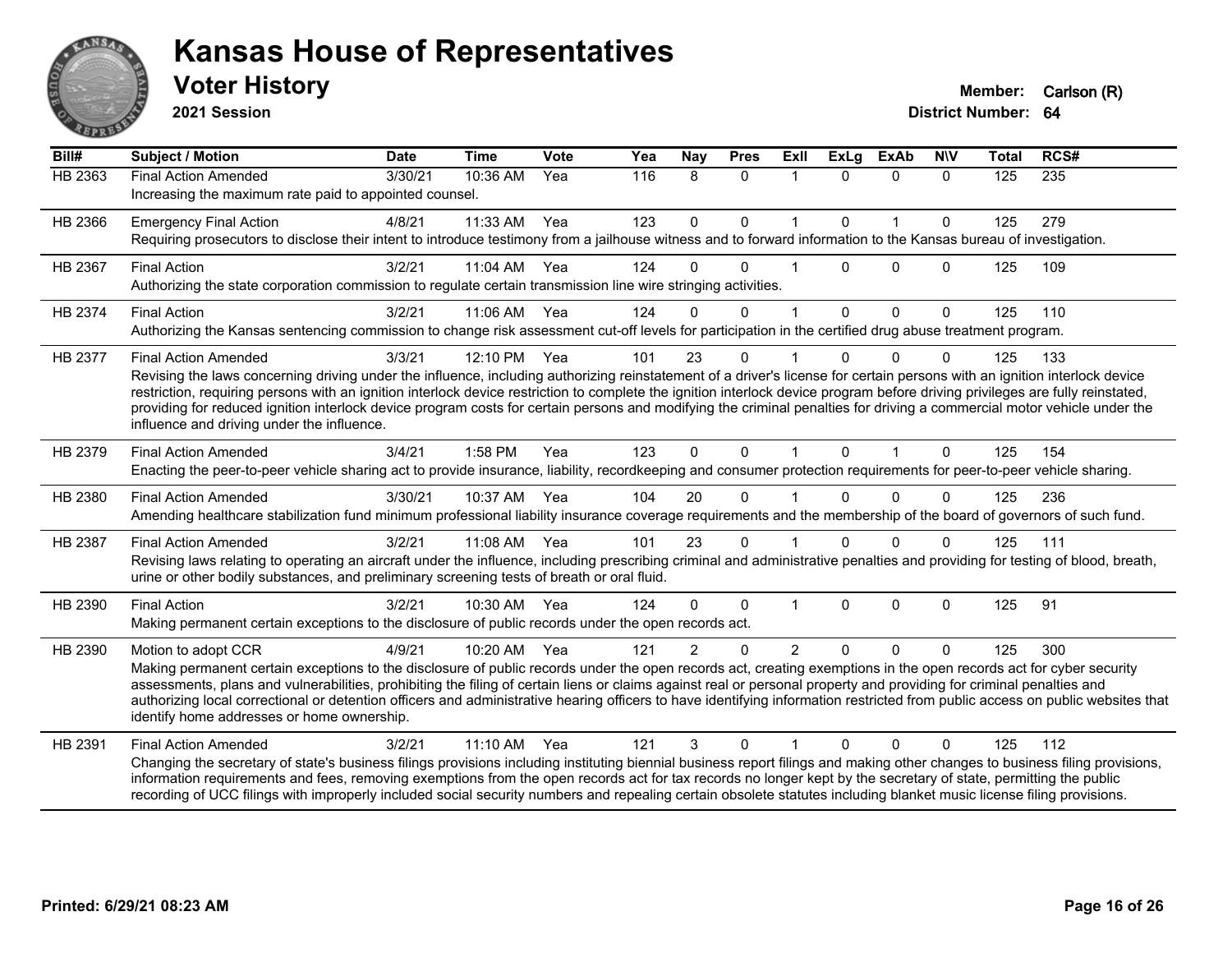| <b>ANSA</b> <sub>S</sub> | <b>Kansas House of Representatives</b><br><b>Voter History</b><br>2021 Session                                                                                                                                                                                                                                                                                                                                                                                                              |         |              |      |     |                |             |      |              |                |            | Member:<br>District Number: 64 | Carlson (R) |
|--------------------------|---------------------------------------------------------------------------------------------------------------------------------------------------------------------------------------------------------------------------------------------------------------------------------------------------------------------------------------------------------------------------------------------------------------------------------------------------------------------------------------------|---------|--------------|------|-----|----------------|-------------|------|--------------|----------------|------------|--------------------------------|-------------|
| Bill#                    | <b>Subject / Motion</b>                                                                                                                                                                                                                                                                                                                                                                                                                                                                     | Date    | <b>Time</b>  | Vote | Yea | <b>Nay</b>     | <b>Pres</b> | Exll | ExLg         | <b>ExAb</b>    | <b>NIV</b> | Total                          | RCS#        |
| HB 2391                  | Mot to Concur in Conference<br>Changing the secretary of state's business filings provisions, including instituting biennial business report filings, authorizing the secretary of state to contract with private<br>entities for printing and binding services, changing publication and price requirements for publications of the secretary of state and repealing certain obsolete statutes<br>including blanket music license filing provisions.                                       | 4/8/21  | $7:51$ PM    | Yea  | 123 | $\Omega$       | 0           | 1    | $\mathbf{0}$ |                | $\Omega$   | 125                            | 292         |
| HB 2397                  | <b>EFA Sub Bill Amended</b><br>Appropriations for FY 2021, FY 2022, FY 2023 and FY 2024 for various state agencies.                                                                                                                                                                                                                                                                                                                                                                         | 3/30/21 | 8:00 PM      | Yea  | 71  | 52             | $\Omega$    | 1    | 0            |                | 0          | 125                            | 257         |
| HB 2397                  | Motion to Concur<br>Senate Substitute for Substitute for HB 2397 by Committee on Ways and Means - Reconciling conflicting amendments to certain statutes.                                                                                                                                                                                                                                                                                                                                   | 5/7/21  | 11:57 AM     | Yea  | 116 | 3              | 1           | 1    | 0            | 3              |            | 125                            | 348         |
| HB 2401                  | <b>Final Action Amended</b><br>Authorizing the secretary of corrections to enter agreements for public-private partnerships for projects for new or renovated buildings at correctional institutions for<br>education, skills-building and spiritual needs programs; establishing a nonprofit corporation to receive gifts, donations, grants and other moneys and engage in<br>fundraising projects for funding such projects for education, skills-building and spiritual needs programs. | 3/23/21 | $11:13$ AM   | Yea  | 123 |                | 0           | 2    | O            |                | 0          | 125                            | 189         |
| HB 2401                  | Motion to Concur<br>Authorizing the secretary of corrections to enter agreements for public-private partnerships for projects for new or renovated buildings at correctional institutions for<br>education, skills-building and spiritual needs programs; establishing a nonprofit corporation to receive gifts, donations, grants and other moneys and engage in<br>fundraising projects for funding such projects for education, skills-building and spiritual needs programs.            | 4/8/21  | 5:04 PM      | Yea  | 120 | $\overline{2}$ | 0           |      | $\Omega$     | $\overline{2}$ | $\Omega$   | 125                            | 286         |
| HB 2405                  | <b>Emergency Final Action Amended</b><br>Authorizing the issuance of \$1,000,000,000 of pension obligation bonds to finance a portion of the unfunded actuarial liability of KPERS.                                                                                                                                                                                                                                                                                                         | 3/4/21  | 4:38 PM      | Yea  | 117 | 6              | $\Omega$    |      | 0            |                | 0          | 125                            | 161         |
| HB 2405                  | Motion to adopt CCR<br>Authorizing the issuance of \$500,000,000 of pension obligation bonds to finance a portion of the unfunded actuarial liability of KPERS.                                                                                                                                                                                                                                                                                                                             | 4/9/21  | 5:48 PM      | Yea  | 112 | 10             | $\Omega$    | 2    | $\Omega$     | 0              | 1          | 125                            | 313         |
| HB 2406                  | <b>Final Action Amended</b><br>Sunday start time for the sale of alcoholic liquor and cereal malt beverage in retail stores changed from 12 noon to 10 a.m.                                                                                                                                                                                                                                                                                                                                 | 3/24/21 | 11:17 AM     | Yea  | 80  | 42             | 0           |      | $\mathbf{0}$ | $\overline{2}$ | $\Omega$   | 125                            | 201         |
| HB 2408                  | <b>Final Action Amended</b><br>Authorizing the state historical society to convey certain real property to the lowa Tribe of Kansas and Nebraska.                                                                                                                                                                                                                                                                                                                                           | 3/30/21 | 10:38 AM     | Yea  | 124 | 0              | 0           |      | $\Omega$     | $\Omega$       | $\Omega$   | 125                            | 237         |
| HB 2412                  | <b>Final Action Amended</b><br>Enacting the Kansas fights addiction act to establish a grant program for the purpose of preventing, reducing, treating and mitigating the effects of substance abuse and<br>addiction.                                                                                                                                                                                                                                                                      | 3/30/21 | 10:40 AM Yea |      | 81  | 43             | 0           |      | $\Omega$     | 0              | $\Omega$   | 125                            | 238         |
| HB 2416                  | <b>Final Action Amended</b><br>Modifying the procedure for declaring and extending a state of disaster emergency, limiting powers granted to the governor during a state of disaster emergency,<br>authorizing the legislative coordinating council and the legislature to take certain action related to a state of disaster emergency and prohibiting the governor or the state<br>board of education from closing private schools during a state of disaster emergency.                  | 3/4/21  | 2:05 PM      | Yea  | 81  | 40             | 2           |      | 0            |                | 0          | 125                            | 155         |
| HB 2417                  | <b>Final Action</b><br>Allowing clubs and drinking establishments to sell beer and cereal malt beverage for consumption off the licensed premises.                                                                                                                                                                                                                                                                                                                                          | 3/30/21 | 10:41 AM Yea |      | 106 | 18             | 0           | 1    | 0            | 0              | 0          | 125                            | 239         |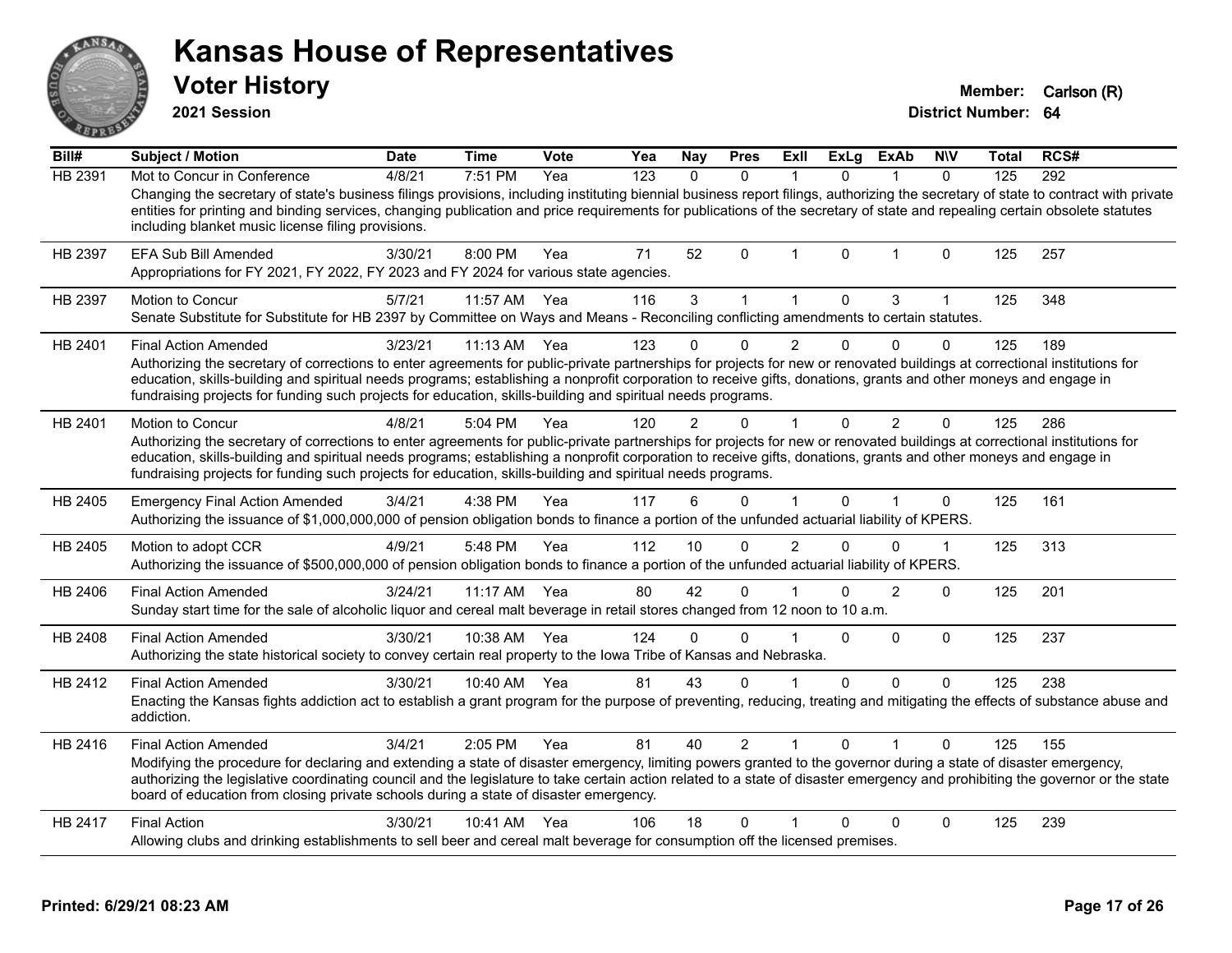

**2021 Session**

| Bill#           | Subject / Motion                                                                                                                                                                                                                     | <b>Date</b> | <b>Time</b>  | Vote | Yea | Nay            | <b>Pres</b>  | <b>Exll</b>    | <b>ExLg</b>  | <b>ExAb</b>    | <b>NIV</b>   | Total | RCS#           |
|-----------------|--------------------------------------------------------------------------------------------------------------------------------------------------------------------------------------------------------------------------------------|-------------|--------------|------|-----|----------------|--------------|----------------|--------------|----------------|--------------|-------|----------------|
| HB 2448         | <b>Emergency Final Action</b>                                                                                                                                                                                                        | 3/30/21     | 7:57 PM      | Yea  | 119 | $\overline{4}$ | $\Omega$     | 1              | $\Omega$     |                | $\mathbf{0}$ | 125   | 256            |
|                 | Permitting the secretary for children and families to license certain family foster homes where a former foster care youth with juvenile adjudications resides.                                                                      |             |              |      |     |                |              |                |              |                |              |       |                |
| <b>HCR 5001</b> | <b>Emergency Final Action Amended</b>                                                                                                                                                                                                | 1/21/21     | 12:56 PM     | Yea  | 117 | 5              | $\Omega$     | $\Omega$       | $\Omega$     | 3              | $\Omega$     | 125   | 5              |
|                 | Adopting joint rules for the House of Representatives and Senate for the 2021-2022 biennium.                                                                                                                                         |             |              |      |     |                |              |                |              |                |              |       |                |
| <b>HCR 5003</b> | <b>EFA Amend and Debate</b>                                                                                                                                                                                                          | 1/22/21     | 11:30 AM     | Yea  | 86  | 38             | 0            | 0              | $\Omega$     |                | $\Omega$     | 125   | 10             |
|                 | Amending the bill of rights of the constitution of the state of Kansas to reserve to the people the right to regulate abortion through their elected state representatives and<br>senators.                                          |             |              |      |     |                |              |                |              |                |              |       |                |
| <b>HCR 5013</b> | <b>Final Action</b>                                                                                                                                                                                                                  | 3/18/21     | 11:29 AM     | Yea  | 84  | 38             | $\mathbf 0$  | $\mathbf{1}$   | $\Omega$     | $\overline{2}$ | $\mathbf 0$  | 125   | 182            |
|                 | Urging congress to propose the "keep nine" amendment to the United States constitution to prohibit expanding the number of justices on the United States supreme<br>court.                                                           |             |              |      |     |                |              |                |              |                |              |       |                |
| <b>HCR 5015</b> | <b>Final Action Amended</b>                                                                                                                                                                                                          | 3/24/21     | 11:25 AM Yea |      | 84  | 38             | $\Omega$     | 1              | $\Omega$     | $\overline{2}$ | $\Omega$     | 125   | 202            |
|                 | Urging the United States Congress to reject the For the People Act of 2021.                                                                                                                                                          |             |              |      |     |                |              |                |              |                |              |       |                |
| HR 6004         | <b>Emergency Final Action Amended</b>                                                                                                                                                                                                | 1/21/21     | 12:54 PM     | Yea  | 110 | 12             | $\mathbf 0$  | $\mathbf 0$    | $\mathbf 0$  | $\mathbf{3}$   | $\mathbf 0$  | 125   | $\overline{4}$ |
|                 | Adopting permanent rules of the House of Representatives for the 2021-2022 biennium.                                                                                                                                                 |             |              |      |     |                |              |                |              |                |              |       |                |
| HR 6009         | <b>Final Action</b>                                                                                                                                                                                                                  | 3/25/21     | 11:16 AM     | Yea  | 84  | 38             | $\mathbf 0$  | $\mathbf{1}$   | $\mathbf{0}$ | $\overline{2}$ | $\Omega$     | 125   | 208            |
|                 | Disapproving executive reorganization order no. 47 that relates to the newly named Kansas department of human services.                                                                                                              |             |              |      |     |                |              |                |              |                |              |       |                |
| HR 6015         | <b>Emergency Final Action</b>                                                                                                                                                                                                        | 3/30/21     | 7:48 PM      | Yea  | 84  | 39             | $\Omega$     |                | 0            |                | $\Omega$     | 125   | 254            |
|                 | Urging the legislative coordinating council to revoke an executive order issued by the governor related to mandating face coverings if such an executive order is issued<br>while the legislature is adjourned.                      |             |              |      |     |                |              |                |              |                |              |       |                |
| HR 6018         | Motion to Adopt                                                                                                                                                                                                                      | 5/26/21     | 12:42 PM     | Yea  | 83  | 27             | $\mathbf{1}$ | $\mathbf{1}$   | $\Omega$     | $\overline{7}$ | 6            | 125   | 359            |
|                 | Condemning the recent attacks on the State of Israel.                                                                                                                                                                                |             |              |      |     |                |              |                |              |                |              |       |                |
| <b>SB 13</b>    | <b>Emergency Final Action Amended</b>                                                                                                                                                                                                | 3/4/21      | 4:32 PM      | Yea  | 120 | $\mathbf{3}$   | $\Omega$     | $\mathbf{1}$   | $\mathbf{0}$ | $\mathbf{1}$   | $\Omega$     | 125   | 157            |
|                 | Establishing notice and public hearing requirements prior to approval by a governing body to exceed its revenue neutral rate for property tax purposes and discontinuing                                                             |             |              |      |     |                |              |                |              |                |              |       |                |
|                 | the city and county tax lid, prohibiting valuation increase of real property solely as the result of normal repair, replacement or maintenance of existing structure,                                                                |             |              |      |     |                |              |                |              |                |              |       |                |
|                 | establishing a payment plan for the payment of delinquent or nondelinquent property taxes and establishing the taxpayer notification costs fund.                                                                                     |             |              |      |     |                |              |                |              |                |              |       |                |
| <b>SB 14</b>    | <b>Final Action</b>                                                                                                                                                                                                                  | 1/21/21     | $1:00$ PM    | Yea  | 119 | 3              | $\Omega$     | $\Omega$       | 0            | 3              | $\Omega$     | 125   | 6              |
|                 | Extending certain provisions of the governmental response to the COVID-19 pandemic in Kansas and providing certain relief related to health, welfare, property and<br>economic security during this public health emergency.         |             |              |      |     |                |              |                |              |                |              |       |                |
| <b>SB 15</b>    | <b>Emergency Final Action</b>                                                                                                                                                                                                        | 2/11/21     | 12:36 PM     | Yea  | 122 |                | $\Omega$     | $\overline{2}$ | $\Omega$     | $\Omega$       | $\Omega$     | 125   | 38             |
|                 | Enacting the Kansas economic recovery loan deposit program, updating field of membership requirements of credit unions and allowing privilege tax deductions on<br>agricultural real estate loans and single family residence loans. |             |              |      |     |                |              |                |              |                |              |       |                |
| <b>SB 16</b>    | <b>Final Action</b>                                                                                                                                                                                                                  | 4/6/21      | $9:19$ AM    | Yea  | 117 | 0              | $\Omega$     | 1              | $\Omega$     | $\overline{7}$ | $\Omega$     | 125   | 260            |
|                 | Removing the requirement that certain entities submit certain reports to the division of post audit.                                                                                                                                 |             |              |      |     |                |              |                |              |                |              |       |                |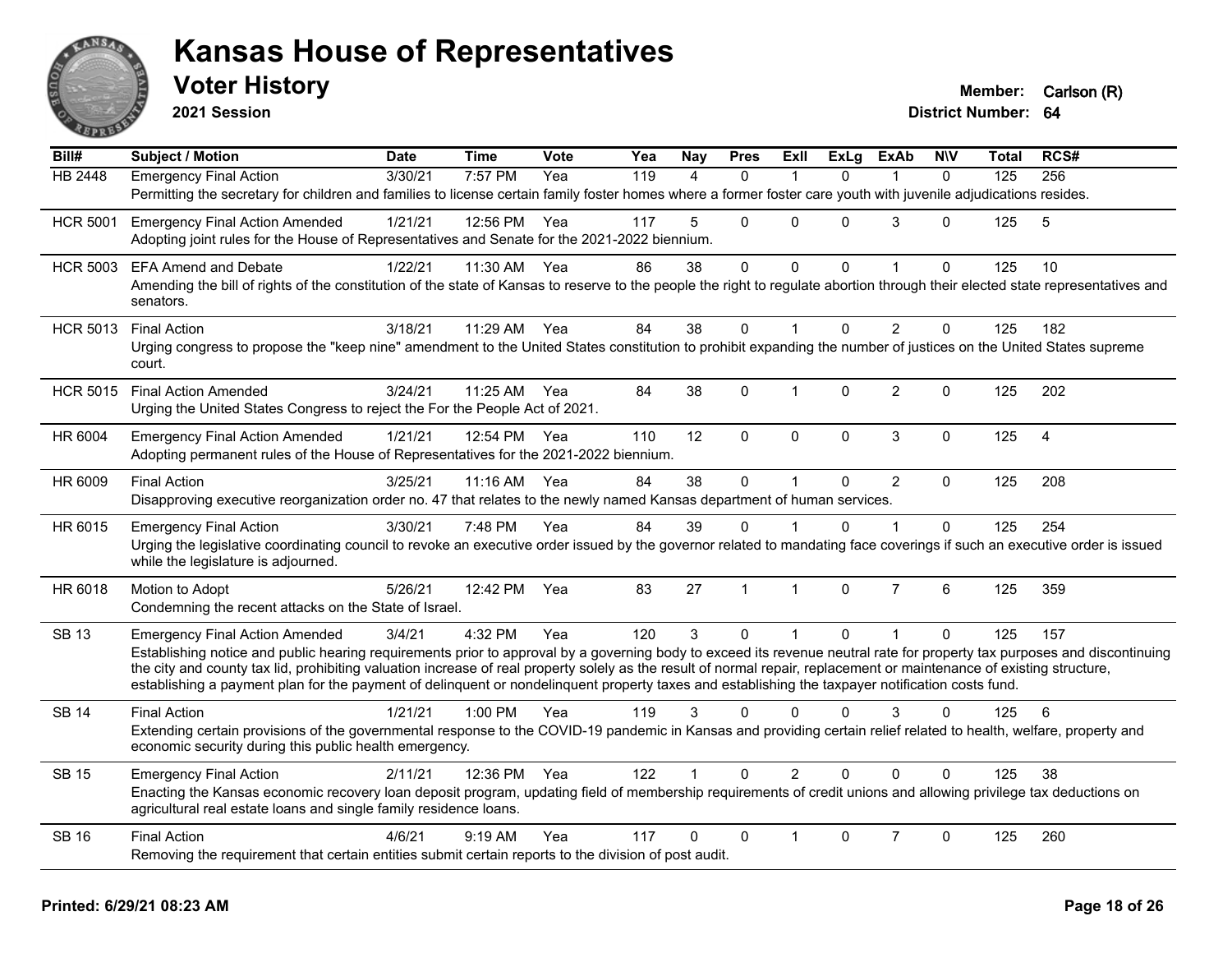

**2021 Session**

| Bill#        | Subject / Motion                                                                                                                                                                                                                                                                                                                                                                                                                                                                                                                                                                                                         | <b>Date</b> | <b>Time</b>  | <b>Vote</b> | Yea | Nay            | <b>Pres</b>  | ExIl           | <b>ExLg</b>  | <b>ExAb</b>    | <b>NIV</b>     | <b>Total</b> | RCS# |
|--------------|--------------------------------------------------------------------------------------------------------------------------------------------------------------------------------------------------------------------------------------------------------------------------------------------------------------------------------------------------------------------------------------------------------------------------------------------------------------------------------------------------------------------------------------------------------------------------------------------------------------------------|-------------|--------------|-------------|-----|----------------|--------------|----------------|--------------|----------------|----------------|--------------|------|
| <b>SB 21</b> | <b>Emergency Final Action Amended</b><br>Approving election for sales tax authority for Cherokee county.                                                                                                                                                                                                                                                                                                                                                                                                                                                                                                                 | 3/4/21      | 4:40 PM      | Yea         | 119 | $\overline{4}$ | $\Omega$     | 1              | $\Omega$     | 1              | $\Omega$       | 125          | 163  |
| <b>SB 24</b> | <b>Final Action Amended</b><br>Prohibiting municipalities from imposing restrictions on customer's use of energy based upon source of energy.                                                                                                                                                                                                                                                                                                                                                                                                                                                                            | 3/24/21     | 11:27 AM     | Yea         | 93  | 29             | 0            | $\mathbf{1}$   | $\mathbf{0}$ | $\overline{2}$ | $\Omega$       | 125          | 203  |
| <b>SB 26</b> | <b>Final Action Sub Bill</b><br>House Substitute for SB 26 by Committee on Transportation - Designating a portion of K-7 as the Senator Bud Burke memorial highway and designating a portion of<br>United States highway 77 as the CPL Allen E Oatney and SP4 Gene A Myers memorial highway.                                                                                                                                                                                                                                                                                                                             | 3/23/21     | 11:14 AM     | Yea         | 123 | $\Omega$       | $\Omega$     | $\overline{c}$ | $\mathbf{0}$ | $\Omega$       | 0              | 125          | 190  |
| SB 26        | Motion to adopt CCR<br>House Substitute for SB 26 by Committee on Transportation - Updating motor carrier laws and the regulation of motor carriers by the state corporation commission.                                                                                                                                                                                                                                                                                                                                                                                                                                 | 4/8/21      | 2:17 PM      | Yea         | 123 | $\Omega$       | $\Omega$     | $\mathbf{1}$   | $\mathbf{0}$ | $\mathbf{1}$   | $\mathbf 0$    | 125          | 280  |
| <b>SB 27</b> | <b>Final Action</b><br>Amending the Kansas storage tank act to extend the sunsets of certain funds and to increase certain liability and reimbursement amounts.                                                                                                                                                                                                                                                                                                                                                                                                                                                          | 2/24/21     | 11:27 AM Yea |             | 123 | 0              | 0            |                | $\Omega$     |                | 0              | 125          | 71   |
| SB 29        | <b>Emergency Final Action Amended</b><br>Updating the version of risk-based capital instructions in effect.                                                                                                                                                                                                                                                                                                                                                                                                                                                                                                              | 2/25/21     | 12:57 PM     | Yea         | 124 | 0              | 0            | 1              | 0            | 0              | 0              | 125          | 84   |
| <b>SB 29</b> | Motion to Adopt CCR<br>Providing for short-term, limited-duration health plans.                                                                                                                                                                                                                                                                                                                                                                                                                                                                                                                                          | 5/7/21      | 11:53 AM     | Nay         | 68  | 51             | $\mathbf 0$  | $\mathbf{1}$   | $\mathbf 0$  | $\mathbf{3}$   | $\overline{2}$ | 125          | 347  |
| SB 29        | Consideration of Veto<br>Providing for short-term, limited-duration health plans.                                                                                                                                                                                                                                                                                                                                                                                                                                                                                                                                        | 5/26/21     | 11:53 AM     | Nay         | 67  | 48             | $\Omega$     | $\mathbf{1}$   | $\mathbf 0$  | $\overline{7}$ | $\overline{2}$ | 125          | 357  |
| SB 33        | <b>Final Action</b><br>Providing for display show licenses under the vehicle dealers and manufacturers licensing act.                                                                                                                                                                                                                                                                                                                                                                                                                                                                                                    | 3/2/21      | 11:12 AM     | Yea         | 124 | $\mathbf 0$    | $\mathbf 0$  | $\mathbf{1}$   | $\mathbf 0$  | $\pmb{0}$      | $\mathbf 0$    | 125          | 113  |
| SB 36        | <b>Final Action Amended</b><br>Requiring the Kansas highway patrol to make multiple vehicle checks within a set time period for certain salvage vehicle pools and allowing salvage vehicle pools and<br>dealers to apply for ownership documents for vehicles that are disclaimed by insurance companies.                                                                                                                                                                                                                                                                                                                | 3/24/21     | 11:28 AM     | Yea         | 116 | 6              | 0            | 1              | $\Omega$     | $\mathcal{P}$  | $\Omega$       | 125          | 204  |
| SB 36        | Motion to adopt CCR<br>Requiring the Kansas highway patrol to make multiple vehicle checks within a set time period for certain salvage vehicle pools and allowing salvage vehicle pools and<br>dealers to apply for ownership documents for vehicles that are disclaimed by insurance companies, prohibiting the towing vehicles outside the state of Kansas without<br>prior consent, requiring an interstate search of registered owners and lienholders prior to sale of vehicles less than 15 years old and requiring publication in the<br>newspaper seven days prior to sale of vehicles and property at auction. | 4/8/21      | 10:35 AM     | Yea         | 118 | 4              | $\mathbf{0}$ |                | $\Omega$     | $\overline{1}$ | 1              | 125          | 273  |
| <b>SB 37</b> | <b>Final Action</b><br>Updating producer licensing statutes pertaining to appointment, examinations, fees, licensing, renewal dates, continuing education, suspension, revocation and denial of<br>licensure and reinstatement.                                                                                                                                                                                                                                                                                                                                                                                          | 3/25/21     | 11:19 AM Yea |             | 109 | 13             | $\Omega$     | 1              | $\Omega$     | $\overline{2}$ | $\Omega$       | 125          | 210  |
| <b>SB 38</b> | <b>Emergency Final Action Amended</b><br>Establishing the Kansas pesticide waste disposal program and permitting up to \$50,000 to be transferred annually from the Kansas agricultural remediation fund to a<br>new Kansas pesticide waste disposal fund.                                                                                                                                                                                                                                                                                                                                                               | 3/25/21     | 12:13 PM     | Yea         | 121 | $\overline{1}$ | 0            | 1              | 0            | 2              | $\mathbf 0$    | 125          | 216  |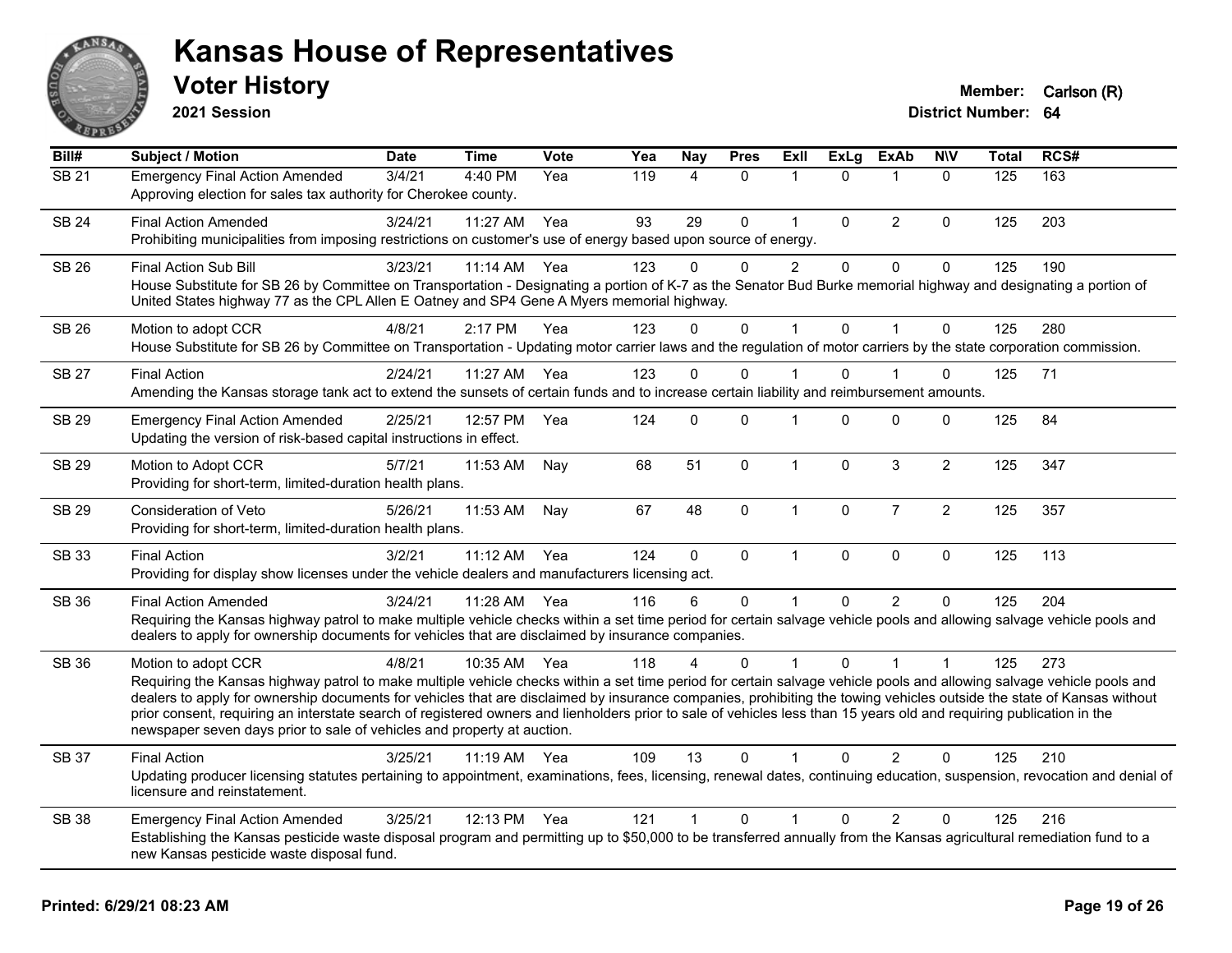# ANS **PARTIE**

#### **Kansas House of Representatives**

**2021 Session**

| Bill#        | <b>Subject / Motion</b>                                                                                                                                                                                                                                                                                                                                    | <b>Date</b> | <b>Time</b> | Vote | Yea | Nay | <b>Pres</b>  | <b>Exll</b> | <b>ExLg</b> | <b>ExAb</b> | <b>NIV</b>   | <b>Total</b> | RCS# |
|--------------|------------------------------------------------------------------------------------------------------------------------------------------------------------------------------------------------------------------------------------------------------------------------------------------------------------------------------------------------------------|-------------|-------------|------|-----|-----|--------------|-------------|-------------|-------------|--------------|--------------|------|
| <b>SB 38</b> | Motion to adopt CCR                                                                                                                                                                                                                                                                                                                                        | 4/8/21      | 2:19 PM     | Yea  | 120 | 3   | $\mathbf{0}$ | $\mathbf 1$ | $\Omega$    |             | $\mathbf{0}$ | 125          | 281  |
|              | Establishing the Kansas pesticide waste disposal program and implementing the provisions of 2011 executive reorganization order No. 40 relating to the Kansas<br>department of agriculture's division of conservation.                                                                                                                                     |             |             |      |     |     |              |             |             |             |              |              |      |
| SB 39        | <b>Emergency Final Action Amended</b>                                                                                                                                                                                                                                                                                                                      | 2/25/21     | 12:54 PM    | Yea  | 117 |     | 0            |             | $\Omega$    | $\Omega$    | 0            | 125          | 82   |
|              | Changing Kansas department of agriculture division of animal health license, permit and registration renewal deadlines and allowing the animal health commissioner to<br>recover the actual cost of official calfhood vaccination tags.                                                                                                                    |             |             |      |     |     |              |             |             |             |              |              |      |
| <b>SB 40</b> | <b>Emergency Final Action Amended</b>                                                                                                                                                                                                                                                                                                                      | 2/25/21     | 12:59 PM    | Yea  | 123 |     | 0            |             | $\Omega$    | $\Omega$    | 0            | 125          | 85   |
|              | Updating provisions related to the Kansas department of agriculture division of conservation.                                                                                                                                                                                                                                                              |             |             |      |     |     |              |             |             |             |              |              |      |
| <b>SB 40</b> | Motion to adopt CCR                                                                                                                                                                                                                                                                                                                                        | 3/16/21     | 12:40 PM    | Yea  | 118 | 5   | $\Omega$     |             | $\Omega$    | $\Omega$    |              | 125          | 171  |
|              | Prescribing powers, duties and functions of the board of education of each school district, the governing body of each community college and the governing body of                                                                                                                                                                                         |             |             |      |     |     |              |             |             |             |              |              |      |
|              | each technical college related to the COVID-19 health emergency, adding the vice president of the senate to the legislative coordinating council, modifying the<br>procedure for the declaration and extension of a state of disaster emergency under the Kansas emergency management act, prohibiting certain actions by the governor                     |             |             |      |     |     |              |             |             |             |              |              |      |
|              | related to the COVID-19 health emergency and revoking all executive orders related to such emergency on March 31, 2021, establishing judicial review for certain                                                                                                                                                                                           |             |             |      |     |     |              |             |             |             |              |              |      |
|              | executive orders issued during a state of disaster emergency and certain actions taken by a local unit of government during a state of local disaster emergency,                                                                                                                                                                                           |             |             |      |     |     |              |             |             |             |              |              |      |
|              | authorizing the legislature or the legislative coordinating council to revoke certain orders issued by the secretary of health and environment and limiting powers granted<br>to local health officers related to certain orders.                                                                                                                          |             |             |      |     |     |              |             |             |             |              |              |      |
| <b>SB 47</b> | <b>Emergency Final Action Amended</b>                                                                                                                                                                                                                                                                                                                      | 3/4/21      | 4:29 PM     | Yea  | 115 | 8   | 0            |             | $\Omega$    |             | 0            | 125          | 156  |
|              | Enacting the Kansas taxpayer protection act, requiring the signature and tax identification number of paid tax return preparers on income tax returns and authorizing                                                                                                                                                                                      |             |             |      |     |     |              |             |             |             |              |              |      |
|              | actions to enjoin paid tax return preparers from engaging in certain conduct.                                                                                                                                                                                                                                                                              |             |             |      |     |     |              |             |             |             |              |              |      |
| <b>SB 47</b> | Motion to adopt CCR                                                                                                                                                                                                                                                                                                                                        | 5/4/21      | $11:26$ AM  | Yea  | 107 | 14  | $\Omega$     |             | 0           | 3           | 0            | 125          | 328  |
|              | Enacting the Kansas taxpayer protection act requiring the signature and tax identification number of paid tax return preparers on income tax returns and authorizing                                                                                                                                                                                       |             |             |      |     |     |              |             |             |             |              |              |      |
|              | actions to enjoin paid tax return preparers from engaging in certain conduct, exempting compensation attributable as a result of identity fraud, extending the dates when<br>corporate returns are required to be filed, providing conformity with the federal return due date for returns other than corporate returns, providing a temporary withholding |             |             |      |     |     |              |             |             |             |              |              |      |
|              | option for certain teleworking employees, establishing the Eisenhower foundation contribution credit and the friends of cedar crest association contribution credit,                                                                                                                                                                                       |             |             |      |     |     |              |             |             |             |              |              |      |
|              | extending the time period and expanding eligibility for the single city port authority credit, extending the time period for eligibility in the loan repayment program and                                                                                                                                                                                 |             |             |      |     |     |              |             |             |             |              |              |      |
|              | income tax credit related to rural opportunity zones and defining rural opportunity zone on the basis of population.                                                                                                                                                                                                                                       |             |             |      |     |     |              |             |             |             |              |              |      |
| <b>SB 50</b> | <b>Final Action Amended</b>                                                                                                                                                                                                                                                                                                                                | 3/30/21     | 10:46 AM    | Yea  | 81  | 43  | 0            |             |             | $\Omega$    | 0            | 125          | 240  |
|              | Requiring marketplace facilitators to collect and remit sales, compensating use and transient guest taxes and prepaid wireless 911 fees, removing clickthrough nexus<br>provisions, providing for addition and subtraction modifications for the treatment of global intangible low-taxed income, business interest, capital contributions, FDIC           |             |             |      |     |     |              |             |             |             |              |              |      |
|              | premiums and business meals, expanding the expense deduction for income taxpayers and calculating the deduction amount, providing the ability to elect to itemize for                                                                                                                                                                                      |             |             |      |     |     |              |             |             |             |              |              |      |
|              | individuals, providing an exemption of unemployment compensation income attributable as a result of identity fraud, removing the line for reporting compensating use                                                                                                                                                                                       |             |             |      |     |     |              |             |             |             |              |              |      |
|              | tax from individual tax returns, extending the dates when corporate tax returns are required to be filed, increasing the Kansas standard deduction and providing for an                                                                                                                                                                                    |             |             |      |     |     |              |             |             |             |              |              |      |
|              | extension of the corporate net operating loss carryforward period.                                                                                                                                                                                                                                                                                         |             |             |      |     |     |              |             |             |             |              |              |      |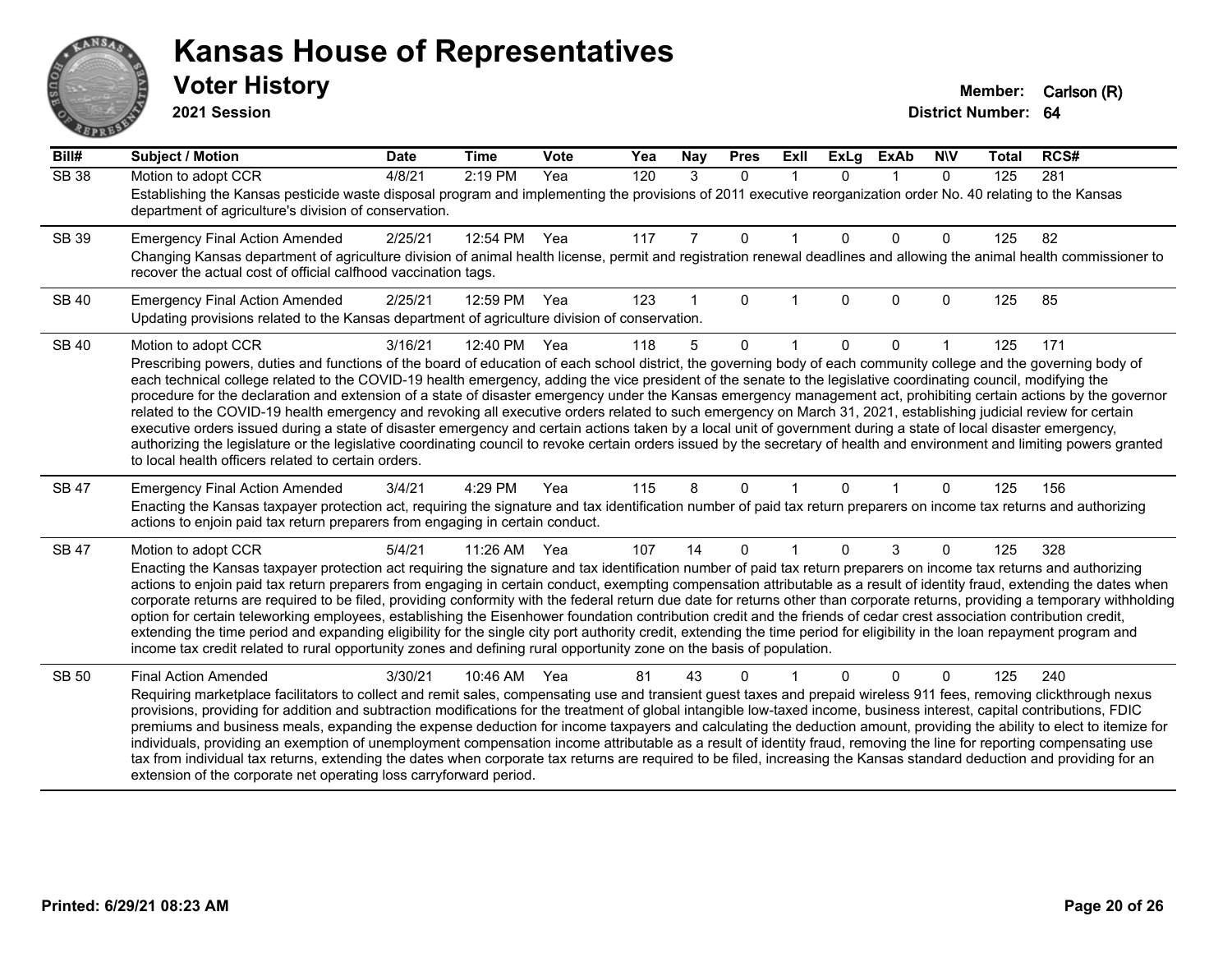

**2021 Session**

| Bill#        | Subject / Motion                                                                                                                                                                                                                                                                                                                                                                                                                                                                                                                                                                                                                                                                                                                                     | <b>Date</b> | <b>Time</b>        | Vote | Yea | Nay            | <b>Pres</b> | ExII           | <b>ExLg</b>  | <b>ExAb</b>    | <b>NIV</b>     | <b>Total</b> | RCS# |
|--------------|------------------------------------------------------------------------------------------------------------------------------------------------------------------------------------------------------------------------------------------------------------------------------------------------------------------------------------------------------------------------------------------------------------------------------------------------------------------------------------------------------------------------------------------------------------------------------------------------------------------------------------------------------------------------------------------------------------------------------------------------------|-------------|--------------------|------|-----|----------------|-------------|----------------|--------------|----------------|----------------|--------------|------|
| <b>SB 50</b> | Consideration of Veto<br>Requiring marketplace facilitators to collect and remit sales, compensating use and transient guest taxes and prepaid wireless 911 fees, removing clickthrough nexus<br>provisions, providing for addition and subtraction modifications for the treatment of global intangible low-taxed income, business interest, capital contributions, FDIC<br>premiums and business meals, expanding the expense deduction for income taxpayers and calculating the deduction amount, providing the ability to elect to itemize for                                                                                                                                                                                                   | 5/3/21      | 12:47 PM           | Yea  | 84  | 39             | 0           | $\Omega$       | $\Omega$     |                | 1              | 125          | 321  |
|              | individuals, providing an exemption of unemployment compensation income attributable as a result of identity fraud, removing the line for reporting compensating use<br>tax from individual tax returns, extending the dates when corporate tax returns are required to be filed, increasing the Kansas standard deduction and providing for an<br>extension of the corporate net operating loss carryforward period.                                                                                                                                                                                                                                                                                                                                |             |                    |      |     |                |             |                |              |                |                |              |      |
| SB 52        | <b>Emergency Final Action</b><br>Creating the Sedgwick county urban area nuisance abatement act.                                                                                                                                                                                                                                                                                                                                                                                                                                                                                                                                                                                                                                                     | 3/25/21     | 12:18 PM           | Yea  | 80  | 42             | $\Omega$    |                | $\Omega$     | $\overline{2}$ | 0              | 125          | 220  |
| <b>SB 55</b> | <b>Final Action Amended</b><br>Clarifying the authority of healing arts school clinics to provide healing arts services.                                                                                                                                                                                                                                                                                                                                                                                                                                                                                                                                                                                                                             | 3/24/21     | 11:29 AM           | Yea  | 122 | $\mathbf{0}$   | $\Omega$    | $\mathbf{1}$   | $\mathbf{0}$ | $\overline{2}$ | 0              | 125          | 205  |
| <b>SB 55</b> | Motion to Adopt CCR<br>Creating the fairness in women's sports act to require that female student athletic teams only include members who are biologically female.                                                                                                                                                                                                                                                                                                                                                                                                                                                                                                                                                                                   | 4/8/21      | 11:43 PM           | Yea  | 76  | 43             | $\Omega$    |                | $\Omega$     | 3              | $\overline{2}$ | 125          | 298  |
| <b>SB 58</b> | <b>Final Action Amended</b><br>Prohibiting the filing of certain liens or claims against real or personal property and providing for criminal penalties.                                                                                                                                                                                                                                                                                                                                                                                                                                                                                                                                                                                             | 3/25/21     | 11:20 AM Yea       |      | 122 | $\Omega$       | $\Omega$    |                | $\Omega$     | 2              | $\Omega$       | 125          | 211  |
| SB 60        | <b>Final Action Amended</b><br>Defining proximate result for purposes of determining when a crime is committed partly within this state and amending the crimes of criminal sodomy and sexual battery<br>to make certain conduct unlawful when the victim's consent was obtained through a knowing misrepresentation.                                                                                                                                                                                                                                                                                                                                                                                                                                | 3/30/21     | 10:48 AM           | Yea  | 113 | 11             | $\Omega$    |                | $\Omega$     | $\Omega$       | $\Omega$       | 125          | 241  |
| <b>SB 60</b> | Motion to adopt CCR                                                                                                                                                                                                                                                                                                                                                                                                                                                                                                                                                                                                                                                                                                                                  | 5/4/21      | 11:05 AM           | Yea  | 118 | 3              | $\Omega$    | 1              | $\Omega$     | 3              | $\Omega$       | 125          | 327  |
|              | Creating the crime of sexual extortion and requiring an offender to register under the Kansas offender registration act, prohibiting a court from requiring psychiatric or<br>psychological examinations of an alleged victim of any crime, increasing criminal penalties for fleeing or attempting to elude a police officer when operating a stolen<br>vehicle, committing certain driving violations or causing a collision involving another driver, defining proximate result for purposes of determining when a crime is<br>committed partly within this state, removing the spousal exception from the crime of sexual battery and making fleeing or attempting to elude a police officer evidence of<br>intent to commit theft of a vehicle. |             |                    |      |     |                |             |                |              |                |                |              |      |
| SB 63        | <b>Final Action Sub Bill</b><br>House Substitute for SB 63 by Committee on K-12 Education Budget - Enacting the back to school act to require school districts to provide a full-time, in person<br>attendance option for all students beginning March 31, 2021, for school year 2020-2021.                                                                                                                                                                                                                                                                                                                                                                                                                                                          | 3/23/21     | 11:19 AM Yea       |      | 77  | 46             | $\Omega$    | $\overline{2}$ | $\Omega$     | $\Omega$       | $\Omega$       | 125          | 191  |
| <b>SB 64</b> | <b>Final Action</b><br>Amending the private and out-of-state postsecondary educational institution act to clarify the state board of regents' authority and provide additional student<br>protections and institutional accountability.                                                                                                                                                                                                                                                                                                                                                                                                                                                                                                              | 3/24/21     | $11:12 \text{ AM}$ | Yea  | 120 | $\overline{2}$ | $\Omega$    |                | $\Omega$     | $\overline{2}$ | $\Omega$       | 125          | 199  |
| SB 65        | <b>Emergency Final Action Amended</b><br>Enhancing the high performance incentive program by decoupling the KIT and KIR workforce training programs and by providing for the transferability of the tax credit.                                                                                                                                                                                                                                                                                                                                                                                                                                                                                                                                      | 3/25/21     | 12:16 PM           | Yea  | 121 |                | $\Omega$    | 1              | $\Omega$     | $\mathfrak{p}$ | $\Omega$       | 125          | 219  |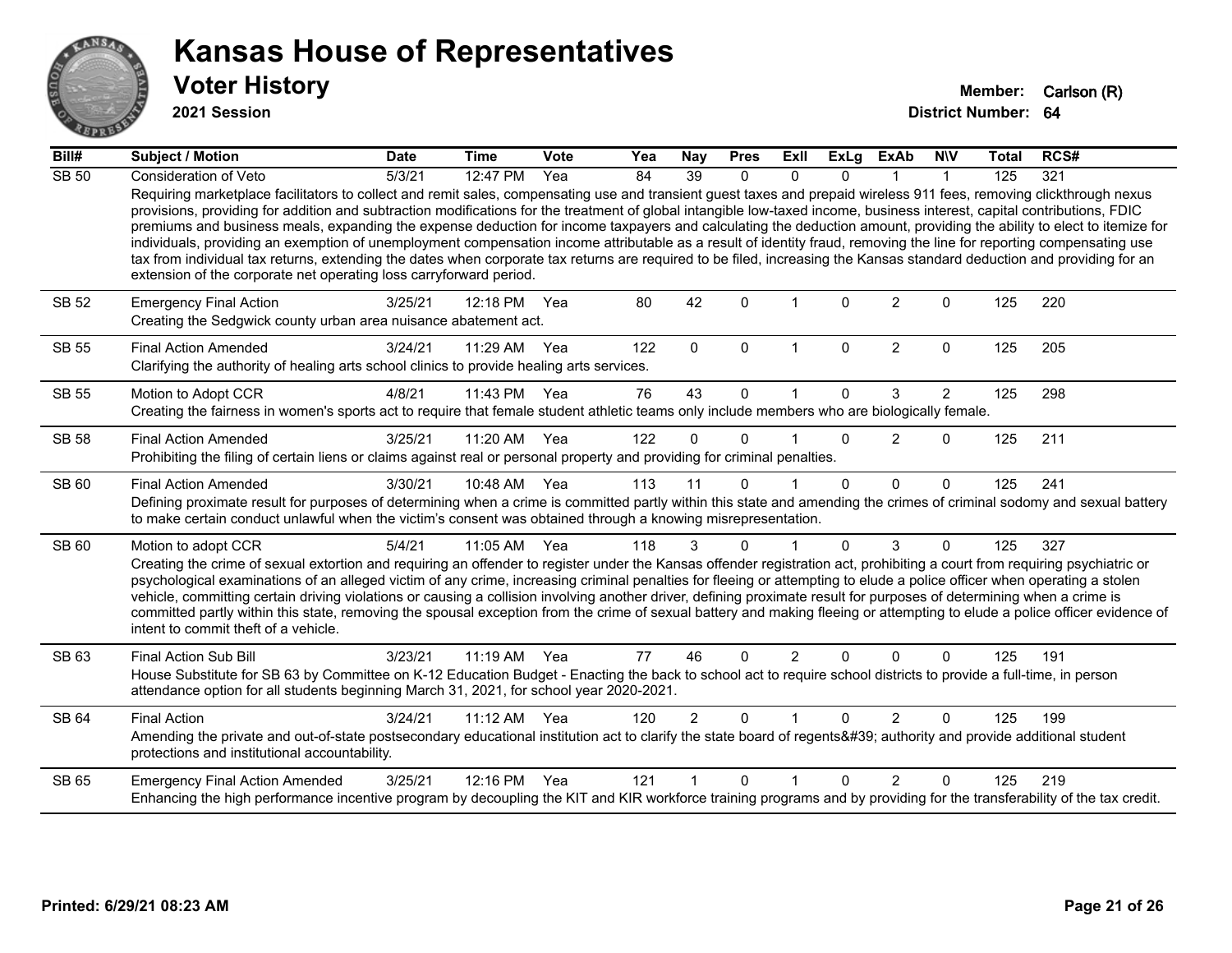#### ANS Erry  $E$   $\mathbf{F}$

#### **Kansas House of Representatives**

**2021 Session**

**Voter History Member:** Carlson (R)

| Bill#        | <b>Subject / Motion</b>                                                                                                                                                                                                                                                                                                                                                                                                                                                                                                                                                                                                                                                                                                                               | <b>Date</b> | <b>Time</b> | Vote | Yea | Nay            | <b>Pres</b>  | ExII           | <b>ExLg</b> | <b>ExAb</b>    | <b>NIV</b>   | Total | RCS# |
|--------------|-------------------------------------------------------------------------------------------------------------------------------------------------------------------------------------------------------------------------------------------------------------------------------------------------------------------------------------------------------------------------------------------------------------------------------------------------------------------------------------------------------------------------------------------------------------------------------------------------------------------------------------------------------------------------------------------------------------------------------------------------------|-------------|-------------|------|-----|----------------|--------------|----------------|-------------|----------------|--------------|-------|------|
| <b>SB 66</b> | <b>Emergency Final Action Amended</b><br>Amending the angel investor tax credit with respect to the definition of qualified securities, tax credit limitations and amounts, investor requirements and extending the<br>date that credits may be allowed, and also amending the tax credit for expenses incurred to make a residence accessible to persons with a disability by increasing the<br>credit.                                                                                                                                                                                                                                                                                                                                              | 3/25/21     | 12:14 PM    | Yea  | 109 | 12             | $\mathbf{1}$ | $\mathbf{1}$   | $\Omega$    | $\overline{2}$ | $\Omega$     | 125   | 217  |
| SB 67        | <b>Final Action Amended</b><br>Expanding the definitions of all-terrain vehicles and recreational off-highway vehicles.                                                                                                                                                                                                                                                                                                                                                                                                                                                                                                                                                                                                                               | 3/23/21     | 11:21 AM    | Yea  | 99  | 24             | $\Omega$     | 2              | $\Omega$    | $\mathbf{0}$   | $\Omega$     | 125   | 192  |
| SB 67        | Motion to adopt CCR<br>Permitting funeral escorts to direct traffic for funeral processions and requiring drivers to yield the right-of-way and move over for authorized utility or telecommunication<br>vehicles.                                                                                                                                                                                                                                                                                                                                                                                                                                                                                                                                    | 4/8/21      | 10:37 AM    | Yea  | 119 | $\mathbf{3}$   | $\mathbf 0$  | $\mathbf{1}$   | $\mathbf 0$ | $\mathbf{1}$   | $\mathbf{1}$ | 125   | 274  |
| <b>SB77</b>  | <b>Final Action Amended</b><br>Enacting the audiology and speech-language pathology interstate compact.                                                                                                                                                                                                                                                                                                                                                                                                                                                                                                                                                                                                                                               | 3/18/21     | 11:30 AM    | Yea  | 119 | 3              | $\Omega$     | $\mathbf{1}$   | $\Omega$    | 2              | $\Omega$     | 125   | 183  |
| <b>SB 78</b> | <b>Final Action Sub Bill</b><br>House Substitute for SB 78 by Committee on Insurance and Pensions - Updating the national insurance commissioners credit for insurance reinsurance model law,<br>codifying the national insurance commissioners credit for reinsurance model regulation and updating certain terms and definitions relating to the insurance holding<br>company act, service contracts and surplus lines insurance. Eliminating certain requirements relating to the annual submittal of certain documents by out-of-state risk<br>retention groups, extending the time frame to submit certain documents by professional employer organizations, abolishing the utilization review advisory committee and<br>replacing it with URAC. | 3/30/21     | 10:49 AM    | Yea  | 124 | 0              | $\mathbf 0$  | $\mathbf{1}$   | $\Omega$    | $\mathbf 0$    | $\pmb{0}$    | 125   | 242  |
| <b>SB78</b>  | Motion to adopt CCR<br>House Substitute for SB 78 by Committee on Insurance and Pensions - Updating the national insurance commissioners credit for insurance reinsurance model law,<br>codifying the national insurance commissioners credit for reinsurance model regulation and updating certain terms and definitions relating to the insurance holding<br>company act, service contracts and surplus lines insurance. Eliminating certain requirements relating to the annual submittal of certain documents by out-of-state risk<br>retention groups, extending the time frame to submit certain documents by professional employer organizations, abolishing the utilization review advisory committee and<br>replacing it with URAC.          | 5/7/21      | 11:24 AM    | Yea  | 113 | $\overline{7}$ | $\mathbf{0}$ | 1              | $\Omega$    | 4              | $\Omega$     | 125   | 346  |
| <b>SB 86</b> | <b>Final Action Amended</b><br>Conforming certain KPERS provisions with the federal CARES act.                                                                                                                                                                                                                                                                                                                                                                                                                                                                                                                                                                                                                                                        | 3/24/21     | 11:30 AM    | Yea  | 122 | 0              | $\Omega$     | $\mathbf{1}$   | $\Omega$    | $\overline{2}$ | 0            | 125   | 206  |
| SB 86        | Motion to adopt CCR<br>Establishing the Kansas extraordinary utility costs loan deposit program and the Kansas economic recovery loan deposit program and amending the city utility low-<br>interest loan program by providing for electronic repayment of loans, cash basis exception, payment frequency, loan security and an ending date for making loans.                                                                                                                                                                                                                                                                                                                                                                                         | 4/9/21      | 11:43 AM    | Yea  | 117 | 6              | 0            | $\overline{2}$ | $\Omega$    | $\pmb{0}$      | $\mathbf{0}$ | 125   | 302  |
| <b>SB 88</b> | <b>EFA Amend and Debate</b><br>House Substitute for SB 88 by Committee on Financial Institutions and Rural Development - Establishing the city utility low-interest loan program, allowing cities to apply<br>to the state treasurer for loans from state unencumbered funds for extraordinary electric or natural gas costs incurred during the extreme winter weather event of<br>February 2021.                                                                                                                                                                                                                                                                                                                                                    | 3/3/21      | 11:34 AM    | Yea  | 124 | $\Omega$       | $\Omega$     |                | 0           | $\Omega$       | $\Omega$     | 125   | 116  |
| SB 89        | <b>Emergency Final Action Amended</b><br>Exempting the transport of agricultural forage commodities from secured load requirements.                                                                                                                                                                                                                                                                                                                                                                                                                                                                                                                                                                                                                   | 3/25/21     | 12:15 PM    | Yea  | 122 | $\Omega$       | $\Omega$     | 1              | $\Omega$    | $\overline{2}$ | $\Omega$     | 125   | 218  |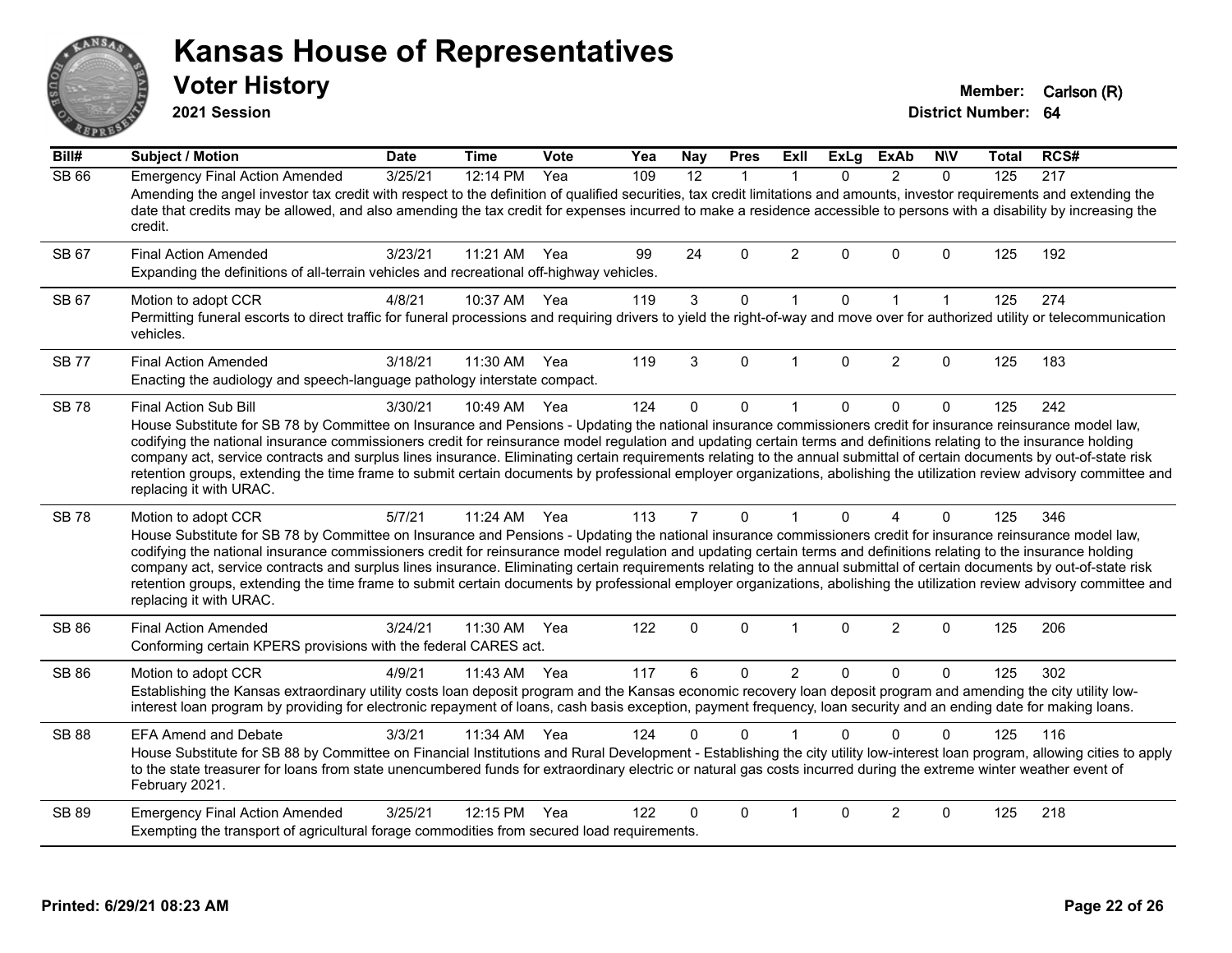

**2021 Session**

| Bill#         | <b>Subject / Motion</b>                                                                                                                                                                                                                                                                                                                                                 | <b>Date</b> | <b>Time</b> | Vote | Yea | Nay            | <b>Pres</b>  | <b>ExII</b>    | <b>ExLg</b>  | <b>ExAb</b>    | <b>NIV</b>   | Total | RCS# |
|---------------|-------------------------------------------------------------------------------------------------------------------------------------------------------------------------------------------------------------------------------------------------------------------------------------------------------------------------------------------------------------------------|-------------|-------------|------|-----|----------------|--------------|----------------|--------------|----------------|--------------|-------|------|
| <b>SB 90</b>  | <b>Emergency Final Action Amended</b><br>Amending the Kansas rural housing incentive district act to permit bond funding for vertical residential renovation of older buildings in central business districts and by<br>changing the definitions of an eligible city or county.                                                                                         | 3/25/21     | 12:20 PM    | Yea  | 105 | 17             | $\mathbf{0}$ | 1              | $\Omega$     | 2              | $\mathbf{0}$ | 125   | 222  |
| SB 91         | EFA Sub Bill<br>House Substitute for SB 91 by Committee on Commerce, Labor and Economic Development - Providing liability protection for businesses, municipalities and<br>educational institutions that participate in high school work-based learning programs and providing that schools are responsible for injuries to students participating in<br>such programs. | 4/8/21      | 11:31 AM    | Yea  | 123 | 0              | $\Omega$     | 1              | $\Omega$     |                | $\Omega$     | 125   | 278  |
| <b>SB 95</b>  | <b>Final Action Amended</b><br>Exempting motor vehicle odometer reading recording requirements when such recording requirements are exempted by federal law.                                                                                                                                                                                                            | 3/23/21     | 11:22 AM    | Yea  | 123 | $\mathbf{0}$   | $\Omega$     | $\overline{2}$ | $\Omega$     | $\Omega$       | $\Omega$     | 125   | 193  |
| SB 95         | Motion to adopt CCR<br>Exempting motor vehicle odometer reading recording requirements when such recording requirements are exempted by federal law and expanding the definitions of all-<br>terrain vehicles and recreational off-highway vehicles.                                                                                                                    | 4/8/21      | 10:40 AM    | Yea  | 116 | 6              | $\mathbf 0$  |                | 0            |                | 1            | 125   | 275  |
| SB 99         | <b>Final Action Sub Bill</b><br>House Substitute for SB 99 by Committee on Transportation - Increasing the bond amount required for a vehicle dealer license and providing for display show licenses<br>under the vehicle dealers and manufacturers licensing act.                                                                                                      | 3/23/21     | 11:23 AM    | Yea  | 121 | $\overline{2}$ | $\Omega$     | $\overline{2}$ | $\Omega$     | $\mathbf{0}$   | 0            | 125   | 194  |
| SB 103        | <b>Final Action Amended</b><br>Amending the Kansas power of attorney act regarding the form of a power of attorney and the duties of third parties relying and acting on a power of attorney.                                                                                                                                                                           | 3/25/21     | 11:21 AM    | Yea  | 122 | $\Omega$       | $\mathbf 0$  | $\mathbf{1}$   | $\Omega$     | 2              | $\Omega$     | 125   | 212  |
| SB 103        | Motion to adopt CCR<br>Amending the Kansas power of attorney act regarding the form of a power of attorney and the duties of third parties relying and acting on a power of attorney.                                                                                                                                                                                   | 4/7/21      | 3:44 PM     | Yea  | 123 | $\Omega$       | $\Omega$     |                | $\Omega$     |                | $\Omega$     | 125   | 268  |
| <b>SB 106</b> | <b>Final Action Amended</b><br>Enacting the revised uniform law on notarial acts and repealing the uniform law on notarial acts.                                                                                                                                                                                                                                        | 3/30/21     | 10:51 AM    | Yea  | 122 | $\overline{2}$ | $\mathbf 0$  | 1              | $\Omega$     | $\mathbf 0$    | 0            | 125   | 243  |
| <b>SB 106</b> | Motion to adopt CCR<br>Enacting the revised uniform law on notarial acts and repealing the uniform law on notarial acts.                                                                                                                                                                                                                                                | 4/7/21      | 3:46 PM     | Yea  | 123 | $\mathbf 0$    | $\Omega$     | $\mathbf{1}$   | $\mathbf{0}$ | $\overline{1}$ | $\mathbf 0$  | 125   | 269  |
| SB 107        | <b>Final Action Amended</b><br>Enacting the uniform fiduciary income and principal act (UFIPA).                                                                                                                                                                                                                                                                         | 3/25/21     | 11:23 AM    | Yea  | 122 | $\mathbf 0$    | 0            | $\mathbf{1}$   | $\Omega$     | $\overline{2}$ | $\mathbf 0$  | 125   | 213  |
| <b>SB 107</b> | Motion to adopt CCR<br>Enacting the uniform fiduciary income and principal act (UFIPA).                                                                                                                                                                                                                                                                                 | 4/7/21      | 3:48 PM     | Yea  | 123 | $\mathbf 0$    | $\mathbf 0$  | $\mathbf{1}$   | 0            | $\overline{1}$ | $\mathbf 0$  | 125   | 270  |
| <b>SB 118</b> | <b>Final Action</b><br>Providing for the dissolution of special districts and the assumption of responsibilities by a city or county.                                                                                                                                                                                                                                   | 3/23/21     | 11:26 AM    | Yea  | 121 | $\overline{2}$ | 0            | $\overline{2}$ | $\Omega$     | $\mathbf 0$    | $\mathbf 0$  | 125   | 195  |
| <b>SB 122</b> | <b>Final Action Amended</b><br>Modifying certain rules of evidence in the code of civil procedure related to authentication of records and documents.                                                                                                                                                                                                                   | 3/30/21     | 10:52 AM    | Yea  | 117 |                | $\Omega$     | 1              | $\Omega$     | $\Omega$       | $\mathbf 0$  | 125   | 244  |
| <b>SB 122</b> | Motion to adopt CCR<br>Modifying certain rules of evidence in the code of civil procedure related to authentication of records and documents.                                                                                                                                                                                                                           | 4/7/21      | 3:49 PM     | Yea  | 115 | 8              | $\Omega$     |                | $\Omega$     | $\mathbf{1}$   | $\mathbf 0$  | 125   | 271  |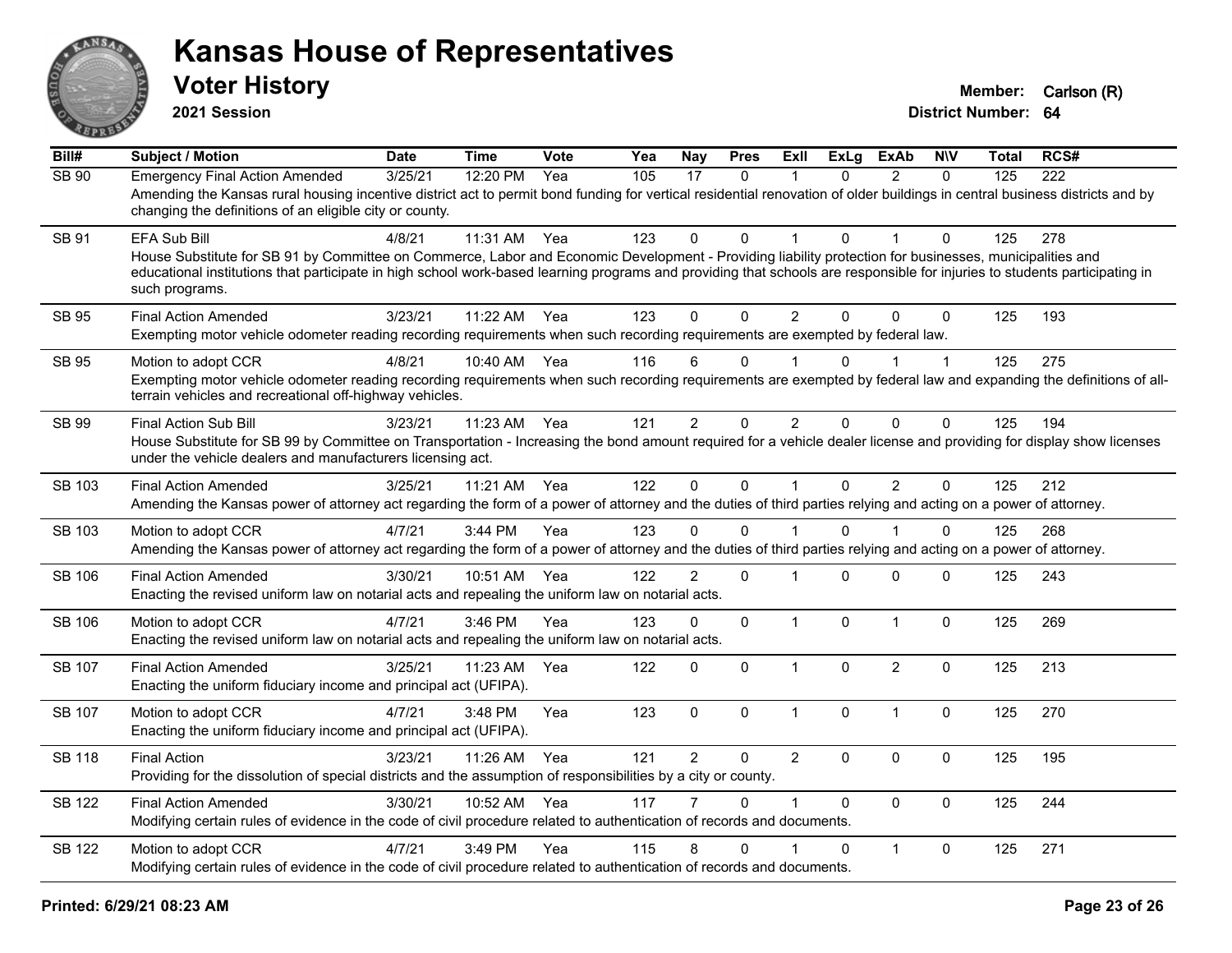

**2021 Session**

| Bill#         | <b>Subject / Motion</b>                                                                                                                                                                                                                                                                                                                                                                                                                                                                       | <b>Date</b> | <b>Time</b> | <b>Vote</b> | Yea | <b>Nay</b>     | <b>Pres</b>  | ExII                 | <b>ExLg</b> | <b>ExAb</b> | <b>NIV</b>   | <b>Total</b> | RCS# |
|---------------|-----------------------------------------------------------------------------------------------------------------------------------------------------------------------------------------------------------------------------------------------------------------------------------------------------------------------------------------------------------------------------------------------------------------------------------------------------------------------------------------------|-------------|-------------|-------------|-----|----------------|--------------|----------------------|-------------|-------------|--------------|--------------|------|
| <b>SB 124</b> | Final Action Sub Bill Amended<br>House Substitute for SB 124 by Committee on Commerce, Labor and Economic Development - Expanding STAR bonds by adding rural redevelopment projects and<br>major business facilities, prohibiting public officials from employment with a developer, providing for public notice of hearings on city or county websites, posting of                                                                                                                           | 3/30/21     | 10:53 AM    | Yea         | 101 | 23             | 0            |                      | 0           | $\Omega$    | 0            | 125          | 245  |
|               | certain documents and links on websites, disclosure of names of developer, disclosure of state, federal and local tax incentives within a STAR bond district, changing<br>certain project financing, investment and sales provisions, adding visitor tracking plan requirements and additional feasibility study requirements with oversight by the<br>secretary, requiring approval by the secretary for real estate transfers, requiring district contiguity and extending the sunset date. |             |             |             |     |                |              |                      |             |             |              |              |      |
| <b>SB 127</b> | <b>Final Action Amended</b><br>Modifying the eligibility requirements for restricted driving privileges, increasing the age for eligibility to renew drivers' licenses online to 65 and allowing drivers' license<br>renewal notices to be sent electronically.                                                                                                                                                                                                                               | 3/30/21     | 10:55 AM    | Yea         | 123 |                | U            |                      |             |             | 0            | 125          | 246  |
| <b>SB 127</b> | Motion to adopt CCR<br>Modifying the eligibility requirements for restricted driving privileges, increasing the age for eligibility to renew drivers' licenses online to 65, allowing drivers' license<br>renewal notices to be sent electronically, authorizing a waiver of traffic fines for manifest hardship situations and excluding the additional 90-day wait period for driver's<br>license suspension for certain offenses.                                                          | 4/8/21      | 10:42 AM    | Yea         | 122 | 0              | $\Omega$     | $\blacktriangleleft$ | 0           |             |              | 125          | 276  |
| SB 142        | <b>Emergency Final Action Amended</b><br>Requiring coast guard-approved personal flotation devices as prescribed by the secretary of wildlife, parks and tourism in rules and regulations.                                                                                                                                                                                                                                                                                                    | 3/25/21     | 12:24 PM    | Yea         | 102 | 20             | $\mathbf{0}$ | $\mathbf 1$          | $\Omega$    | 2           | $\mathbf{0}$ | 125          | 225  |
| SB 142        | Motion to adopt CCR<br>Amending certain department of wildlife, parks and tourism statutes by requiring coast guard-approved personal flotation devices as prescribed by the secretary of<br>wildlife, parks and tourism in rules and regulations and updating the reference to the guidelines of the American fisheries society in the commercialization of wildlife<br>statute.                                                                                                             | 4/8/21      | 2:23 PM     | Yea         | 109 | 14             | $\Omega$     |                      | $\Omega$    |             | $\Omega$     | 125          | 282  |
| SB 143        | <b>Emergency Final Action Amended</b><br>Updating definitions and increasing maximum functional unit license and storage fees relating to grain and public warehouse laws.                                                                                                                                                                                                                                                                                                                    | 3/25/21     | 12:21 PM    | Yea         | 117 | 5              | 0            |                      | 0           | 2           | $\Omega$     | 125          | 223  |
| SB 143        | Motion to adopt CCR<br>Updating definitions and increasing maximum functional unit license and storage fees relating to grain and public warehouse laws.                                                                                                                                                                                                                                                                                                                                      | 4/8/21      | 2:25 PM     | Yea         | 115 | 8              | 0            |                      |             |             | $\Omega$     | 125          | 283  |
| SB 158        | <b>EFA Sub Bill Amended</b><br>House Substitute for SB 158 by Committee on Federal and State Affairs - Creating the Kansas medical marijuana regulation act.                                                                                                                                                                                                                                                                                                                                  | 5/6/21      | 3:36 PM     | Yea         | 79  | 42             | 0            | 0                    |             | 2           | 1            | 125          | 342  |
| SB 159        | <b>Emergency Final Action Amended</b><br>Paying certain claims against the state submitted by the joint committee on special claims against the state.                                                                                                                                                                                                                                                                                                                                        | 3/30/21     | 8:01 PM     | Yea         | 106 | 17             | 0            |                      | 0           | 1           | $\mathbf 0$  | 125          | 258  |
| SB 159        | Motion to adopt CCR<br>Appropriations for FY 2021, FY 2022, and FY 2023, for various state agencies; authorizing the payment of certain claims against the state; authorizing certain transfers<br>and capital improvement projects.                                                                                                                                                                                                                                                          | 5/7/21      | 3:50 PM     | Yea         | 98  | 21             | 0            |                      | $\Omega$    | Λ           |              | 125          | 349  |
| SB 160        | <b>Emergency Final Action Amended</b><br>Updating the reference to the guidelines of the American fisheries society in the commercialization of wildlife statute.                                                                                                                                                                                                                                                                                                                             | 3/25/21     | 12:19 PM    | Yea         | 120 | $\overline{2}$ | $\Omega$     |                      | $\Omega$    | 2           | 0            | 125          | 221  |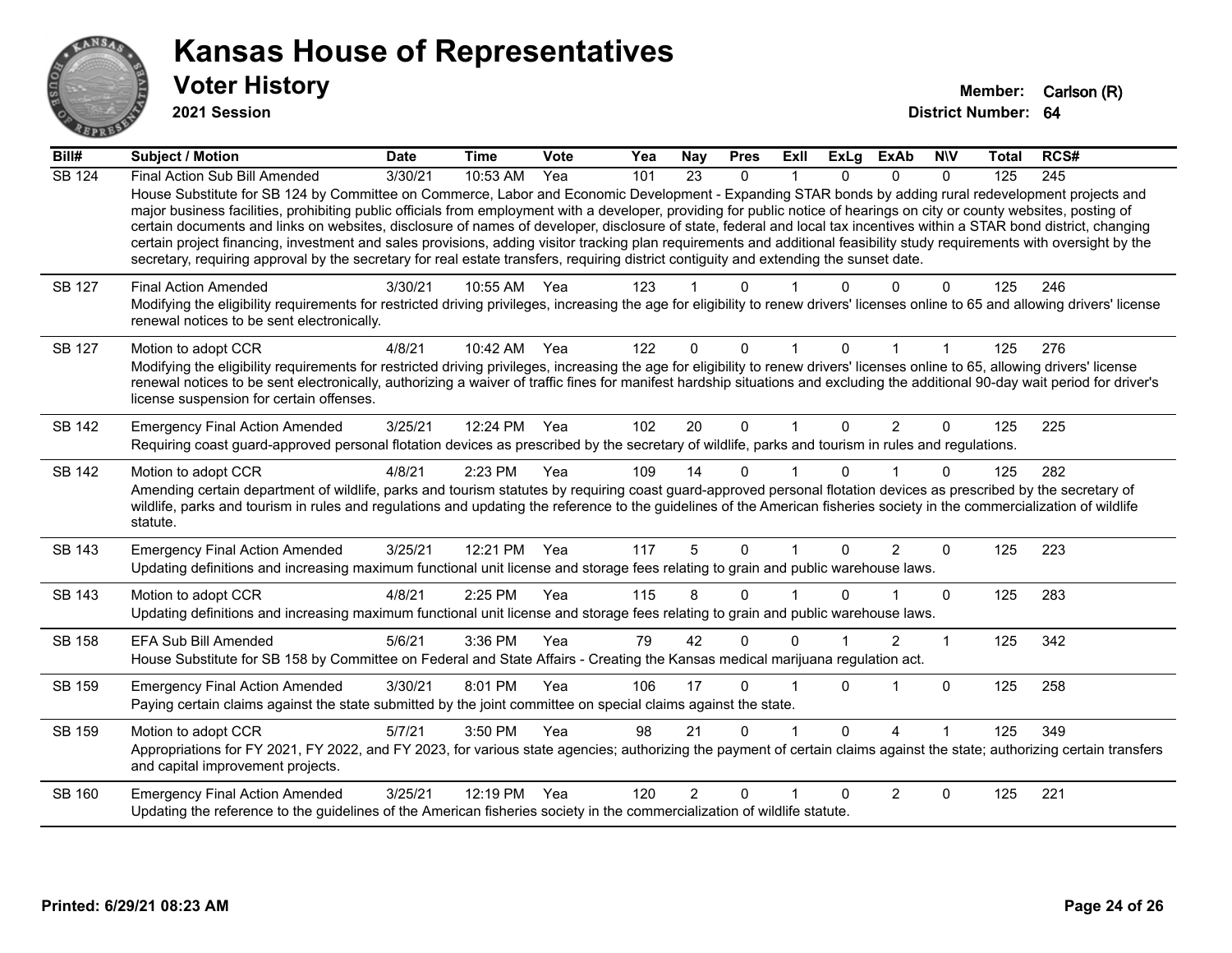

**2021 Session**

| Bill#         | <b>Subject / Motion</b>                                                                                                                                                                                                                                                                                                                                                                                                                                                                                                                                                                                                                                                       | <b>Date</b> | <b>Time</b> | Vote | Yea | <b>Nay</b>     | <b>Pres</b>  | ExIl                 | <b>ExLg</b>  | <b>ExAb</b>    | <b>NIV</b>   | <b>Total</b> | RCS# |
|---------------|-------------------------------------------------------------------------------------------------------------------------------------------------------------------------------------------------------------------------------------------------------------------------------------------------------------------------------------------------------------------------------------------------------------------------------------------------------------------------------------------------------------------------------------------------------------------------------------------------------------------------------------------------------------------------------|-------------|-------------|------|-----|----------------|--------------|----------------------|--------------|----------------|--------------|--------------|------|
| <b>SB 170</b> | <b>Emergency Final Action Amended</b><br>Clarifying the authority of the Kansas commission for the deaf and hard of hearing with regard to registration of interpreters, establishing guidelines for communication<br>access services and authorizing the adoption of rules and regulations.                                                                                                                                                                                                                                                                                                                                                                                  | 3/18/21     | 11:54 AM    | Yea  | 98  | 23             | $\Omega$     | 1                    | $\Omega$     | $\overline{2}$ | $\mathbf{1}$ | 125          | 185  |
| <b>SB 170</b> | Motion to adopt CCR<br>Enacting the psychology interjurisdictional compact to provide for interjurisdictional authorization to practice telepsychology and temporary in-person, face-to-face<br>psychology and enacting the physical therapy licensure compact and authorizing criminal history record checks in the physical therapy practice act.                                                                                                                                                                                                                                                                                                                           | 4/9/21      | 2:25 PM     | Yea  | 119 | 4              | $\Omega$     | $\overline{2}$       | $\Omega$     | $\Omega$       | $\Omega$     | 125          | 304  |
| <b>SB 172</b> | <b>Final Action Amended</b><br>Creating the crimes of trespassing on a critical infrastructure facility and criminal damage to a critical infrastructure facility and eliminating the crime of tampering with a<br>pipeline.                                                                                                                                                                                                                                                                                                                                                                                                                                                  | 3/30/21     | 10:56 AM    | Yea  | 82  | 42             | $\Omega$     |                      | 0            | $\Omega$       | $\Omega$     | 125          | 247  |
| SB 175        | <b>Final Action Amended</b><br>Enacting the rural emergency hospital act to provide for the licensure of rural emergency hospitals and establishing the rural hospital innovation grant program to assist<br>rural hospitals in serving rural communities.                                                                                                                                                                                                                                                                                                                                                                                                                    | 3/25/21     | 11:24 AM    | Yea  | 119 | 3              | $\Omega$     | 1                    | $\Omega$     | 2              | $\mathbf{0}$ | 125          | 214  |
| SB 175        | Motion to adopt CCR<br>Enacting the rural emergency hospital act to provide for the licensure of rural emergency hospitals and establishing the rural hospital innovation grant program to assist<br>rural hospitals in serving rural communities.                                                                                                                                                                                                                                                                                                                                                                                                                            | 4/8/21      | 3:30 PM     | Nay  | 64  | 59             | $\mathbf{0}$ | $\mathbf{1}$         | $\Omega$     | $\mathbf 1$    | $\Omega$     | 125          | 284  |
| <b>SB 178</b> | <b>Final Action Amended</b><br>Providing for trust company charter conversions.                                                                                                                                                                                                                                                                                                                                                                                                                                                                                                                                                                                               | 3/18/21     | 11:31 AM    | Yea  | 121 | 1              | $\mathbf{0}$ | $\blacktriangleleft$ | $\Omega$     | $\overline{2}$ | $\Omega$     | 125          | 184  |
| SB 235        | <b>Final Action</b><br>Enacting the back to school act to require school districts to provide a full-time, in person attendance option for all students beginning on March 26, 2021.                                                                                                                                                                                                                                                                                                                                                                                                                                                                                          | 3/16/21     | $11:19$ AM  | Yea  | 55  | 69             | $\Omega$     | $\mathbf{1}$         | $\Omega$     | $\Omega$       | $\Omega$     | 125          | 170  |
| SB 238        | Final Action Sub Amended<br>Establishing certification and funding for certified community behavioral health clinics, authorizing telemedicine waivers for out-of-state healthcare providers, reducing<br>certain requirements for licensure by the behavioral sciences regulatory board and expanding out-of-state temporary permits to practice behavioral sciences<br>professions.                                                                                                                                                                                                                                                                                         | 3/25/21     | 11:27 AM    | Yea  | 121 |                | $\Omega$     |                      | $\Omega$     | $\overline{2}$ | 0            | 125          | 215  |
| SB 238        | Motion to adopt CCR<br>Requiring emergency medical services operators be overseen by medical directors or physicians; clarifying duties and functions of the state board of pharmacy;<br>providing for confidentiality of investigations, inspections and audits; establishing fees on out-of-state facilities; defining telepharmacy and requiring the adoption of rules<br>and regulations related thereto.                                                                                                                                                                                                                                                                 | 4/9/21      | 2:28 PM     | Yea  | 116 | $\overline{7}$ | $\mathbf 0$  | $\overline{2}$       | $\Omega$     | $\mathbf 0$    | $\mathbf 0$  | 125          | 305  |
| SB 273        | Final Action Sub Bill<br>House Substitute for Substitute for SB 273 by Committee on Judiciary - Directing that tobacco product manufacturer remittances be credited to the Kansas endowment<br>for youth fund rather than deposited into escrow upon certification by the attorney general.                                                                                                                                                                                                                                                                                                                                                                                   | 3/30/21     | 10:57 AM    | Yea  | 123 | $\mathbf{1}$   | $\mathbf 0$  | $\mathbf{1}$         | $\mathbf{0}$ | $\Omega$       | $\mathbf 0$  | 125          | 248  |
| SB 273        | Motion to Adopt CCR<br>Enacting the COVID-19 small business relief act to provide funds for impacted small businesses, create the COVID-19 small business relief fund of the legislative<br>coordinating council and the COVID-19 small business relief claims board, require certain counties to establish and administer a county COVID-19 small business relief<br>fund and certain cities to establish and administer a city COVID-19 small business relief fund, require a study by the legislative division of post audit and prohibit<br>compensation for intangible losses related to the COVID-19 public health emergency under the Kansas emergency management act. | 5/7/21      | 11:59 PM    | Yea  | 68  | 42             | $\mathbf{1}$ | $\mathbf{1}$         | $\Omega$     | 13             | $\Omega$     | 125          | 354  |